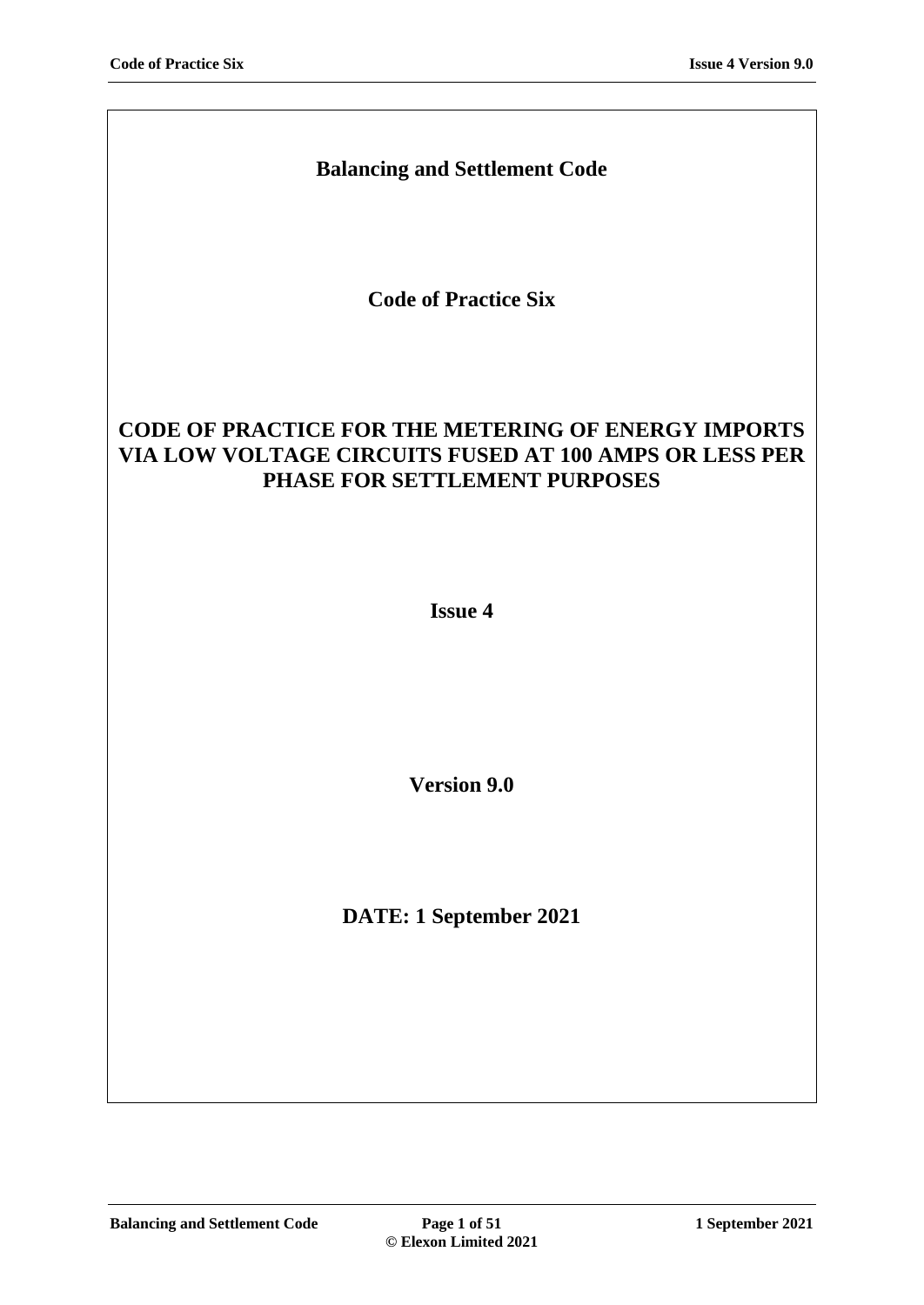# **Code of Practice Six**

### **CODE OF PRACTICE FOR THE METERING OF ENERGY IMPORTS VIA LOW VOLTAGE CIRCUITS FUSED AT 100 AMPS OR LESS PER PHASE FOR SETTLEMENT PURPOSES.**

- 1. Reference is made to the Balancing and Settlement Code for the Electricity Industry in Great Britain and, in particular, to the definition of "Code of Practice" in Annex X-1 thereof.
- 2 This is Code of Practice Six, Issue 4, Version 9.0.
- 3. This Code of Practice shall apply to Metering Systems comprising Metering Equipment that are subject to the requirements of Section L of the Balancing and Settlement Code.
- 4. This Code of Practice is effective from 1 September 2021.
- 5. This Code of Practice has been approved by the Panel.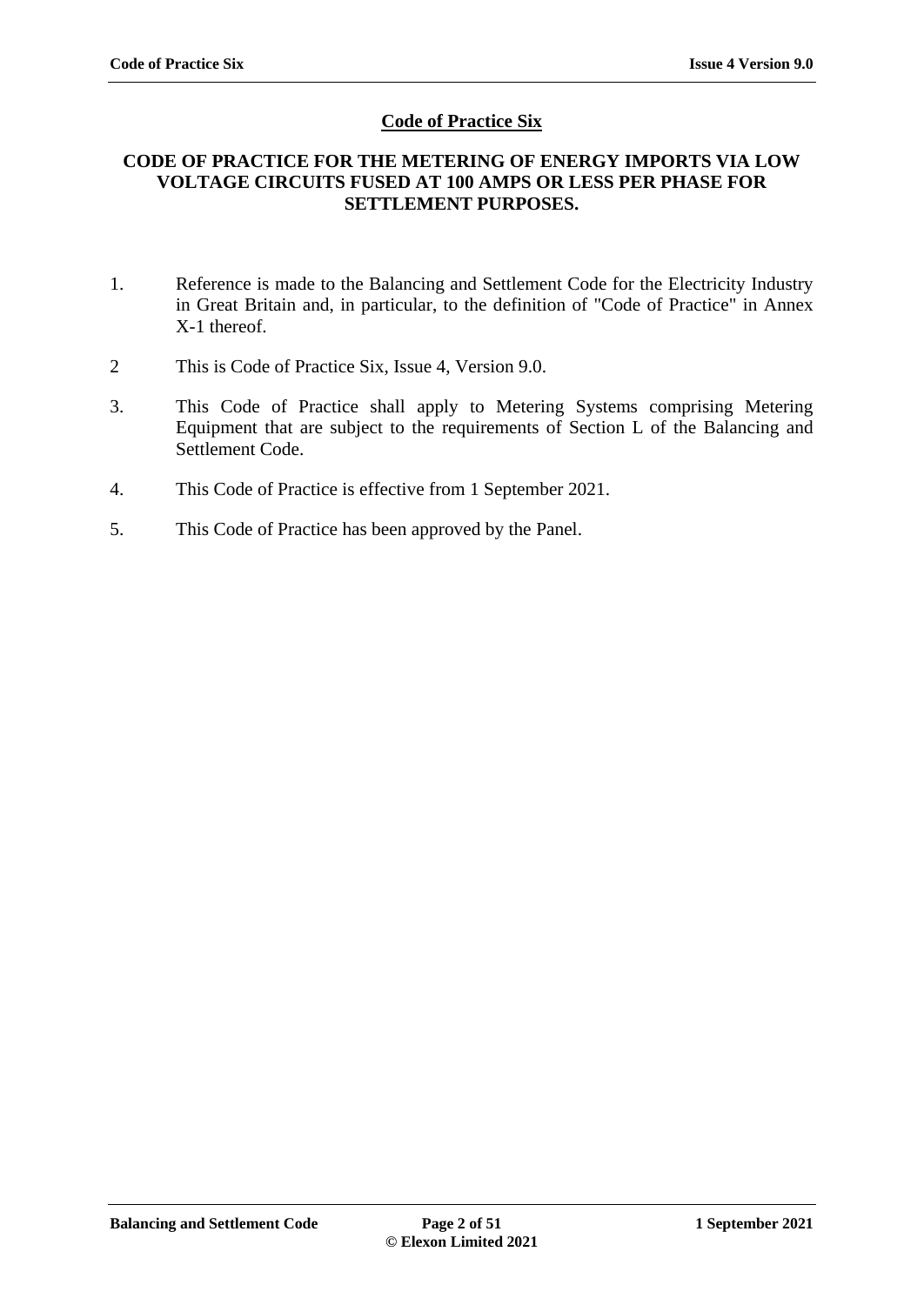| <b>ISSUE</b>   | <b>DATE</b>                            | <b>VERSION</b> | <b>CHANGES</b>                                                                                             | <b>AUTHOR</b> | <b>APPROVED</b>                  |
|----------------|----------------------------------------|----------------|------------------------------------------------------------------------------------------------------------|---------------|----------------------------------|
| 1              | 29/01/96                               | 3.00           | Approved by MDC                                                                                            | 1998 MTF      | MDC, 10/01/96                    |
| 2              | 18/11/96                               | 3.10           | Approved by MDC                                                                                            | <b>MDC</b>    | <b>MDC</b>                       |
| 3              | 22/01/98                               | 4.10           | Protocol amended                                                                                           | <b>MDC</b>    | MDC, 22/01/98                    |
| 4              | 01/12/98                               | 4.20           | Protocol amended                                                                                           | <b>JKHC</b>   | TS2, 11/11/98                    |
| $\overline{4}$ | Code<br>Effective<br>Date <sup>1</sup> | 4.20           | Re-badging of Code of<br>Practice Six for the<br>implementation of the<br>Balancing and<br>Settlement Code | <b>BSCCo</b>  | Panel 16/11/00<br>(Paper 07/003) |
| $\overline{4}$ | <b>BETTA</b><br>Effective<br>Date      | 5.0            | BETTA 6.3 for the<br>SVA February 2005<br>Release                                                          | <b>BSCCo</b>  | SVG/48/004                       |
| $\overline{4}$ | 06/11/08                               | 6.0            | CP1238<br>November 08 Release                                                                              | <b>BSCCo</b>  | <b>ISG88/01</b><br>SVG88/02      |
| $\overline{4}$ | 25/06/09                               | 7.0            | CP1264<br>June 09 Release                                                                                  | <b>BSCCo</b>  | ISG94/01<br>SVG94/02             |
| $\overline{4}$ | 26/11/09                               | 8.0            | <b>Modification P230</b>                                                                                   | <b>BSCCo</b>  | Panel                            |
| $\overline{4}$ | 01/09/21                               | 9.0            | $P420 - 1$ September<br>2021 Non-Standard<br>Release                                                       | <b>BSCCo</b>  | Panel 316/05                     |

# **AMENDMENT RECORD**

#### **Intellectual Property Rights, Copyright and Disclaimer**

The copyright and other intellectual property rights in this document are vested in Elexon or appear with the consent of the copyright owner. These materials are made available for you for the purposes of your participation in the electricity industry. If you have an interest in the electricity industry, you may view, download, copy, distribute, modify, transmit, publish, sell or create derivative works (in whatever format) from this document or in other cases use for personal academic or other non-commercial purposes. All copyright and other proprietary notices contained in the document must be retained on any copy you make.

All other rights of the copyright owner not expressly dealt with above are reserved.

No representation, warranty or guarantee is made that the information in this document is accurate or complete. While care is taken in the collection and provision of this information, Elexon Limited shall not be liable for any errors, omissions, misstatements or mistakes in any information or damages resulting from the use of this information or action taken in reliance on it.

<sup>1</sup> <sup>1</sup> "Code Effective Date" is the date of the Framework Agreement.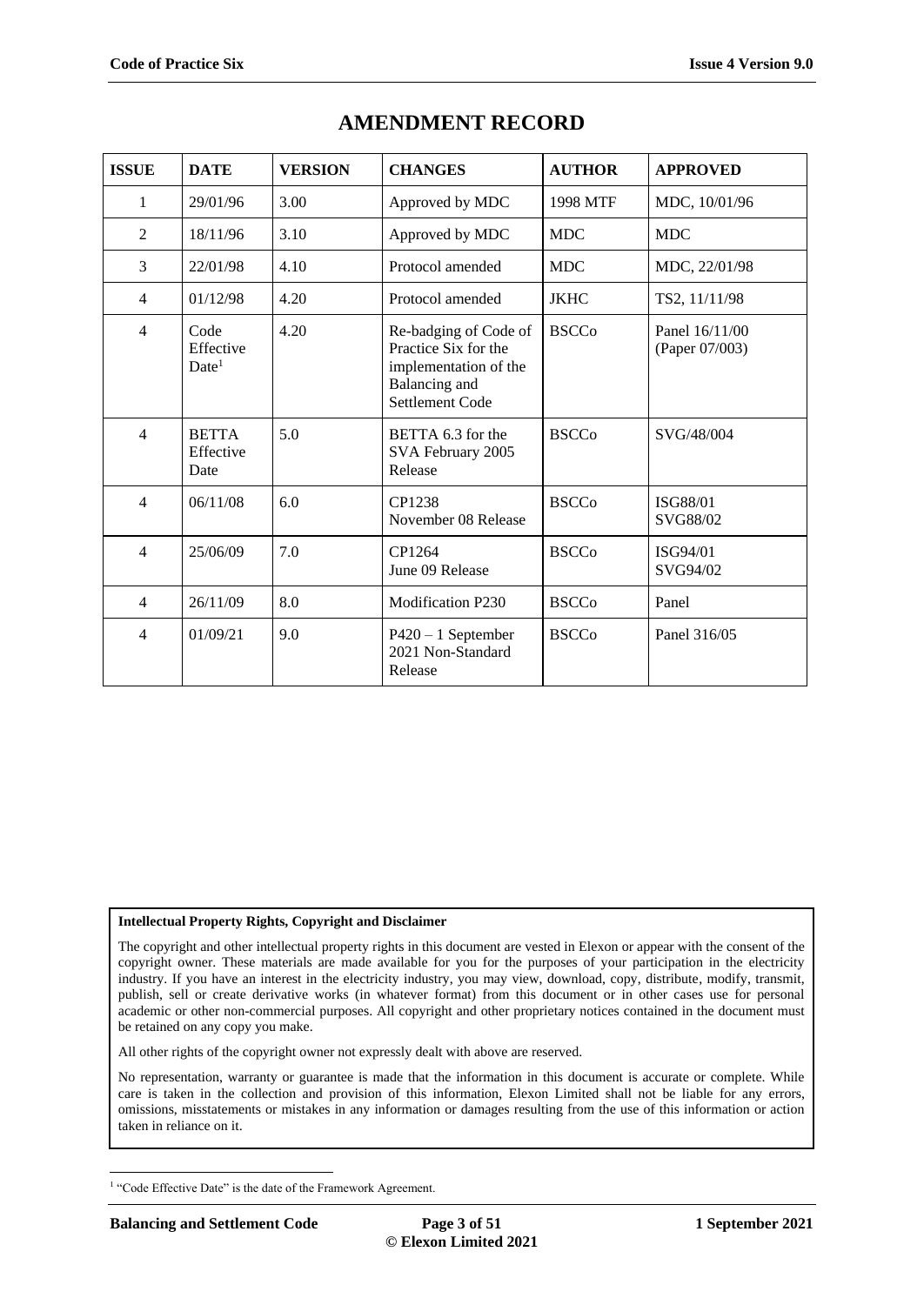# **CONTENTS**

| 1.           | <b>FOREWORD</b>                                       | 6      |
|--------------|-------------------------------------------------------|--------|
|              |                                                       |        |
| 4.1          | <b>Active Energy</b> *                                | 8      |
| 4.2          | <b>Active Power*</b>                                  | 8      |
| 4.3          | Demand Period $\ddagger$                              | 8      |
| 4.4<br>4.5   | Demand Values $\ddagger$                              | 8<br>8 |
|              | Electricity *                                         | 8      |
| 4.6<br>4.7   | <b>Energy Storage Device ‡</b>                        | 9      |
| 4.8          | Full Load $\ddagger$                                  | 9      |
|              | Import †                                              | 9      |
| 4.9          | <b>Interrogation Unit ‡</b>                           | 9      |
| 4.10<br>4.11 | <b>Maximum Demand †</b><br>Meter*                     | 9      |
| 4.12         | <b>Metering Equipment *</b>                           | 9      |
| 4.13         | Meter Register ‡                                      | 9      |
| 4.14         | Outstation $\ddagger$                                 | 9      |
| 4.15         | Password ‡                                            | 9      |
| 4.16         | <b>Outstation System :</b>                            | 10     |
| 4.17         | PSTN ‡                                                | 10     |
| 4.18         | Registrant*                                           | 10     |
| 4.19         | <b>Settlement Instation:</b>                          | 10     |
| 4.20         | <b>SVA Customer</b> †                                 | 10     |
| 4.21         | UTC*                                                  | 10     |
| 5.1          | <b>Measured Quantities</b>                            | 11     |
| 5.2          | <b>Accuracy Requirements</b>                          | 11     |
| 6.1          | <b>Meters</b>                                         | 11     |
| 6.2          | <b>Outstation</b>                                     | 12     |
| 6.3          | <b>Displays and Facilities</b>                        | 16     |
| 6.4          | <b>Communications</b>                                 | 17     |
| 6.5          | <b>Security Requirements</b>                          | 18     |
| 6.6          | <b>Sealing</b>                                        | 18     |
| 7.1          | <b>Interrogation Unit</b>                             | 19     |
| 7.2          | <b>Additional Features</b>                            | 19     |
| 9.           | <b>Appendix 1: Outline Data Structure and Formats</b> | 20     |
| 9.1          | <b>Appendix 1a: Outline Data Structure</b>            | 20     |
| 9.2          | <b>Appendix 1b: Data Structure and Formats</b>        | 21     |
| 10.2         | <b>Meter Identifier - MID</b>                         | 27     |
| 10.3         | Date and Time of Reading Meter                        | 28     |
| 10.4         | <b>kWh Cumulative Reading</b>                         | 29     |
| 10.5         | <b>Current kW Maximum Demand</b>                      | 29     |
| 10.6         | <b>Previous kW Maximum Demand</b>                     | 30     |
| 10.7         | <b>Cumulative Maximum Demand</b>                      | 30     |
| 10.8         | <b>Date Of Last MD Reset</b>                          | 30     |
| 10.9         | <b>Number Of Maximum Demand Resets</b>                | 31     |
|              | 10.10 Multi-rate Energy Registers                     | 31     |
|              | 10.11 Number of Days Data in Message                  | 32     |
|              | 10.12 Profile Data                                    | 33     |
|              | 10.13 Authenticator                                   | 34     |
|              | 10.14 Authentication Key                              | 34     |
|              | 10.15 Password                                        | 35     |
|              | 10.16 Date and Time Set                               | 35     |
|              | 10.17 Time Adjust                                     | 36     |
|              | 10.18 Maximum Demand Reset                            | 36     |
|              | 10.19 Free Format Field of Meter ID                   | 37     |
|              | 10.20 Code of Practice Six Identifier                 | 37     |
| 11.1         | Introduction                                          | 37     |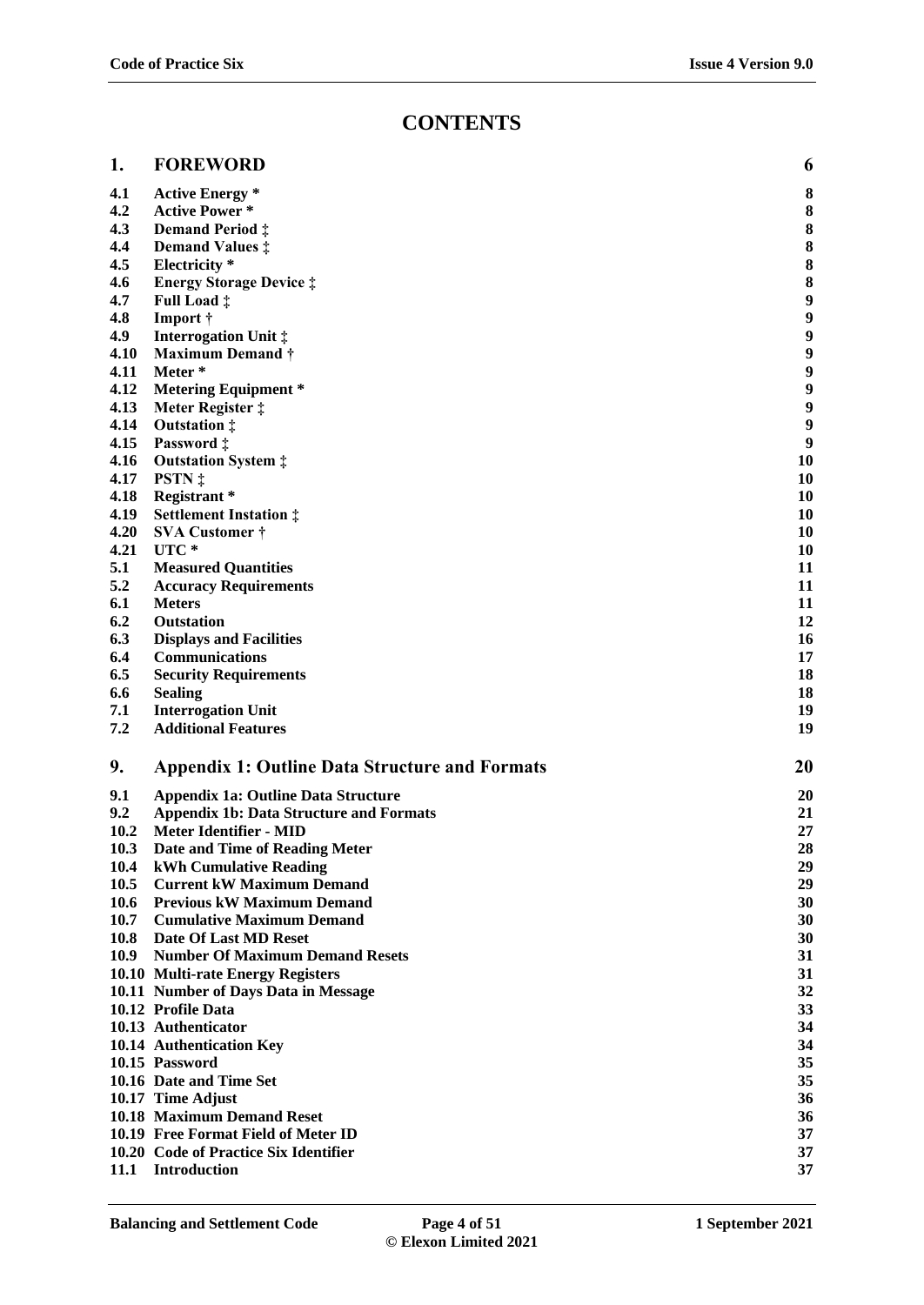| 11.2 | <b>BS EN 61107</b>                        | 38 |
|------|-------------------------------------------|----|
|      | 11.3 Read Data Block                      | 40 |
| 11.4 | Authenticator                             | 43 |
|      | 11.5 Authentication Key                   | 43 |
|      | 11.6 Set Password                         | 43 |
|      | 11.7 Time and Date                        | 44 |
|      | 11.8 Time Adjust                          | 44 |
| 11.9 | <b>Reset MD</b>                           | 44 |
|      | 11.10 Free Format Field of Meter ID (ppp) | 45 |
|      | 11.11 Code of Practice Six Identifier     | 45 |
| 12.1 | <b>Authentication Overview</b>            | 45 |
| 12.2 | <b>Authentication Process</b>             | 46 |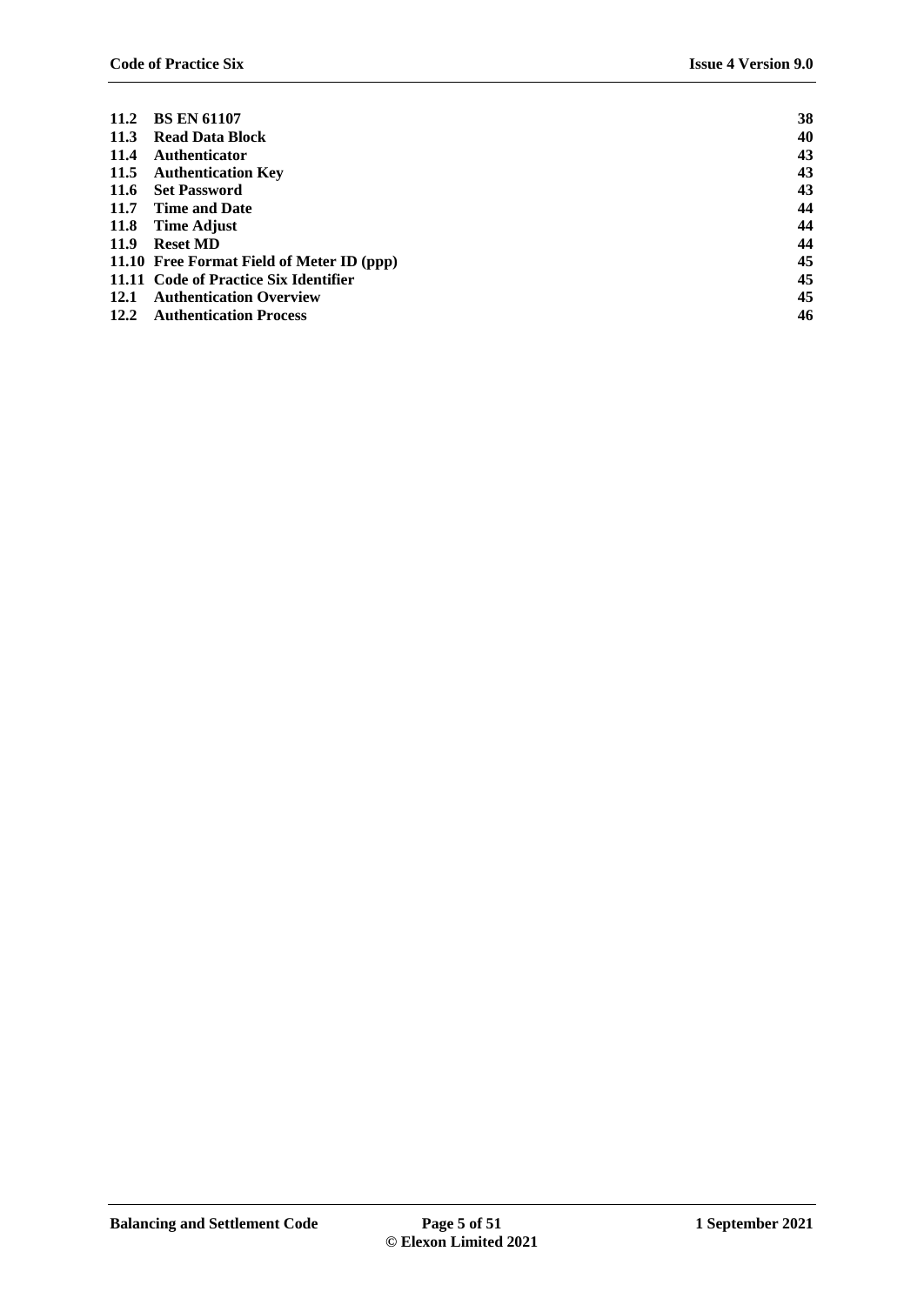# <span id="page-5-0"></span>**1. FOREWORD**

This Code of Practice defines the minimum requirements for Direct Connected Metering Equipment at the point of connection and or supply **FOR THE METERING OF ENERGY VIA LOW VOLTAGE CIRCUITS FUSED AT 100 AMPS OR LESS PER PHASE.**

BSCCo shall retain copies of, inter alia, the Code of Practice together with copies of all documents referred to in them, in accordance with the provisions of the Balancing and Settlement Code ("the Code").

# **2. SCOPE**

This Code of Practice states the practices that shall be employed, and the facilities that shall be provided for the measurement and recording of the quantities required for Settlement purposes.

This Code of Practice specifically applies to Direct Connected Metering Equipment to be installed **FOR THE METERING OF ENERGY IMPORTS VIA LOW VOLTAGE CIRCUITS FUSED AT 100 AMPS OR LESS PER PHASE.**

Reactive energy measurement is not specifically covered within this Code, where kVA and/or kvar are required Code of Practice Five equipment shall be used.

It will be noted that this Code of Practice and Code of Practice Seven apply to the same circuit consumption. For clarity the distinction is that Code of Practice Six sets out the requirements for Settlement Metering Equipment and Code of Practice Seven specifies the settlement requirements as part of a wider metering and data collection infrastructure providing data to the Data Processing Interface. Code of Practice Seven does not require Code of Practice Six Meters to be used. It would however be possible to construct a Code of Practice Seven system using Code of Practice Six Metering.

The Metering Equipment shall be categorised into polyphase and single phase metering and one of the following types, dependent upon the period for which the equipment is able to record the Settlement information:

- i) Code of Practice Six (a) minimum storage period of 20 days;
- ii) Code of Practice Six (b) minimum storage period of 100 days;
- iii) Code of Practice Six (c) minimum storage period of 250 days; or
- iv) Code of Practice Six (d) minimum storage period of 450 days.

This Code of Practice derives force from the metering provisions of the Code and in particular Section L, to which reference should be made and should also be read in conjunction with the relevant BSC Procedures for, inter alia, operation of the data collection systems.

Metering Equipment that meets the requirements of this Code of Practice is also applicable where the Registrant is required by its Supply Licence (and as referenced in Section L3.2.6) to install Metering Equipment that is capable of providing measured electricity consumption data for multiple periods (at least half hourly) and providing the Registrant with remote access to such data.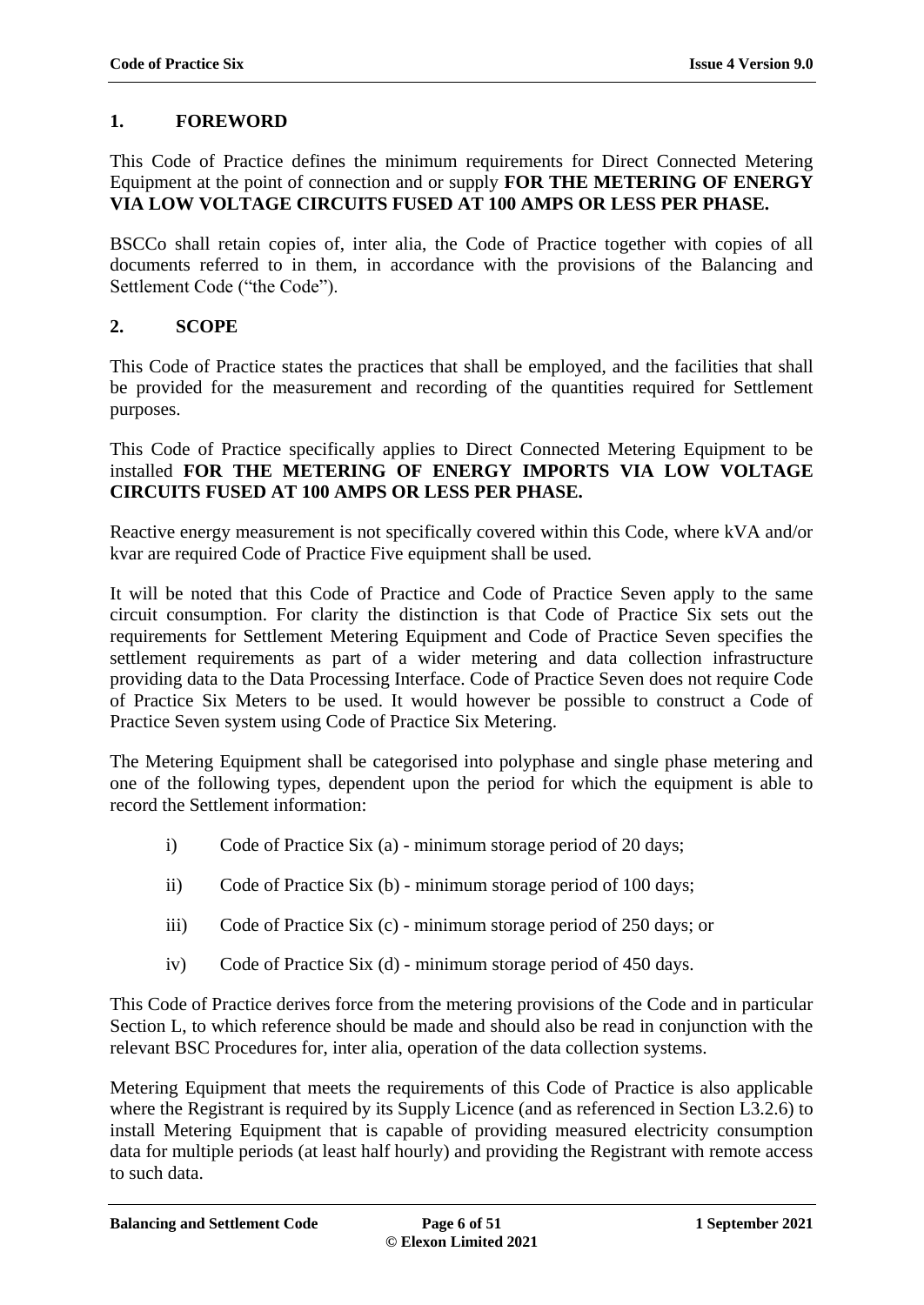This Code of Practice does not contain the calibration, testing and commissioning requirements for Metering Equipment used for Settlement purposes. These requirements are detailed in Code of Practice Four - "Code of Practice for Calibration, Testing and Commissioning Requirements for Metering Equipment for Settlement Purposes".

Dispensations from the requirements of this Code of Practice may be sought in accordance with the Code and BSCP32.

Meters and Outstations referred to in this Code of Practice shall only achieve successful compliance in respect of any testing detailed in this Code of Practice if the requirements set out in accordance with BSCP601 are also observed and successfully completed or the Registrant has been granted a valid Metering Dispensation covering any departure from the requirements as detailed in this Code of Practice.

In the event of an inconsistency between the provisions of this Code of Practice and the Code, the provisions of the Code shall prevail.

# **3. REFERENCES**

The following documents are referred to in the text;

| <b>BS EN 61036</b>               | AC Static Watt-hour Meters for Active Energy (Classes 1 and 2).                                                                         |
|----------------------------------|-----------------------------------------------------------------------------------------------------------------------------------------|
| <b>BS EN 60521</b>               | Specification of Class 0.5, 1 and 2 Single-Phase and polyphase, single rate and Multi<br>rate Watt hour meters.                         |
| SI 792                           | The Meters (Certification) Regulations 1990.                                                                                            |
| Electricity Act 1989             | Schedule 7, as amended by the schedule 1, to the Competition and Services (Utilities)<br>Act 1992.                                      |
| <b>BS EN 61107</b>               | Data Exchange for Meter Reading, Tariff and Load Control. Direct Local Exchange.                                                        |
| IEC 1334-4-41                    | Application Protocols: Distribution Line Message Specification.                                                                         |
| Balancing and<br>Settlement Code | Section X; Annex X-1 and BSC Procedures.                                                                                                |
| Code of Practice 4               | Code of Practice for Calibration, Testing and Commissioning Requirements for<br>Metering Equipment for Settlement Purposes.             |
| Code of Practice 5               | Code of Practice for the Metering of Energy Transfers with a Maximum Demand of<br>up to (and Including) 1MW for Settlement Purposes.    |
| Code of Practice 7               | Code of Practice for Metering of Energy Imports via Low Voltage Circuits Fused at<br>100Amps or Less per Phase for Settlement Purposes. |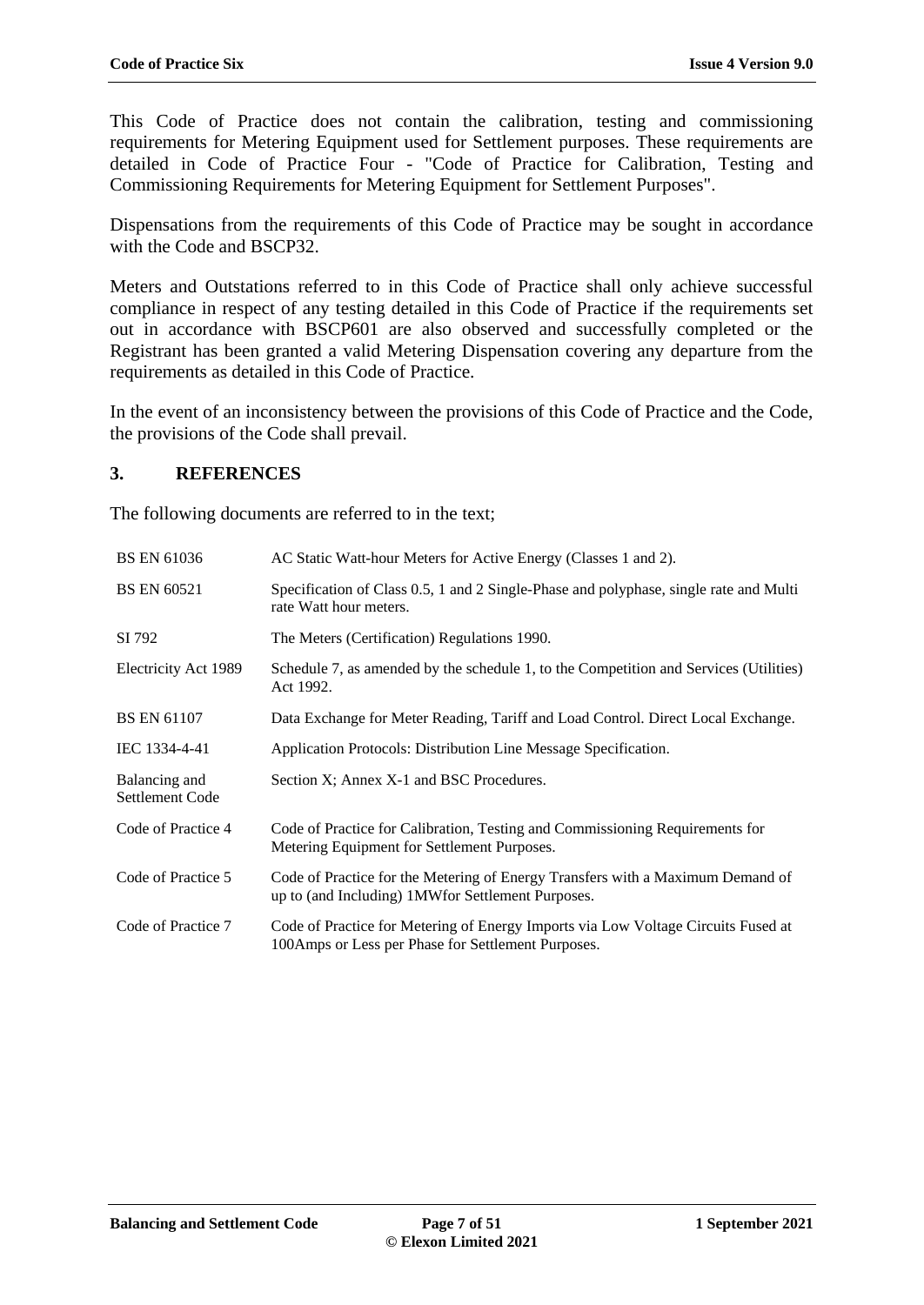# **4. DEFINITIONS AND INTERPRETATIONS**

Save as otherwise expressly provided herein, words and expressions used in this Code of Practice shall have the meanings attributed to them in the Code and are included for the purpose of clarification.

Note: \* indicates definitions in the Code.

Note: † indicates definitions which supplement or complement those in the Code.

Note: ‡ indicates definitions specific to this Code of Practice

# <span id="page-7-0"></span>**4.1 Active Energy \***

Active Energy means the electrical energy produced, flowing or supplied by an electrical circuit during a time interval, and being the integral with respect to time of the instantaneous Active Power measured in units of watt-hours or standard multiples thereof;

### <span id="page-7-1"></span>**4.2 Active Power \***

Active Power means the product of voltage and the in-phase component of alternating current measured in units of watts and standard multiples thereof, that is;

1,000 Watts  $= 1 \text{ kW}$ 

 $1,000 \text{ kW} = 1 \text{ MW}$ 

# <span id="page-7-2"></span>**4.3 Demand Period ‡**

Demand Period means the period over which Active Power is integrated to produce Demand Values. Each Demand Period shall be of 30 minutes duration, one of which shall finish at 24:00 hours.

# <span id="page-7-3"></span>**4.4 Demand Values ‡**

Demand Values means, expressed in kW twice the value of kWh recorded during any Demand Period. The Demand Values are half hour demands and these are identified by the time of the end of the Demand Period.

# <span id="page-7-4"></span>**4.5 Electricity \***

"electricity" means Active Energy and Reactive Energy.

# <span id="page-7-5"></span>**4.6 Energy Storage Device ‡**

A device to provide standby power to the Metering Equipment clock in the event of mains failure. e.g. battery or super capacitor.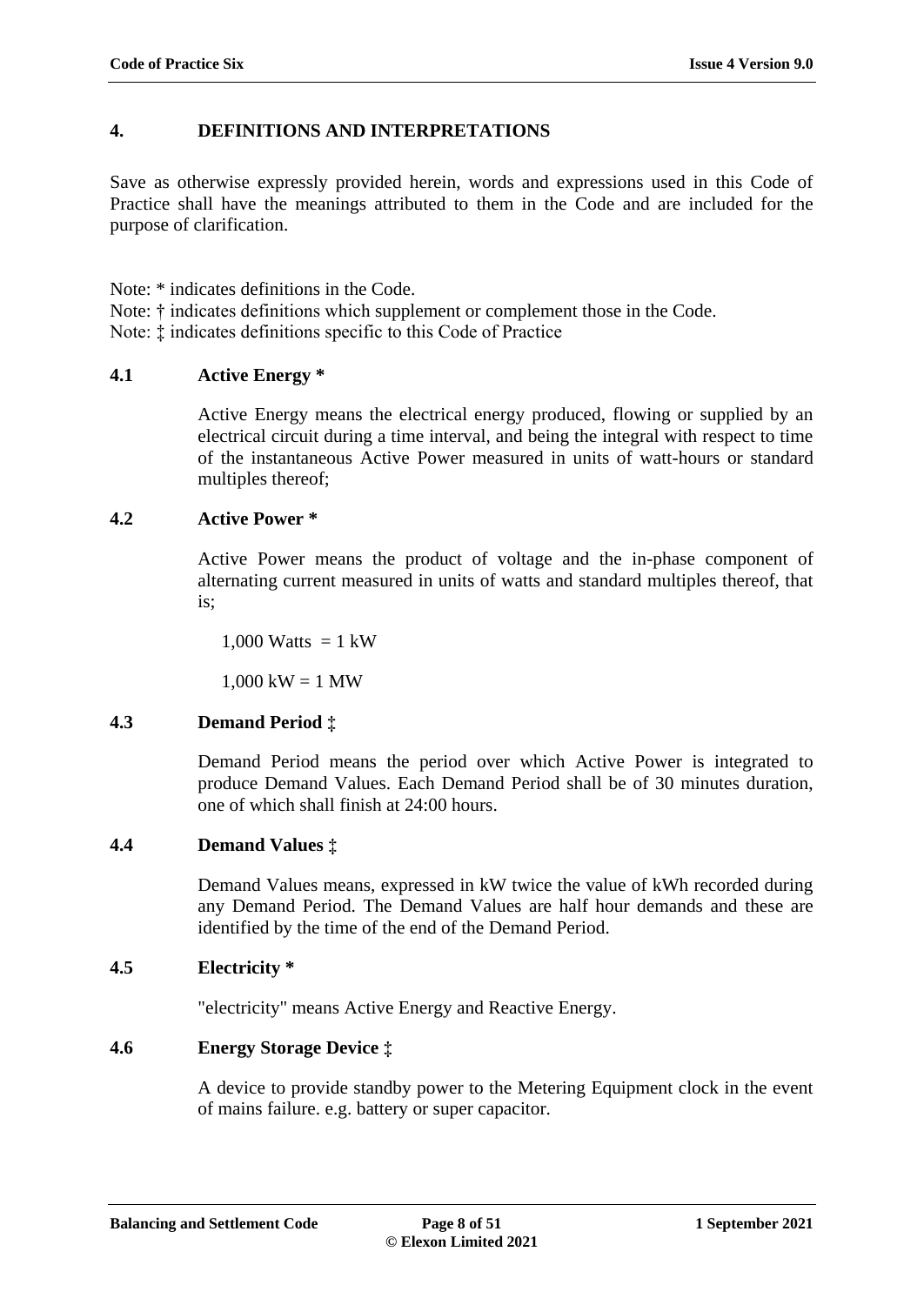# <span id="page-8-0"></span>**4.7 Full Load ‡**

Full Load means the product of the number of phases, maximum current  $(I<sub>max</sub>)$ , and rated voltage of the Meter at unity power factor

### <span id="page-8-1"></span>**4.8 Import †**

Import means, for the purposes of this Code of Practice, an electricity flow as specified within the Code.

#### <span id="page-8-2"></span>**4.9 Interrogation Unit ‡**

Interrogation Unit means a Hand Held Unit "HHU" (also known as Local Interrogation Unit "LIU") or portable computer which can program Metering Equipment parameters and extract information from the Metering Equipment and store this for later retrieval.

### <span id="page-8-3"></span>**4.10 Maximum Demand †**

Maximum Demand expressed in kW means twice the greatest number of kWh recorded during any Demand Period.

### <span id="page-8-4"></span>**4.11 Meter \***

Means a device for measuring electrical energy.

# <span id="page-8-5"></span>**4.12 Metering Equipment \***

Metering Equipment means Meters, measurement transformers (voltage, current and combination units), metering protection equipment, including alarms, circuitry, associated Communications Equipment and Outstations and wiring.

#### <span id="page-8-6"></span>**4.13 Meter Register ‡**

Meter Register means a device, normally associated with a Meter, from which it is possible to obtain a reading of the amount of Active Energy that has been supplied by a circuit.

#### <span id="page-8-7"></span>**4.14 Outstation ‡**

Outstation means equipment which receives and stores data from a Meter(s) for the purpose, *inter alia,* of transfer of that metering data to the Central Data Collector Agent (CDCA) or Data Collector as the case may be, and which may perform some processing before such transfer and may be in one or more separate units or be integral with the Meter.

#### <span id="page-8-8"></span>**4.15 Password ‡**

Password means a string of characters of length 6 characters, where each character is a case insensitive or sensitive alpha character (A to Z), a digit (0 to 9), the underscore character  $\Box$  or a hexadecimal password  $(0 \text{ to } F)$ . The characters of a hexadecimal password must be in upper case.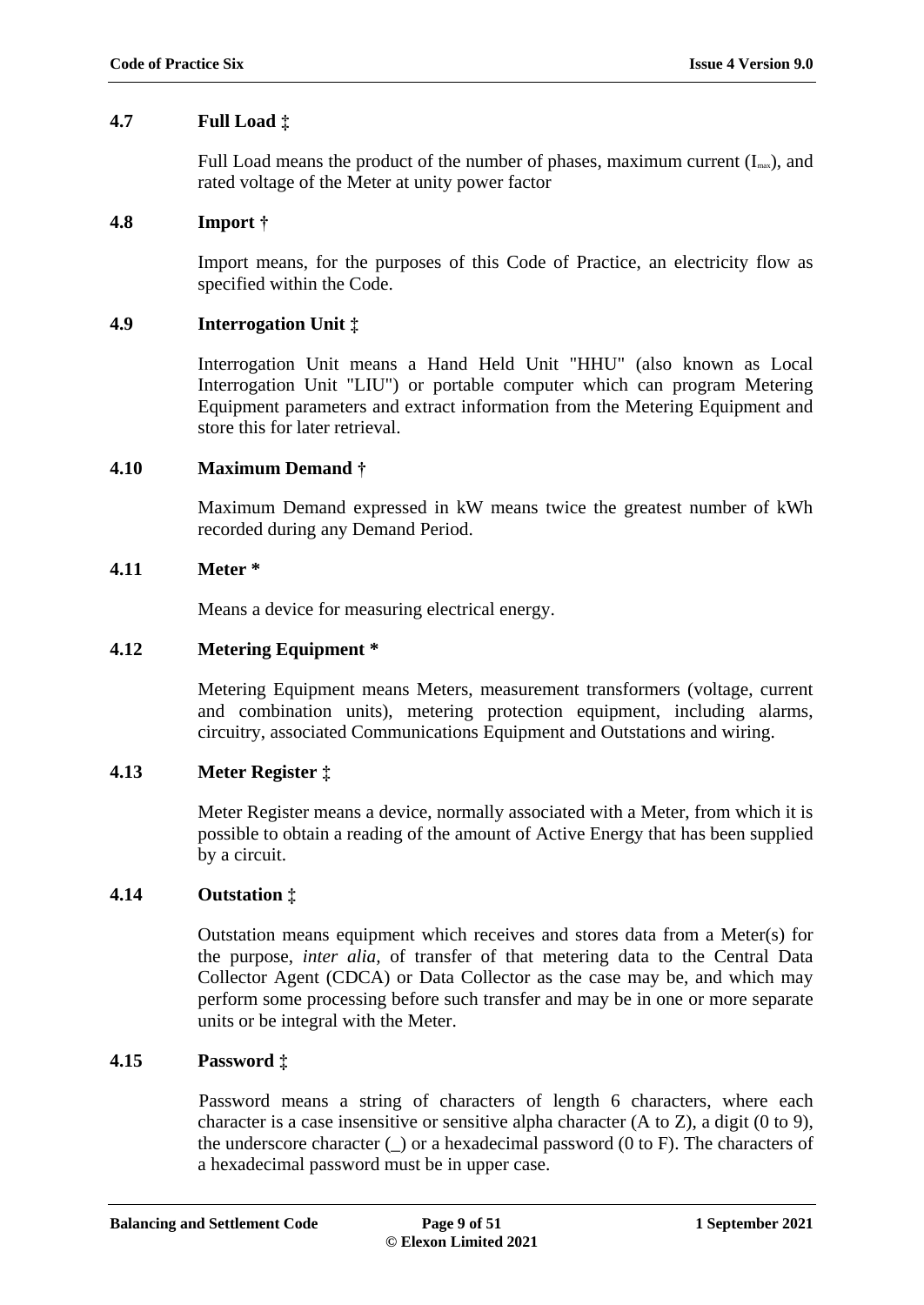#### <span id="page-9-0"></span>**4.16 Outstation System ‡**

Outstation System means one or more Outstations linked to a single communication line.

#### <span id="page-9-1"></span>**4.17 PSTN ‡**

PSTN means the public switched telephone network.

#### <span id="page-9-2"></span>**4.18 Registrant \***

Registrant means, in relation to a Metering System, the person for the time being registered in CMRS or (as the case may be) SMRS in respect of that Metering System pursuant to Section K of the Balancing and Settlement Code.

#### <span id="page-9-3"></span>**4.19 Settlement Instation ‡**

Settlement Instation means a computer based system which collects or receives data on a routine basis from selected Outstation by the Central Data Collector or (as the case may be) a relevant Data Collector.

#### <span id="page-9-4"></span>**4.20 SVA Customer †**

Means a person to whom electrical power is provided, whether or not that person is the provider of that electrical power; and where that electrical power is measured by a SVA Metering System.

#### <span id="page-9-5"></span>**4.21 UTC \***

UTC means Co-ordinated Universal Time which bears the same meaning as in the document Standard Frequency and Time Signal Emission, International Telecommunication Union - RTF.460(ISBN92-61-05311-4) (colloquially referred to as Rugby Time).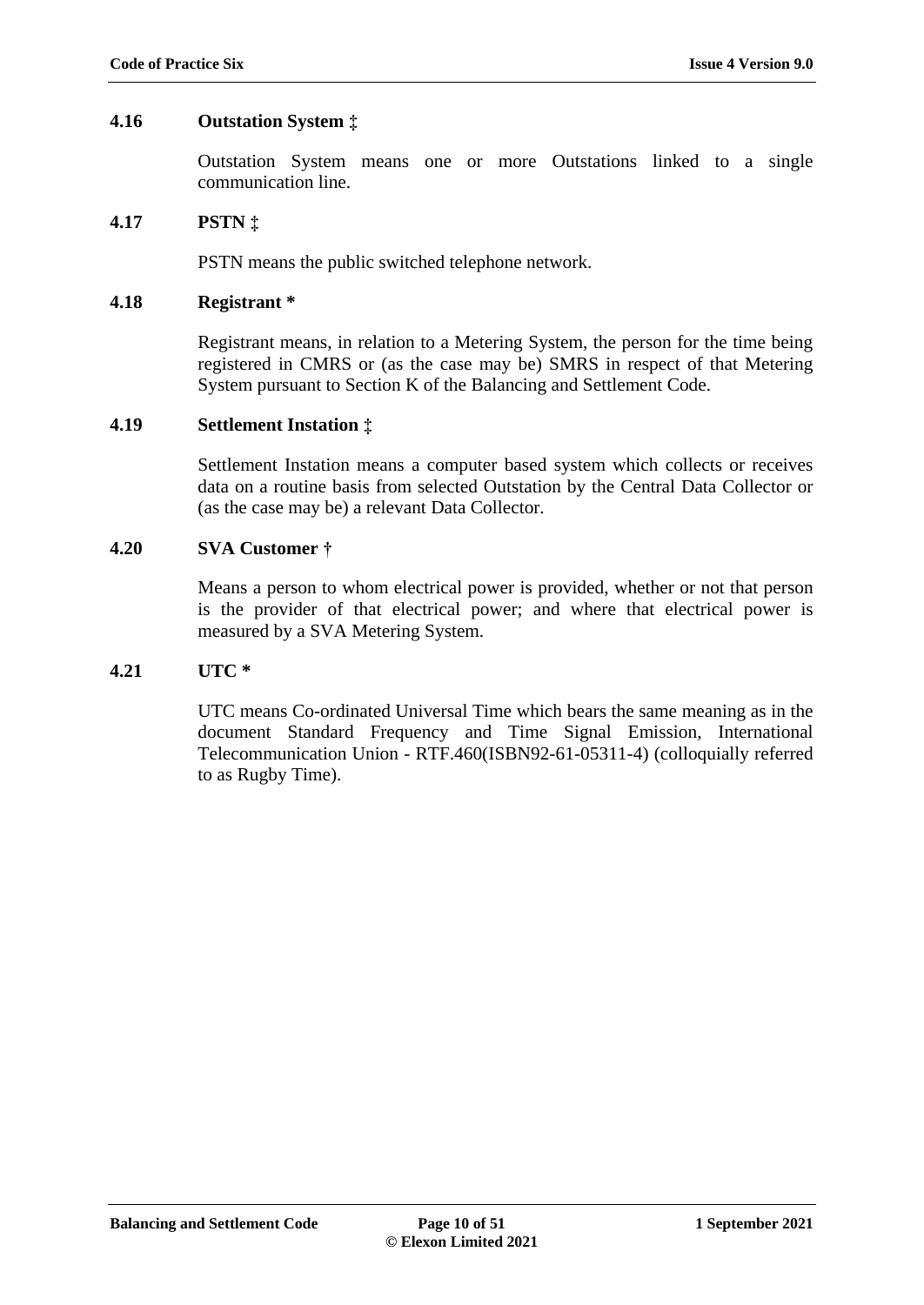#### **5. MEASUREMENT CRITERIA**

#### <span id="page-10-0"></span>**5.1 Measured Quantities**

For each circuit the following energy measurements are required for Settlement purposes:

(i) Import kWh.

#### <span id="page-10-1"></span>**5.2 Accuracy Requirements**

The overall accuracy of the energy measurements shall at all times be within the limits of error specified in SI 792 Regulation 8 pertaining to Schedule 7 of the Electricity Act 1989.

Meters, where certified, shall be certified in accordance with schedule 7 of the Electricity Act 1989.

Appropriate evidence to substantiate that these overall accuracy requirements are met shall be available for inspection to Pool Members or their agent(s).

### **6. METERING EQUIPMENT CRITERIA**

Although for clarity this Code of Practice identifies separate items of equipment, nothing in it prevents such items being combined to perform the same task provided the requirements of this Code of Practice are met. Where separate items of equipment are provided they shall be individually protected against electrical overload.

All Metering Equipment (including any Energy Storage Device) shall have a minimum design service life, without maintenance, of 10 years from date of manufacture.

#### <span id="page-10-2"></span>**6.1 Meters**

For each circuit direct connected Active Energy Meters shall be used in accordance with Schedule 7 of the Electricity Act 1989.

New Meters shall comply with the requirements of either BS EN 61036 Class 2, for indoor meters or BS EN 60521 Class 2. The rating for single phase meters shall be 230 volts, 50Hz, 20 Amps basic or less and 100 Amps maximum and for polyphase meters 230/400 volts, 50Hz, 40 Amps basic or less and 100 Amps maximum current.

Existing meters may be used provided they were manufactured to the relevant British Standards. Ratings different to those quoted for new meters may be utilised provided they are appropriate for the supply being metered.

Meters which provide data to separate Outstations shall provide an output for this purpose.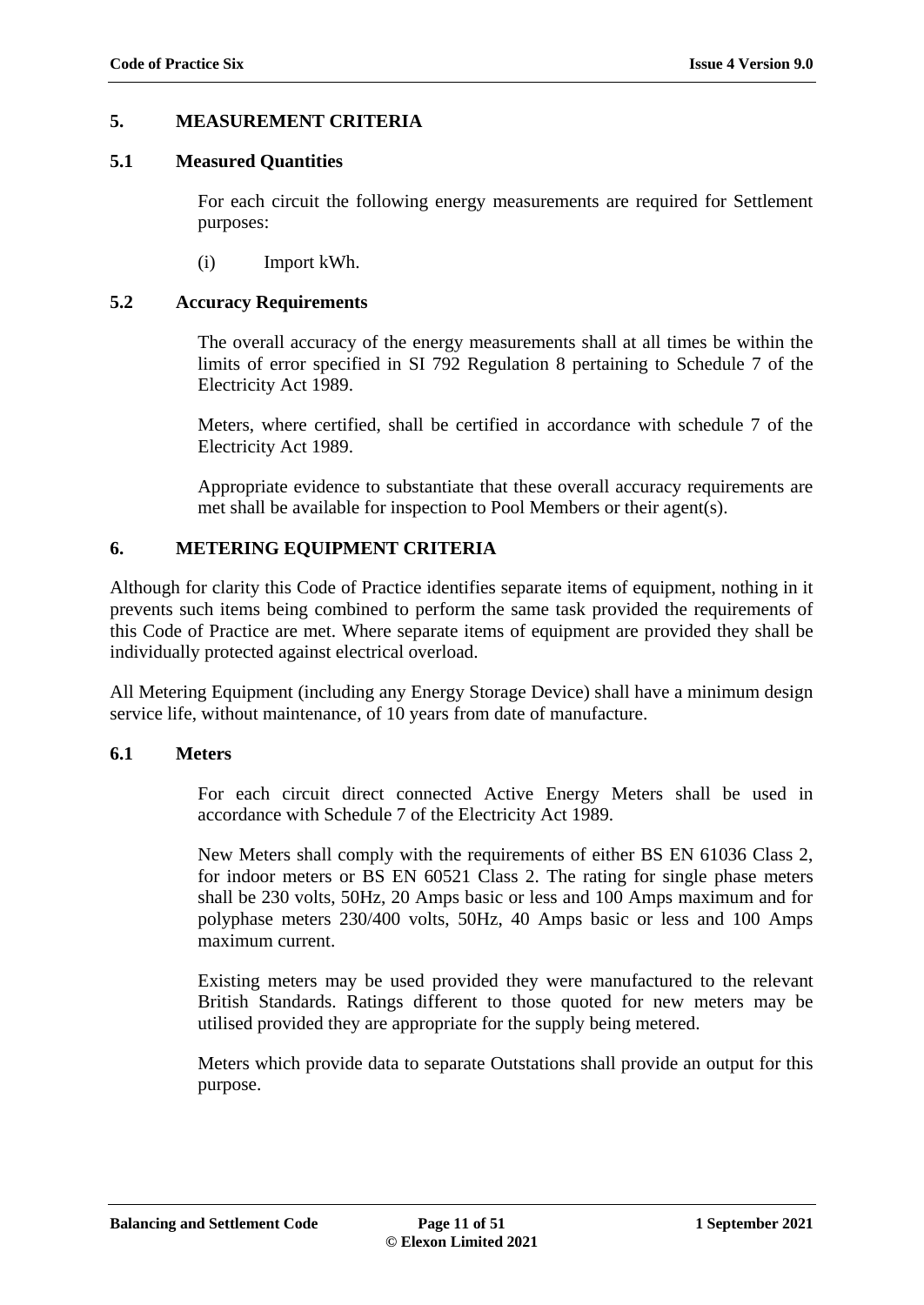#### <span id="page-11-0"></span>**6.2 Outstation**

An Outstation System shall be provided which transfers data to and receives data from a Settlement Instation(s). Outstations shall comply with all relevant requirements contained within BS EN 61036 for indoor conditions.

Separate Outstations storing data from a number of different circuits, up to a maximum consumption of 1GWh, and Meters with integral Outstation facilities may be cascaded onto one communication channel.

Metering data will normally be collected by the Settlement Instations in accordance with the following time scales, dependent upon which category of Metering Equipment that has been installed:

- a) Code Six (a) daily interrogation;
- b) Code Six (b) up to monthly interrogation;
- c) Code Six (c) up to quarterly interrogation; or
- d) Code Six (d) up to yearly interrogation.

Repeat collections of metering data shall be possible throughout the Outstation data storage period.

The Outstation shall have the ability to allow the metering data to be read by Instations other than the Settlement Instation provided the requirements of Section 8 of this Code of Practice are satisfied.

For the purpose of transferring stored metering data from the Outstation to the Settlement Instation, a unique Outstation identification code shall be provided.

Where an Outstation has a primary battery to provide back-up for the clock and calendar, this battery shall have a minimum standby service life of 3 years from the date of manufacture of the Outstation i.e. supporting the clock for 3 years without mains power.

Where Energy Storage Devices other than primary batteries are used, the clock and calendar shall be supported for a period of 7 days without an external supply connected to cater for extended supply failure.

In the event of an Outstation supply failure, the Outstation shall retain all data stored up to the time of the failure, and maintain the time accuracy in accordance with paragraph 6.2.2. These time accuracy requirements do not apply where the Outstation clock is re-synchronised from a broadcast clock when re-energised. (refer to section 6.2.3.)

Any "reading" or "reprogramming" operation shall not delete or alter any stored energy consumption data or associated alarms.

Where the Outstation is storing data for more than one circuit it shall continue to operate while any one circuit is energised.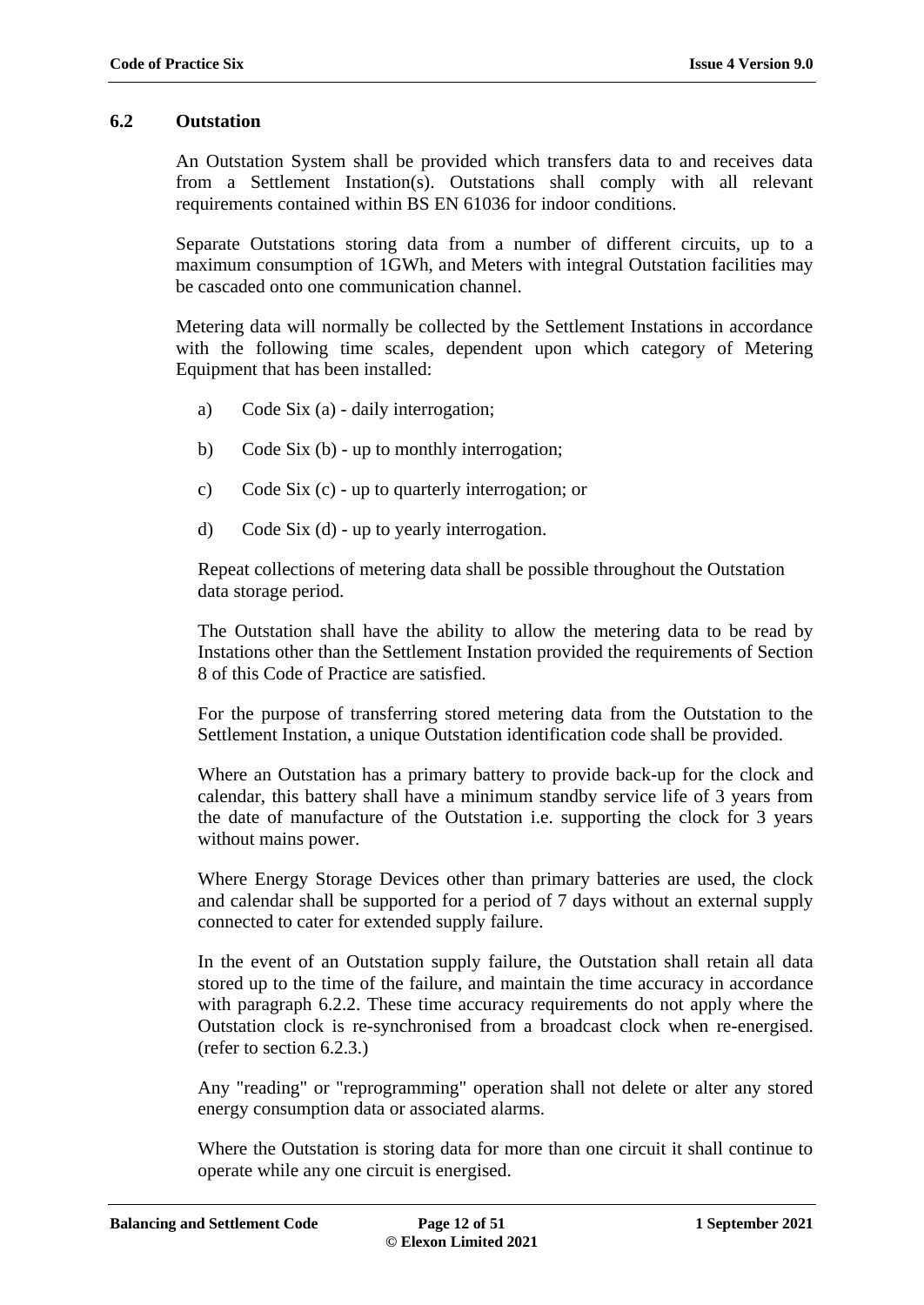The Outstation shall be clearly marked with the relevant part of Code of Practice 6. i.e. a, b, c or d.

### **6.2.1 Data Provision requirements**

This section sets out the data to be provided by the Outstation and the duration of storage required. For the avoidance of doubt all Metering data shall be output in engineering units i.e. kWh.

Data shall be provided as follows and is specifically defined in Appendix 1.

- (i) For Each Interrogation of the Outstation the data provided shall be:
	- The meter identifier 12 characters alphanumeric as defined in Appendix 1b. Where a separate Outstation is used the channel ID shall be the meter ID;
	- The date and time of interrogation [YYMMDDhhmmss];
	- kWh cumulative total meter advance register value for each Meter to 6 digit integer kWh value padded with leading zeroes where appropriate;
	- For polyphase metering Maximum Demand (MD), 6 digit (4 integer and 2 decimal places) kW value, padded with leading zeros where appropriate, for each meter for both the current and previous programmable charging period e.g. monthly, statistical review period, as required by the Supplier, and cumulative Maximum Demand;
	- date of Maximum Demand reset [YYMMDD];
	- number of Maximum Demand resets;
	- multi-rate cumulative Active Energy registers as specified by Supplier; and
	- number of days data returned from the meter.
- (ii) The Outstation shall provide the following information for each Day and for the current day up to the time of interrogation:
	- Calendar day date [YYMMDD];
	- kWh cumulative total register value for each Meter to 8 digit (including 2 decimal place) kWh value padded with leading zeroes where appropriate;
	- Where a battery is fitted, a battery change maintenance flag shall be provided based on standby battery service life;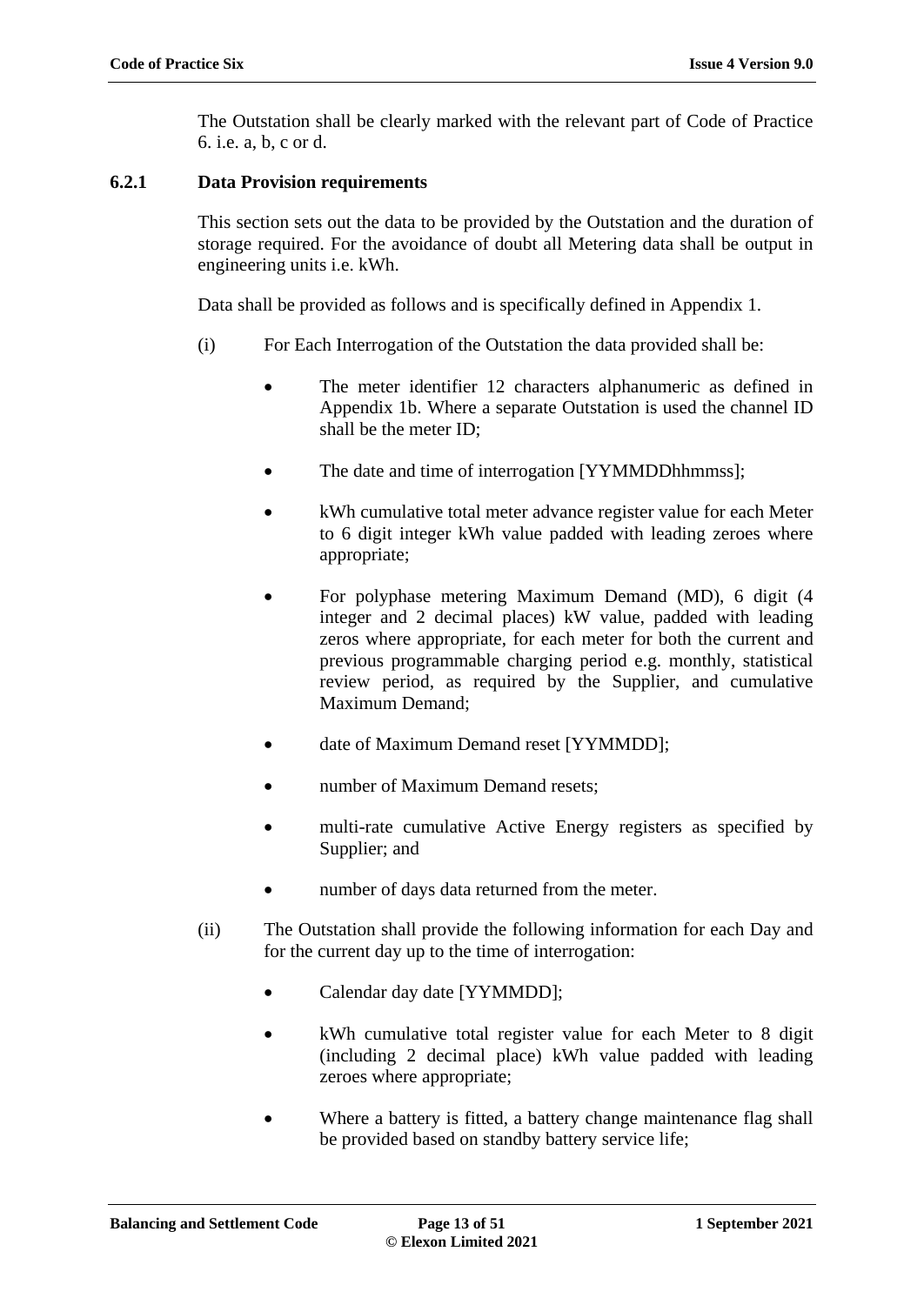- An indication should clock failure occur e.g. When the system clock has failed due to power or battery failure;
- The number of level 2 successful password accesses made on that day to a maximum of 7;
- MD reset flag as appropriate; and
- A flag to indicate a power outage for the whole of a Settlement Day.
- (iii) For each Demand Period the Outstation will provide, for each Meter:
	- Truncated absolute cumulative register reading in the range 10's of kWh, kWh, 1/10 kWh and 1/100 kWh;
	- A flag to indicate if net reverse energy flow has taken place over all phases;
	- A flag to indicate successful level 2 password access; and
	- A flag to indicate that the power supply to the Outstation has failed.

A data capacity of 48 periods per day for the number of days specified below dependent upon the category of Metering Equipment shall be provided:

- *Code of Practice Six (a) - minimum storage period of 20 days;*
- *Code of Practice Six (b) - minimum storage period of 100 days;*
- *Code of Practice Six (c) - minimum storage period of 250 days; or*
- *Code of Practice Six (d) - minimum storage period of 450 days.*

Where the prescribed data storage period is exceeded the meter shall begin to wrap data i.e. replace the first reading with that of the latest reading.

The value of energy measured in a Demand Period but not stored in that Demand Period shall be carried forward to the next Demand Period.

Any discrepancy between the measured value of Active Energy at each individual metering point and the equivalent data presented by the Outstation for the same metering point shall not exceed  $+/- 0.5\%$  at full load at that metering point.

An Outstation shall provide any portion of the data stored upon request by an Instation.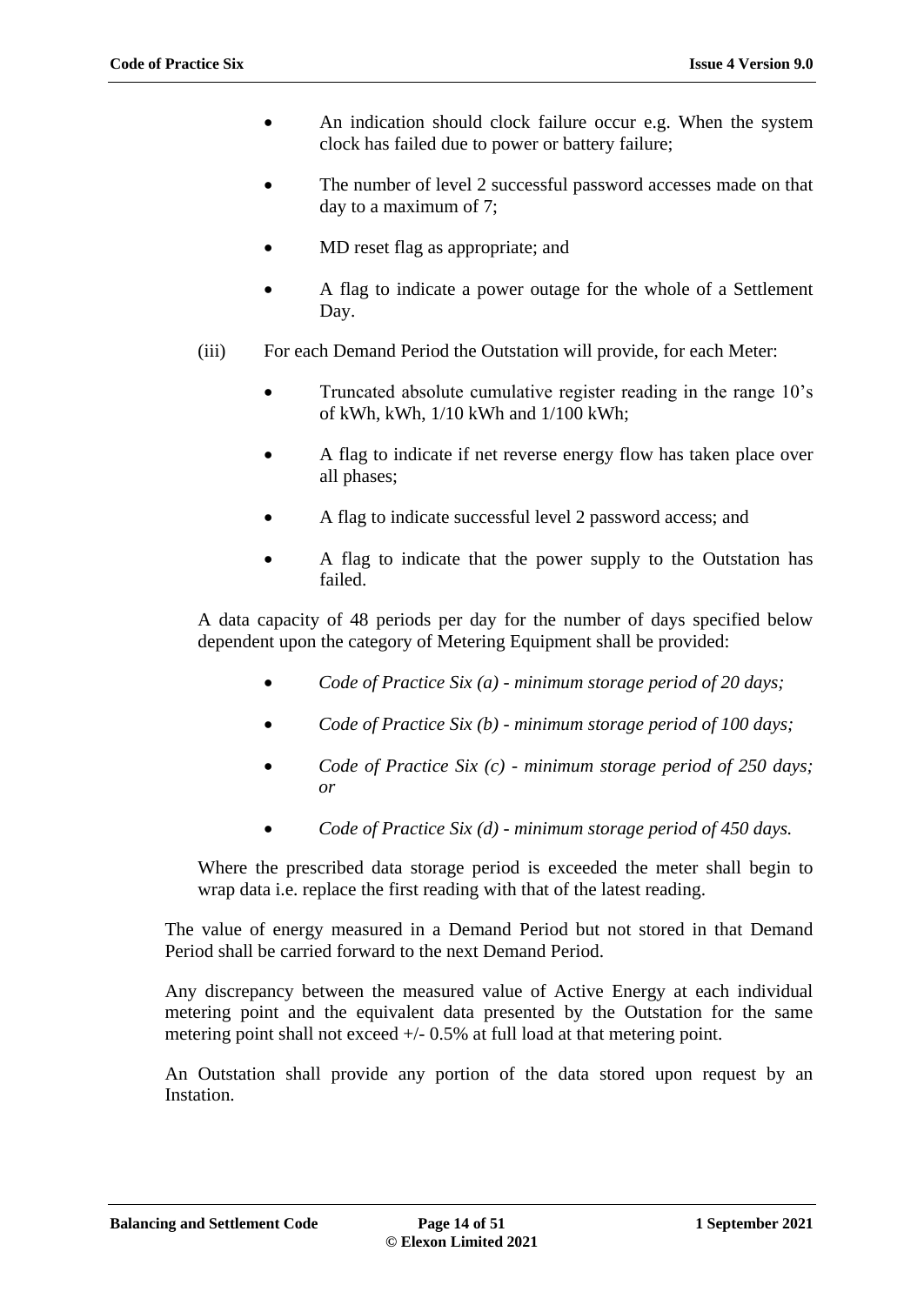#### **6.2.2 Time Keeping**

(i) The Outstation time shall be set to the Universal Time Clock (UTC). No switching between UTC and British Summer Time (BST) shall occur for settlements data storage requirements.

> Routine time synchronisation may be carried out using 30 minute synchronising pulses or broadcast clocks up to a maximum limit of +/- 1 second per Demand Period without setting any password access flags.

> The clock of the Outstation shall be capable of being set or adjusted using the local or remote communication ports but only once during any demand period.

- (ii) The overall limits of error for the time keeping shall be:
	- The completion of each Demand Period shall be at a time which is within  $\pm$  6 minutes of UTC; and
	- The duration of each Demand Period shall be within  $\pm 0.6\%$ . except where time synchronisation has occurred in a Demand Period.
	- The variation in the completion of each Demand Period shall not exceed 20 seconds over 20 day period.

#### **6.2.3 Monitoring Facilities - Broadcast Clocks**

- (i) For complete power outages up to 3 seconds in duration, the real time clock shall continue without interruption. This power outage event shall not cause the power outage flag or the successful level two password flag to be set at the time of power restoration.
- (ii) For power outages longer than three seconds and where power has now been restored, the clock shall start and continue from the time of failure until the broadcast clock is detected and successfully decoded, within the normal operating constraints of the broadcast clock system, the clock shall reset to UTC and the power failure flag and successful level two access password flag shall be set for the returning Demand Periods where the power outage existed.
- (iii) Where the broadcast clock cannot be detected by the Outstation, within the normal operating constraints and messaging protocols of the broadcast clock system, the clock failure flag shall be set for that day. The Outstation shall continue to maintain system clock accuracy as detailed in section 6.2.2. of this code of practice in the absence of the broadcast clock.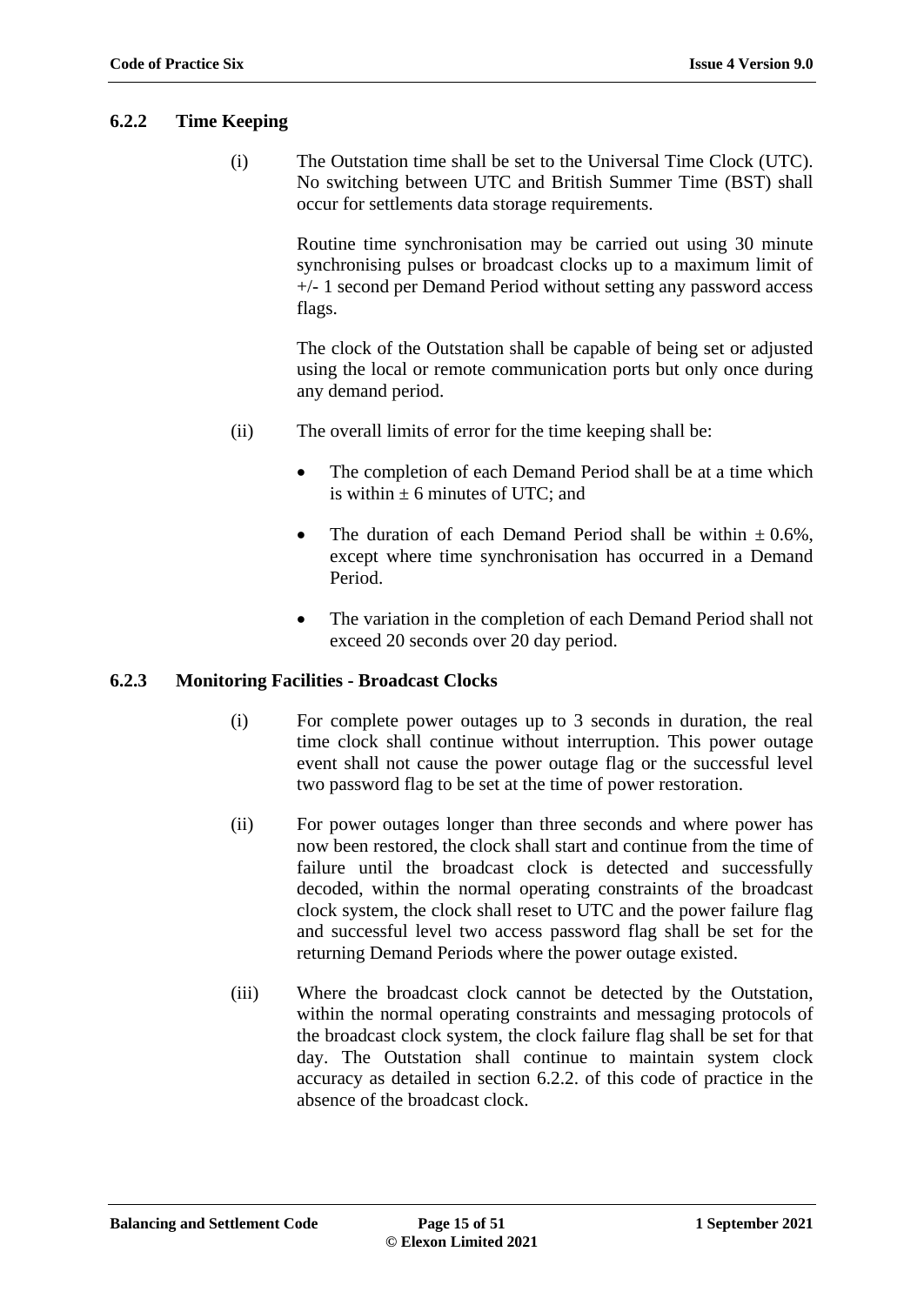#### <span id="page-15-0"></span>**6.3 Displays and Facilities**

The Metering Equipment shall display the following information (not necessarily simultaneously):

- total Import cumulative kWh per circuit, 6 digit integer kWh value padded with leading zeroes where appropriate for polyphase and 5 digit integer kWh value padded with leading zeroes where appropriate for single phase Meters; and
- current UTC or clock time and date as defined by the supplier.

The Metering Equipment shall be capable of enabling the display of the following information:

- (i) For polyphase meters:
	- Maximum Demand ("MD") in 6 digit (4 integer and 2 decimal places) kW value padded with leading zeroes where appropriate for the current and historic programmable charging period;
	- twice the kWh advance since the commencement of a current Demand Period, (i.e. "kW rising demand") to 6 digits (4 integer and 2 decimal places) kW value padded with leading zeroes where appropriate for the current and historic programmable charging period;
	- cumulative MD, 6 digit (4 integer and 2 decimal places) kW value padded with leading zeroes where appropriate;
	- the last two digits of the number of MD resets (99 rollover to zero); and
	- multi-rate display sequence as specified by Supplier, with a minimum of 8 registers selectable over the calendar year. Further details are set out in Appendix 4.
- (ii) For single phase meters:
	- multi-rate display sequence as specified by Supplier, with a minimum of 4 registers selectable over the calendar year. Further details are set out in Appendix 4.

Where a multi-rate display sequence is enabled on a Meter, the default display shall be the cumulative kWh register of the active rate and the rate identifier. The initial operation of the display selector shall display the test display and the next operation shall display the total Import cumulative kWh. Subsequent operation of the display selector shall display registers in a sequence specified by the supplier.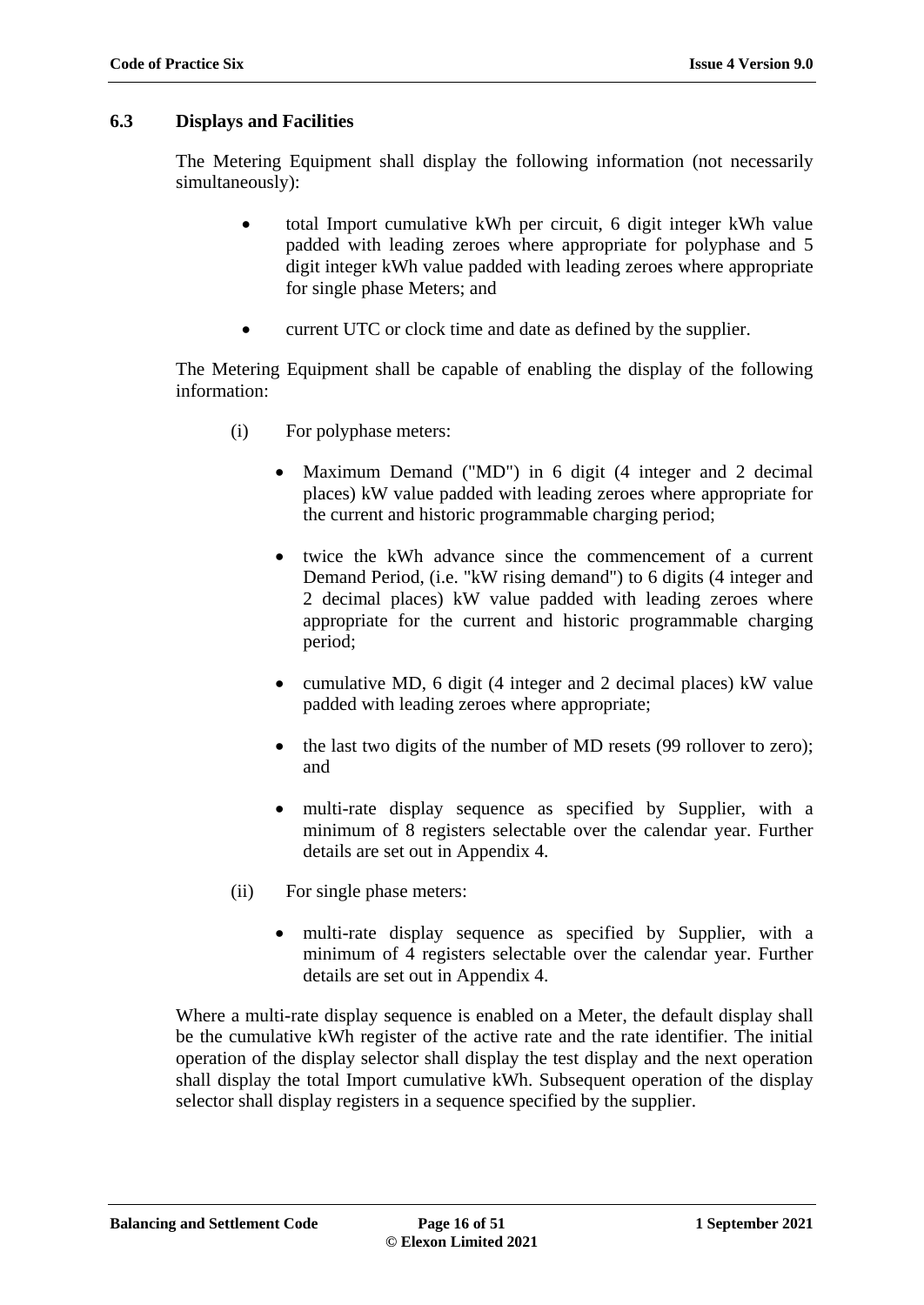#### <span id="page-16-0"></span>**6.4 Communications**

The Outstation shall always provide local interrogation facilities via an accessible port.

### **6.4.1 Local Interrogation**

An interrogation port shall be provided:

- Physically: shall be an optical port to BS EN 61107;
- Data Protocol: Standard as defined in Appendix 1 (a and b), Appendix 2 (a and b) and Appendix 3.

The outline Data structure for the information required in 6.2.1. is detailed in Appendix 1a.

The detailed application data structure and format for the data items specified in section 6.2.1. is detailed in Appendix 1b.

The data definitions and descriptions are detailed in Appendix 2a. The functional overlay specified in section 6.4.3. is detailed in Appendix 2b (protocol examples).

The Outstation shall have a maximum transfer time of 90 seconds per 100 days for each Meter through the local data port for the data specified above.

# **6.4.2 Remote Interrogation**

Where a remote interrogation facility is provided it shall not be possible to disconnect this link at the Outstation without the breaking of a seal.

The data shall be to the standard data structure as set out in Appendix 1b.

# **6.4.3 Standard Protocol**

The protocol shall be standard for all Outstations for the following settlement functions for the data specified in 6.2.1:

- Read complete 30 minute database, (see note below and 11.2.3);
- Last 'n' days of data, where 'n' is the number of days  $(n = 1)$  is the current day);
- Read selected Meters (if appropriate);
- Set time and date;
- Set password;
- Reset MD; and
- Change Authentication key at level 2 password access.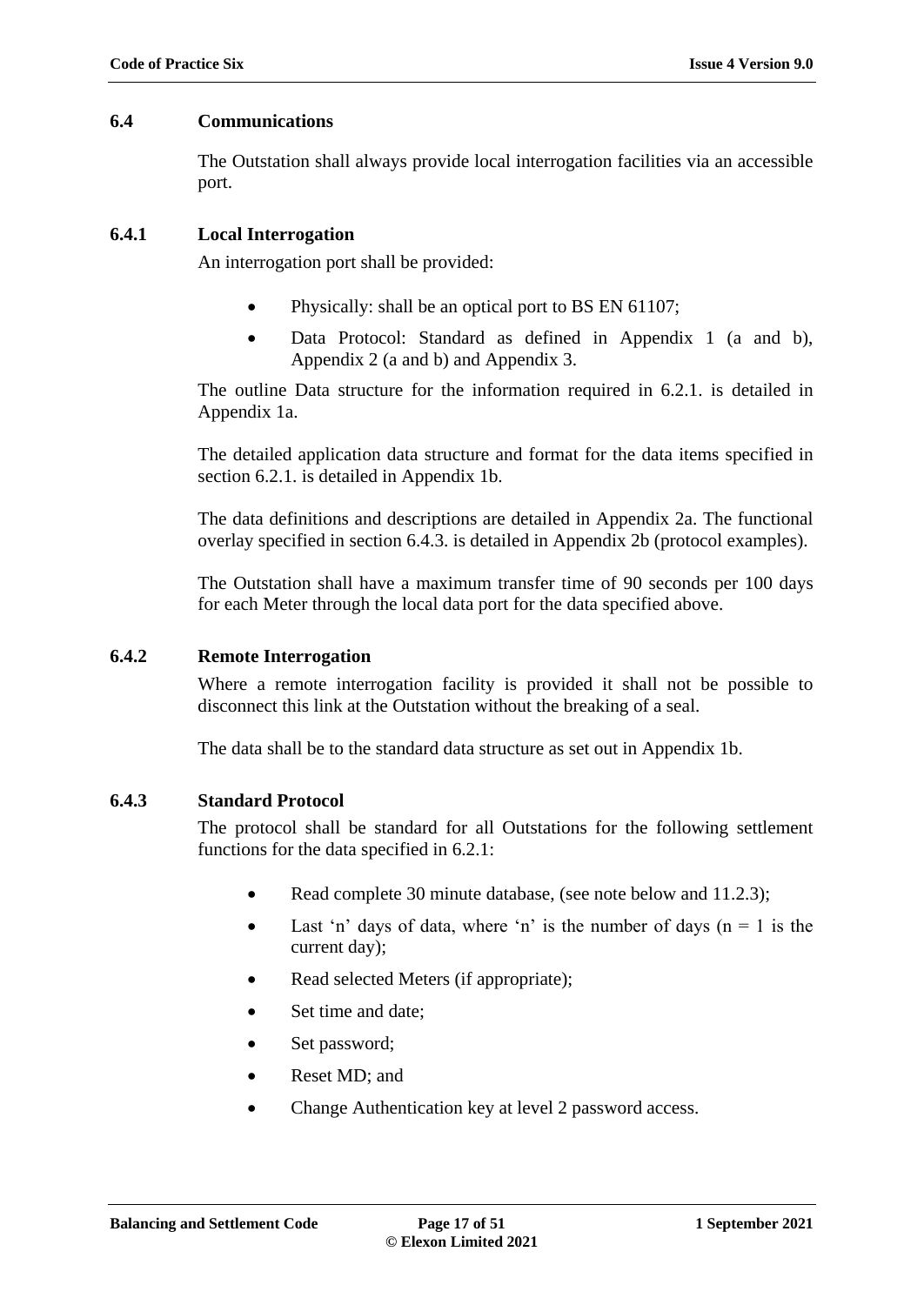Note: The complete 30 minute database can be read by setting 'n' (number of days) to a value equal to or greater than the storage capacity of the meter.

#### <span id="page-17-0"></span>**6.5 Security Requirements**

To prevent unauthorised access to the data in the Metering Equipment a security scheme, as defined below, shall be incorporated for both local and remote communications access. Separate security levels shall be provided for the following activities;

- (i) Level 1 No Password Required to access data on a read only basis as described in section 6.4.
- (ii) Level 2 Password access for:
	- programming the Displays and Facilities as defined in Displays and Facilities;
	- programming the time by communication port access;
	- reprogramming the password for level 2;
	- reading additional information within the Metering Equipment;
	- resetting of the MD if appropriate; and
	- Changing the meter authentication key.
- (iii) Level 3 Removal of Metering Equipment cover(s) necessitating the breaking of a seal for:
	- calibration of the Metering Equipment; and
	- programming the level 2 password.

In addition to the functions specified for each level it shall be feasible to undertake the functions at the preceding level(s). This need not apply at level 3.

### <span id="page-17-1"></span>**6.6 Sealing**

All SVA Metering Equipment shall be sealed in accordance with the Retail Energy Code Meter Operation Code of Practice Agreement<sup>2</sup>.

<u>.</u>

<sup>&</sup>lt;sup>2</sup> The Meter Operation Code of Practice Agreement is an agreement between Public Distribution System Operators and Meter SVA Operator Agents in accordance with the Retail Energy Code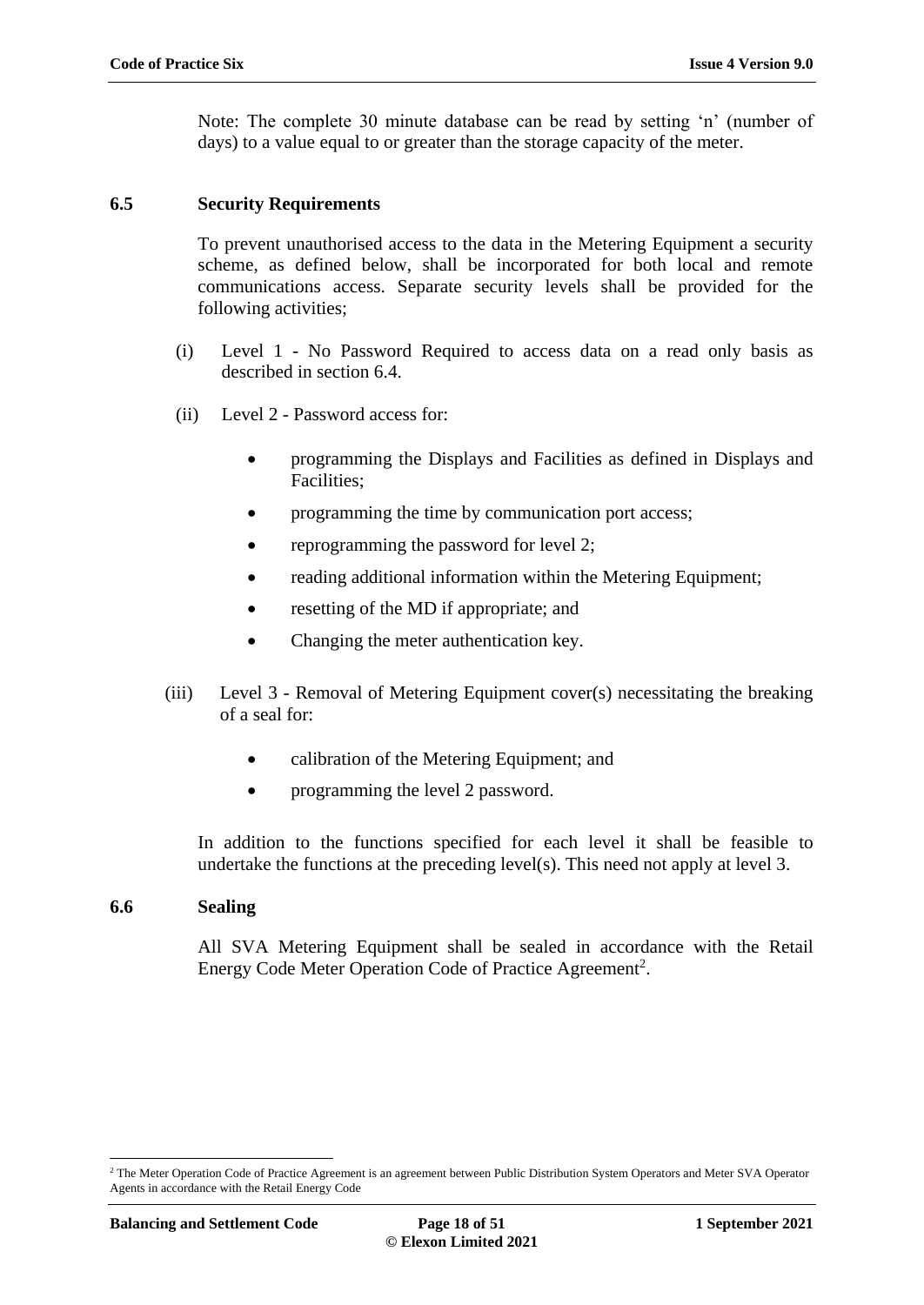# **7. ASSOCIATED FACILITIES**

### <span id="page-18-0"></span>**7.1 Interrogation Unit**

The Operator may interrogate the Metering Equipment using an Interrogation Unit (IU). The Interrogation Unit may be used for programming*,* commissioning, maintenance and fault finding and when necessary the retrieval of stored metering data. The data retrieved by the Interrogation Unit shall be compatible with the Settlement Instation.

The IU shall have a built-in security system, such as a password, so that the IU becomes inoperative and non-interrogatable if it is lost, stolen, etc. The password can be applied at power-on of the device and/or on entry to the IU software application.

# <span id="page-18-1"></span>**7.2 Additional Features**

Additional features may be incorporated within or associated with the Metering Equipment provided but these must not interfere with or endanger the operation of the Settlement process.

# **8. ACCESS TO DATA**

Access to metering data shall be in accordance with the provisions of the Code and the BSC Procedures referred to therein. Such access must not interfere with or endanger the security of the data or the collection process for Settlement purposes.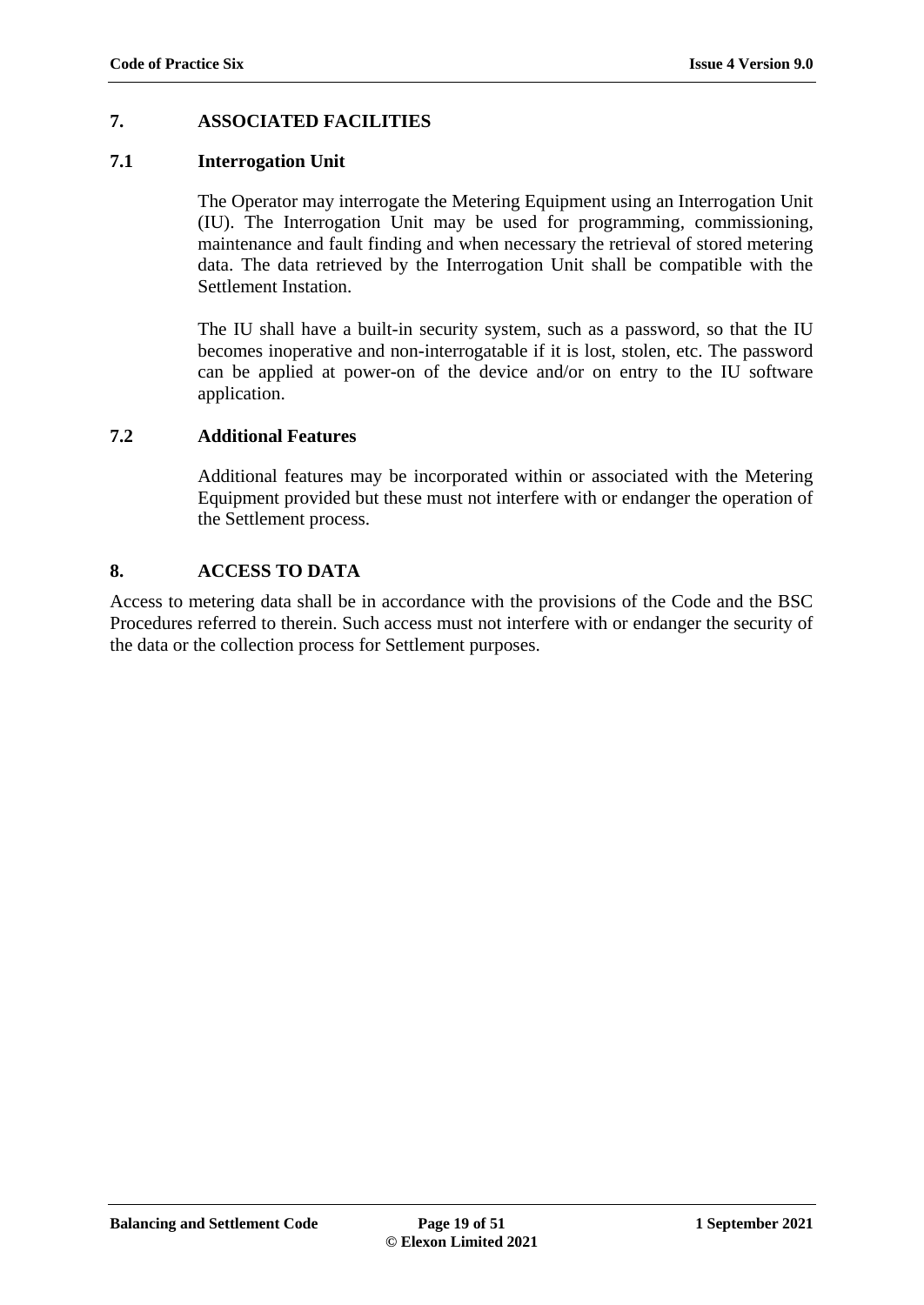# <span id="page-19-0"></span>**9. Appendix 1: Outline Data Structure and Formats**

### <span id="page-19-1"></span>**9.1 Appendix 1a: Outline Data Structure**

The physical definition of the local optical data port is detailed in BS EN 61107. The general protocol specification is as detailed in BS EN 61107, augmented by the specifications contained herein.

The outline data structure described in Appendix 1a is expanded in Appendix 1b to provide more detail of the precise data structures and formats. Appendix 2a contains the data definitions and descriptions. Appendix 2b details the protocol examples to meet the functional requirements of the standard protocol. The data authentication process is outlined in Appendix 3.

The following guidelines have been established for local communications:

- (i) The outstation transmits complete day information only, i.e. the current day's information is transmitted and "filled" where appropriate, if a period has not yet been completed. "Partial days" and "Missing days" must be "filled" in the data transmission from the outstation - see point (ii) below.
- (ii) Chronological inconsistencies in the data block are not allowed. i.e. all data must be contiguous. "Partial days" or "Missing days" information, (due for example to power outages), must be "filled" in the data block that is transmitted by the outstation via its local communication port. Data shall be presented as if no Level 2 password access occurred during these periods and no consumption was recorded (i.e. the repetition of the last four digits of the kWh cumulative reading for the appropriate demand periods).
- (iii) Data is transmitted in chronological order with current day's partial information transmitted first, oldest day's information transmitted last.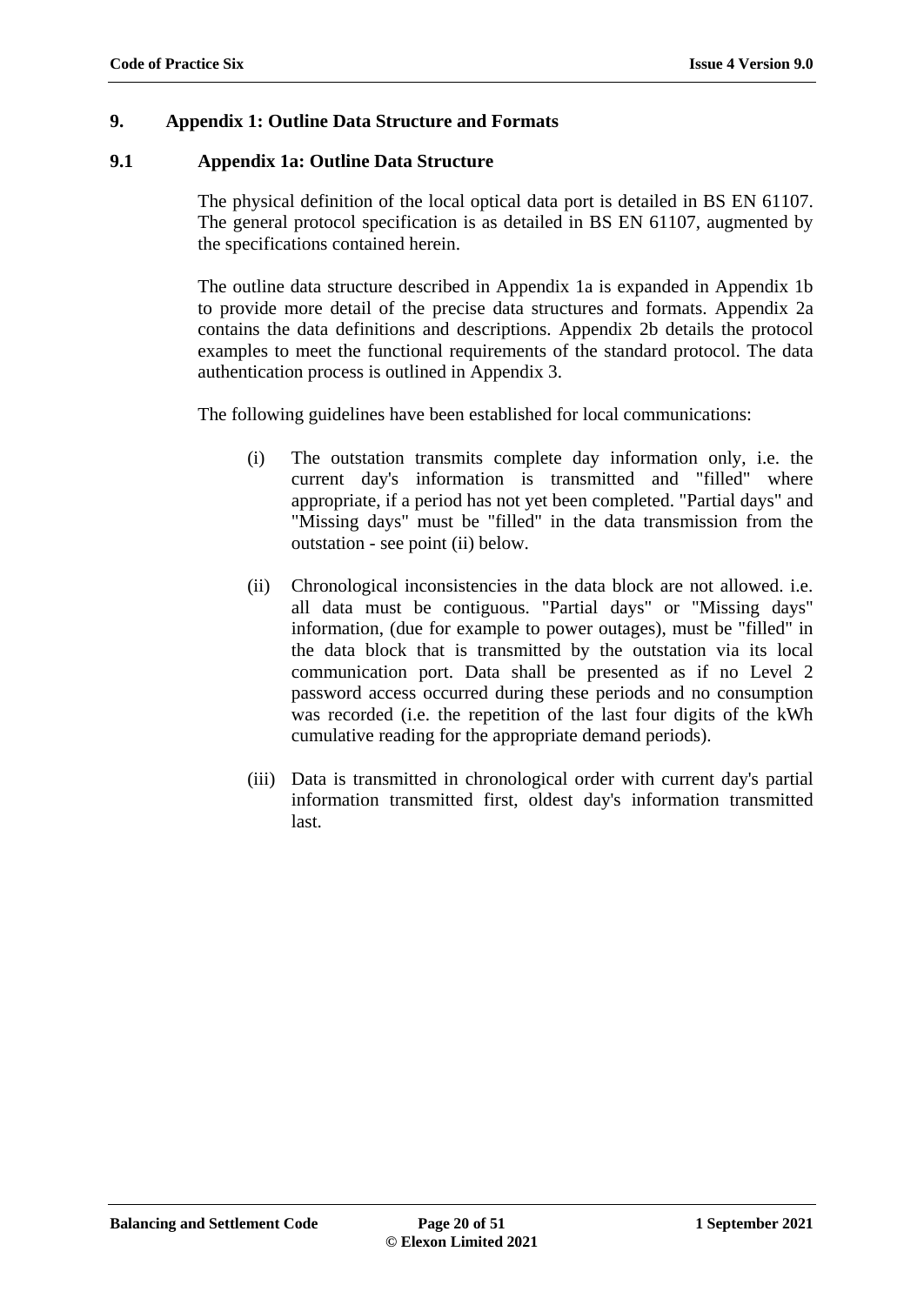#### <span id="page-20-0"></span>**9.2 Appendix 1b: Data Structure and Formats**



**OUTLINE DATA**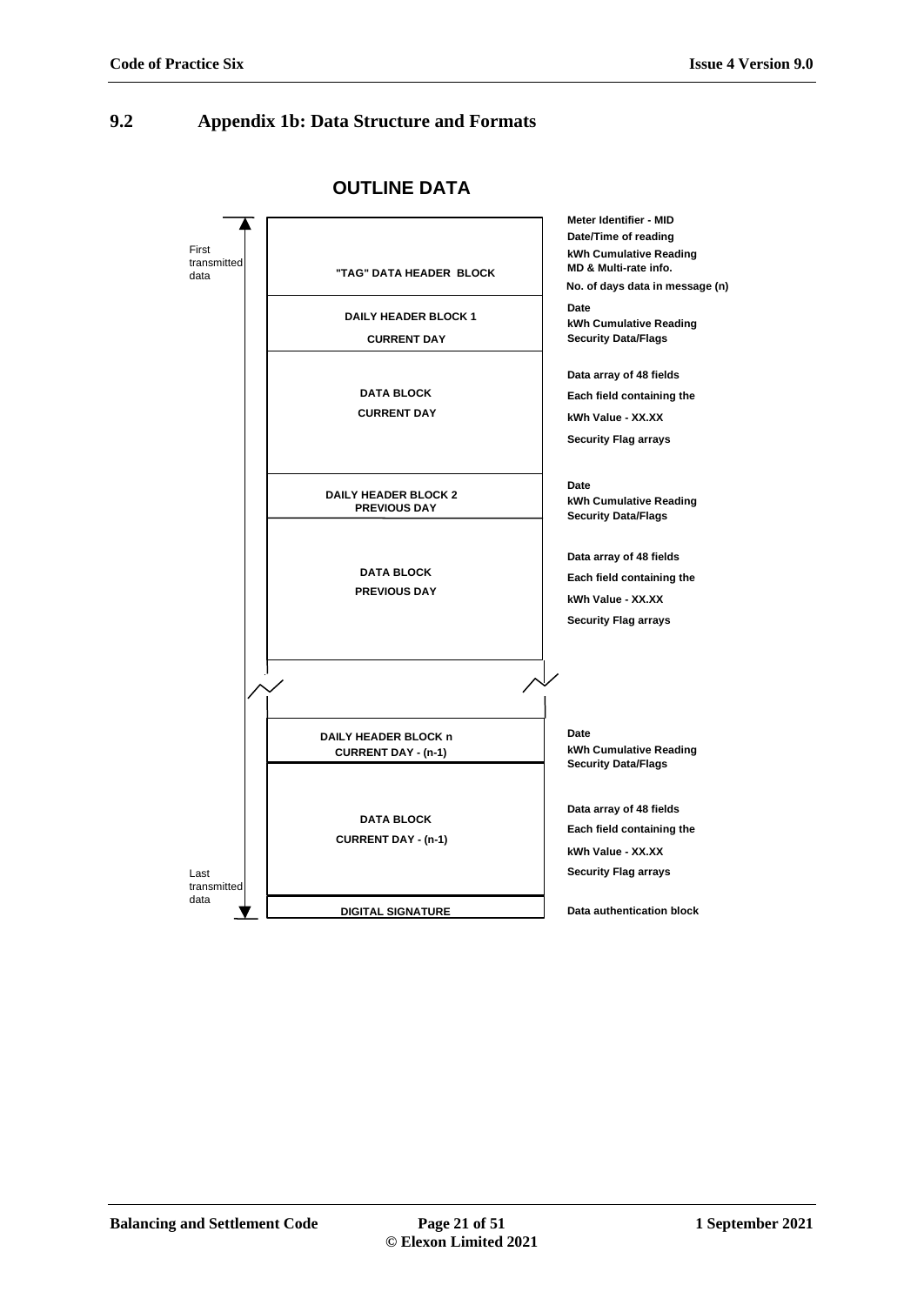# **9.2.1 "TAG" Data Header Block**

#### *9.2.1.1 Meter Identifier-MID*



| Field         | <b>Character</b> | Type    | Range      | <b>Field Padding</b> | <b>Allowed Case</b>    |
|---------------|------------------|---------|------------|----------------------|------------------------|
| <b>PPP</b>    |                  | Alpha-  | $A-Z, 0-9$ | Leading              | <b>Upper or Lower</b>  |
|               |                  | numeric |            | <b>Zeroes</b>        | Case                   |
| М             | M                | Alpha   | $A-Z$      |                      | <b>Upper Case Only</b> |
| YY            | v                | Numeric | $0-9$      |                      |                        |
| <b>XXXXXX</b> | X                | Alpha-  | $A-Z, 0-9$ | Leading              | <b>Upper Case Only</b> |
|               |                  | numeric |            | <b>Zeroes</b>        |                        |

# *9.2.1.2 Date and Time of Reading of Meter (UTC)*



#### *9.2.1.3 kWh Cumulative Reading*

The absolute value of the cumulative meter register at the time of the interrogation.

Expressed as :- 6 digit integer kWh value, padded with leading zeroes where appropriate.

|          |          |                  |          | ۰.   |       |
|----------|----------|------------------|----------|------|-------|
| Hundred  | Ten      | <b>Thousands</b> | Hundreds | Tens | Jnits |
| Thousand | Thousand |                  |          |      |       |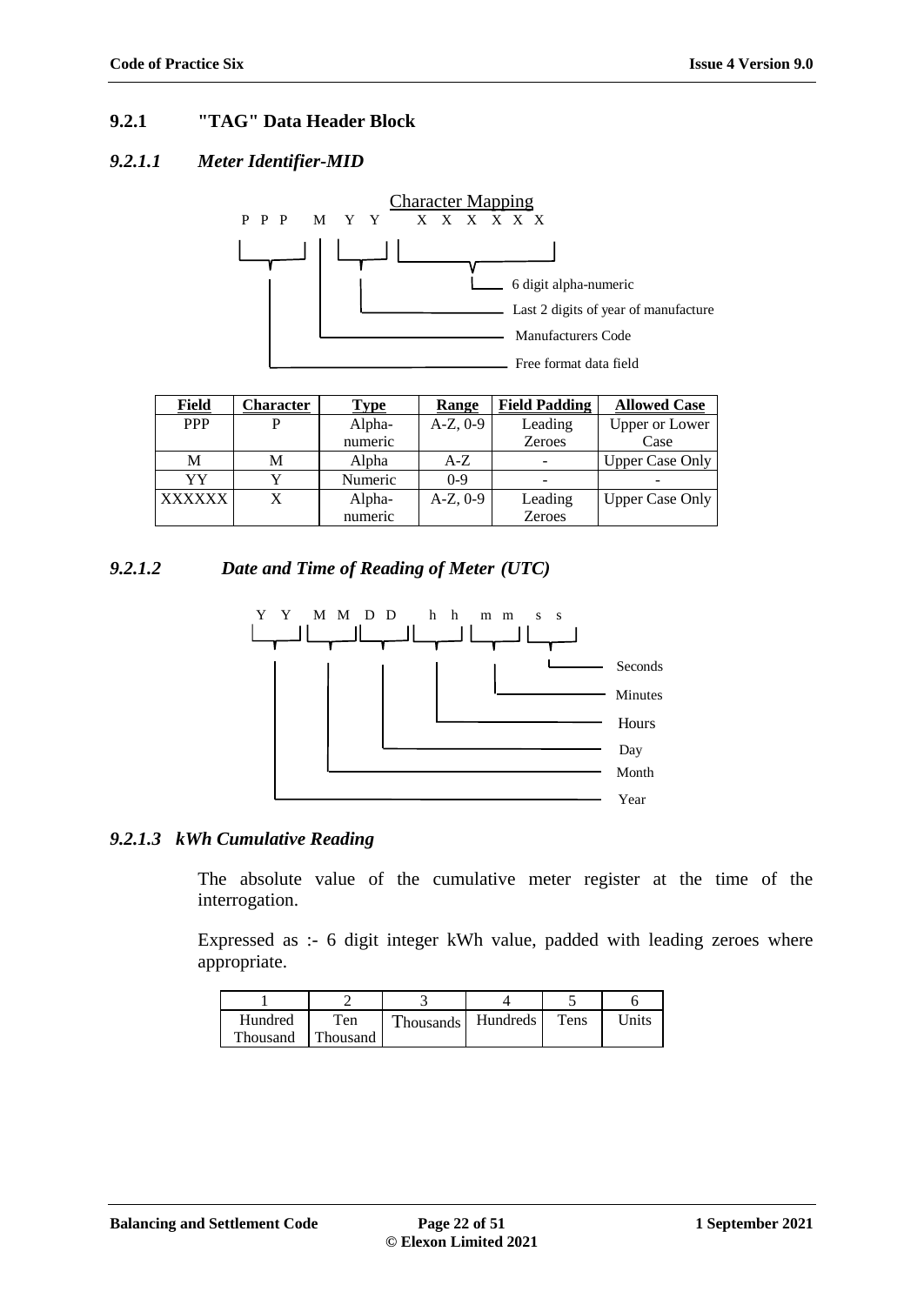#### *9.2.1.4 Maximum Demands - MDs*

MD register data block consisting of 6 digit (4 integer and two decimal places) kW values with an implied decimal place, padded with leading zeroes where appropriate.

- (i) MD in kW in current charging period
- (ii) MD in kW in previous charging period
- (iii) Cumulative Maximum Demand

| <b>Register ID</b> |  |  | $1000's$   100's   Tens   Units   1/10ths   1/100ths |
|--------------------|--|--|------------------------------------------------------|
| Current kW MD      |  |  |                                                      |
| Previous kW MD     |  |  |                                                      |
| Cumulative MD      |  |  |                                                      |

# *9.2.1.5 Date of Last MD Reset*

Date of the last MD reset consisting of:-



# *9.2.1.6 Number of Maximum Demand Resets*

The numerical value representing the last two digits of the number of Maximum Demand Resets, rollover to zero after value NN = 99.

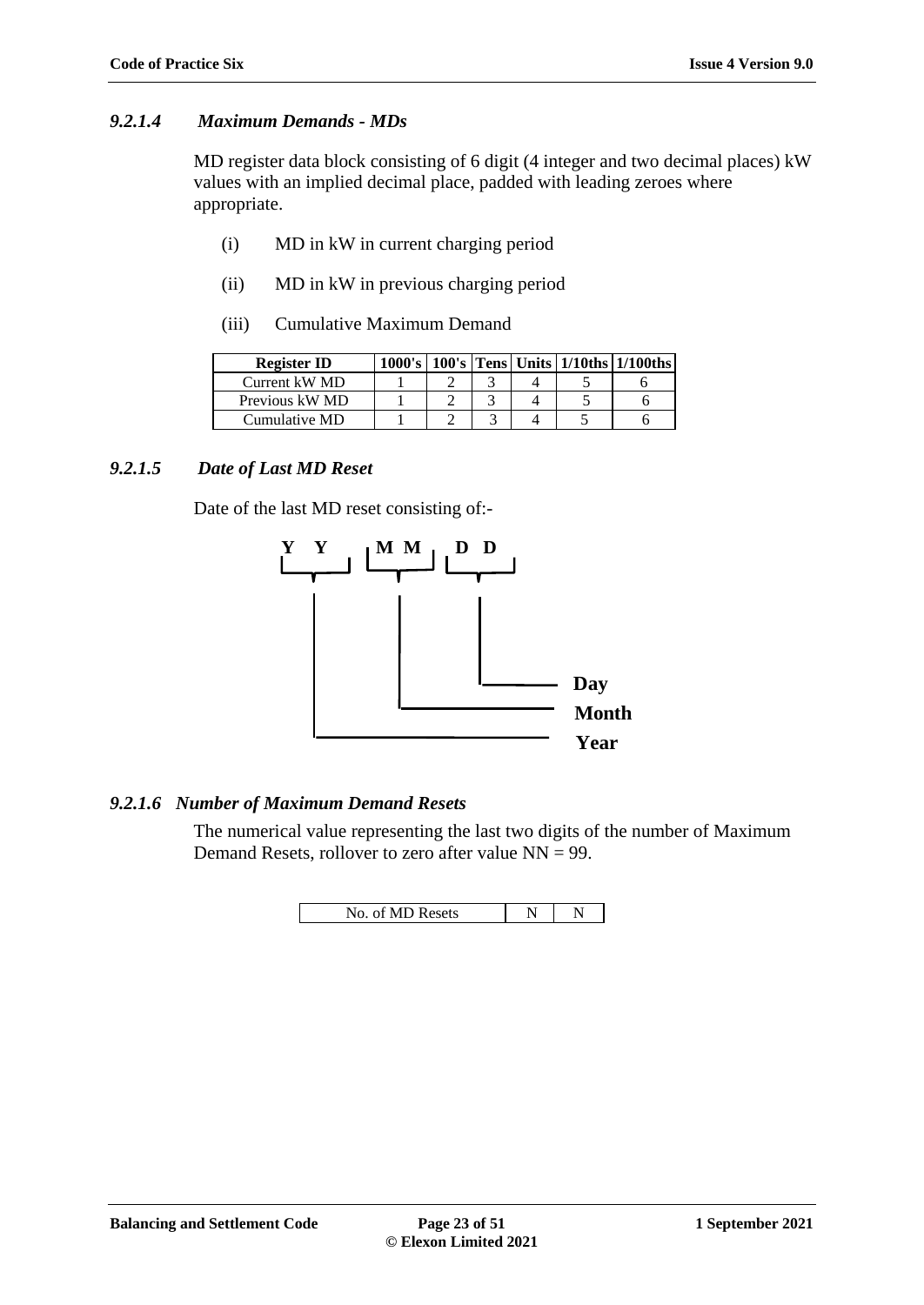#### *9.2.1.7 Multi-rate Energy Registers*

Multi-rate energy registers at time of data read out consisting of 6 digit integer kWh values, padded with leading zeroes where appropriate.

| <b>Register ID</b> | 100k's |   | 10k's 1000's | 100's | <b>Tens</b> | <b>Units</b> |
|--------------------|--------|---|--------------|-------|-------------|--------------|
| Rate 1             |        |   |              |       |             |              |
| Rate 2             |        | 2 |              |       |             |              |
| Rate 3             |        |   |              |       |             |              |
| Rate 4             |        |   |              |       |             |              |
| Rate 5             |        |   |              |       |             |              |
| Rate 6             |        |   |              |       |             |              |
| Rate 7             |        |   |              |       |             |              |
| Rate 8             |        |   |              |       |             |              |

This data block should always be of the same size. All data items should be transmitted, even if never initialised or used e.g. MD register on single phase meter, 8 rate register block even if 4 rate single phase meter, or if rate currently inactive e.g. due to tariff change.

#### *9.2.1.8 Number of Days Data in Message*

The numerical value representing the number of days of data to be transmitted by the outstation in response to a request for a data output.

| No. of days of data in message |  |  |  |
|--------------------------------|--|--|--|
|--------------------------------|--|--|--|

#### **9.2.2 Daily Header Block**

#### *9.2.2.1 Day Identifier*

Day identifier for the 24 hour period to which the 30 minute data relates.

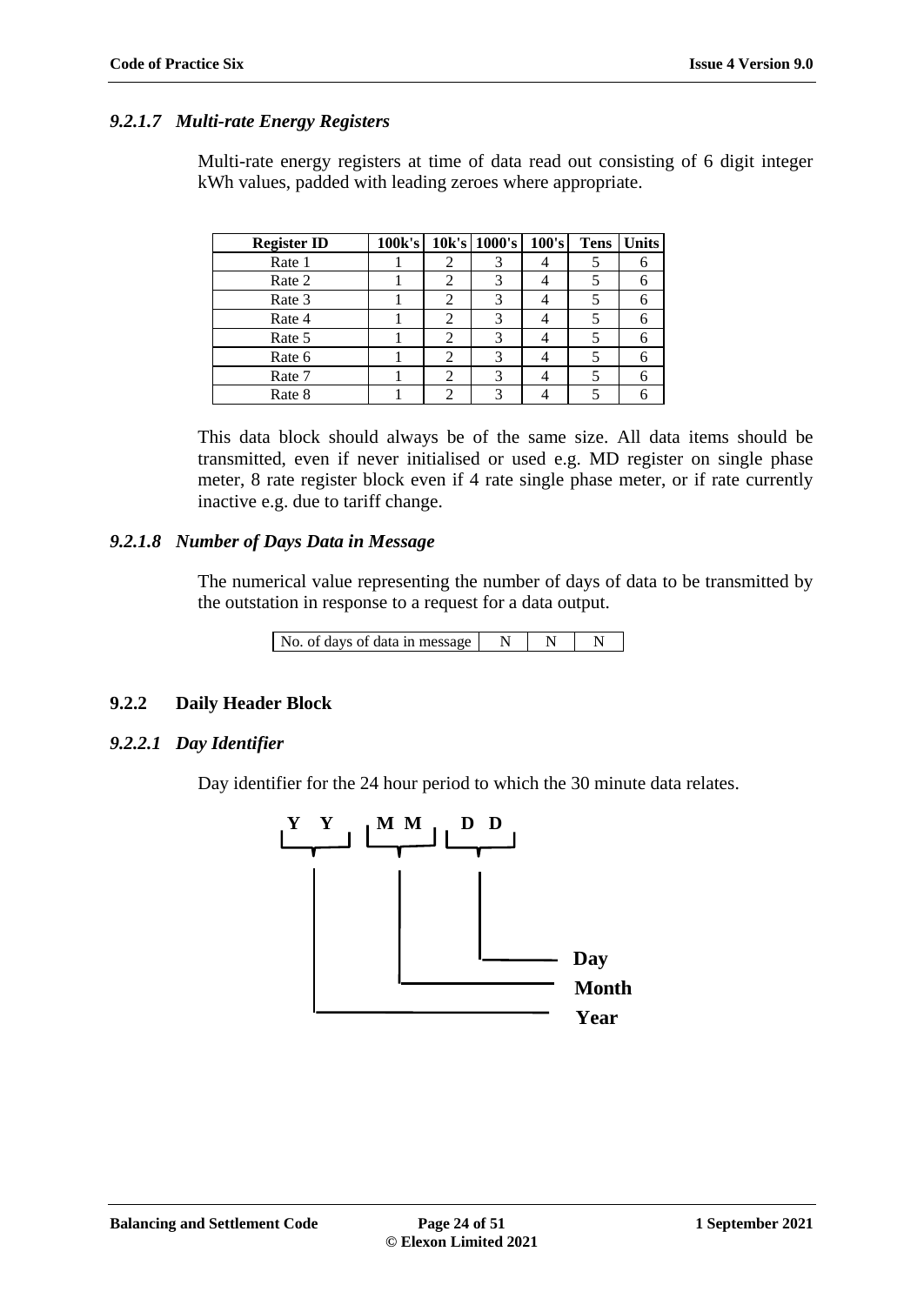#### *9.2.2.2 Start of Day kWh Cumulative Reading*

The absolute value of the cumulative meter (channel) register at 00:00 hours, at the start of the 24 hour period, to which the 48 periods of information relate.

Expressed as:- 8 digit kWh value, comprising 6 integers and 2 decimal digits with an implied decimal place, padded with leading zeroes where appropriate.

| Hundred  | Ten      | Thousands Hundreds | Tens | Units | Tenths   Hundredths |
|----------|----------|--------------------|------|-------|---------------------|
| Thousand | Thousand |                    |      |       |                     |

#### (in kWh units)

#### *9.2.2.3 Security Data and Flags*

The normal status of each flag is logic zero and the presence or occurrence of an identified event is signalled by setting the flag to logic 1.

- (i.) NNN No. of successful level 2 accesses (maximum count  $= 7$ );
- (ii.) BM Battery Maintenance Flag;
- (iii.) CF Clock Failure;
- (iv.) MD MD reset flag, set for the day on which the MD was reset; and
- (v.) PO 24 hour continuous power outage of the outstation.

The security data and flags shall be coded into a single byte as follows:

| $-$ | ◡ | ப | $\sim$<br>. |  |  |
|-----|---|---|-------------|--|--|

(Bit 7 is reserved for future use).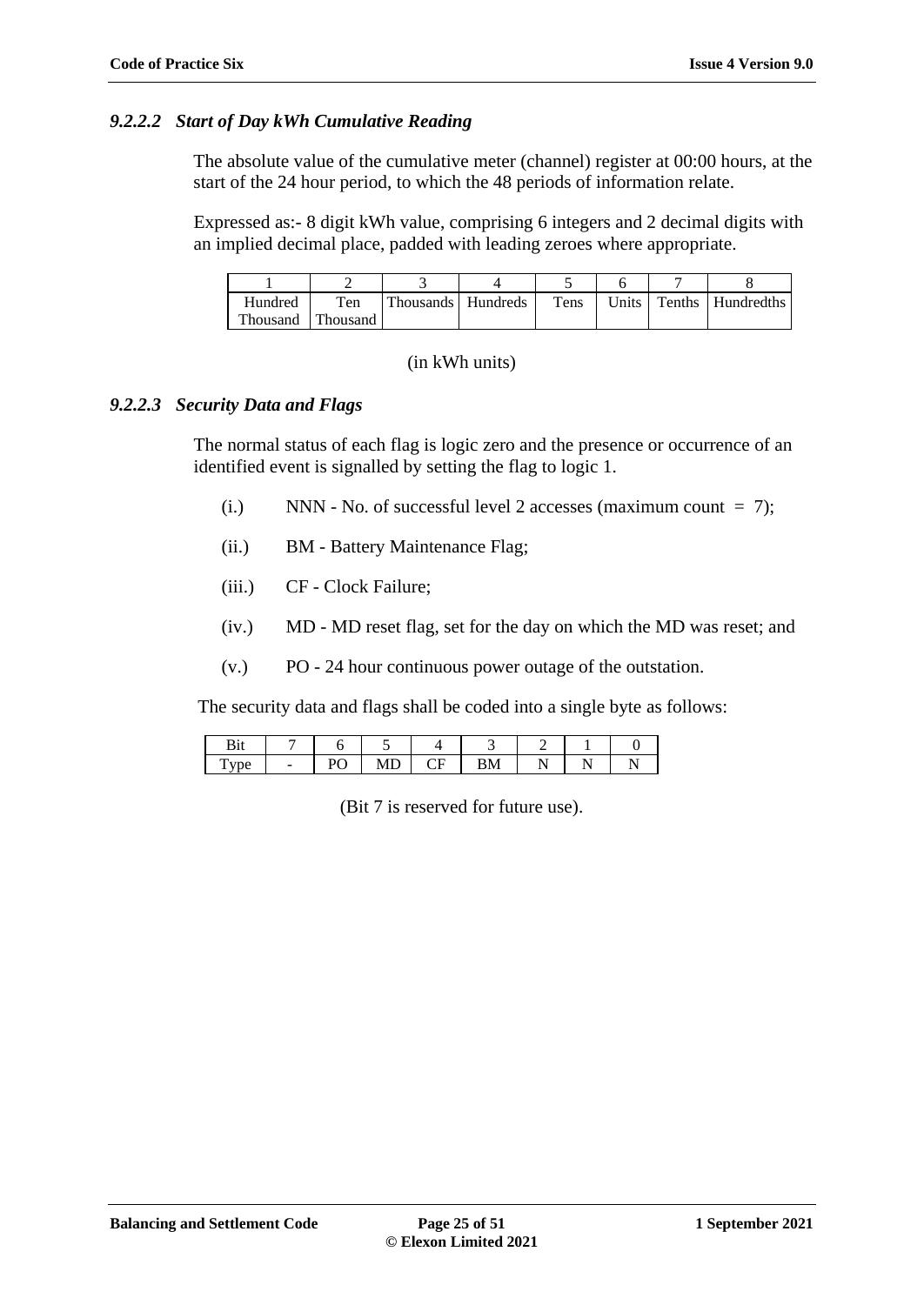#### **9.2.3 Data Block**

The truncated absolute value of the cumulative meter (channel) register at the end of the 30 minute period, to which the value relates. Expressed as :- 4 digit kWh value, comprising two integers and two decimal digits, with an implied decimal place.

|     |                   | . .       |            |
|-----|-------------------|-----------|------------|
| ens | <sup>T</sup> nits | $T$ enths | Hundredths |

Appended for each 30 minute record are three security flags:

- i) Reverse running indication;
- ii) Successful level 2 password access; and
- iii) Power Failure.

The normal status of these flags is logic zero and the presence or occurrence of an identified event is signalled by setting the flag to logic 1.

The data block will consist of a contiguous data array of 48, 4 digit values representing the value (truncated kWh cumulative register) for each respective demand period of the day e.g.

2220 2221 2222 2223 2224 2225 2226 2227 2228 2229 2230 2231 2232 2233 2234 2235 2236 2237 2238 2239 2240 2241 2242 2243 2244 2245 2246 2247 2248 2249 2250 2252 2252 2253 2254 2255 2256 2257 2258 2259 2260 2262 2262 2263 2264 2265 2266 2267

The data flags shall be presented as individual bit arrays with a flag for each demand period of the day in the array (48 bits per day). The sequence and location of individual bits within the data flag array corresponds directly to the demand period number of the respective 30 minute data value. i.e. bit 1 associated with demand period 1 (00:00 to 00:30) bit 48 associated with demand period 48 (23:30 to 24:00).

Data that has not yet been generated for the individual 30 minute demand periods i.e. in current day block for times following the time of data readout, shall be represented by FFFF. All flags for these associated periods shall be set to logic 0.

#### **9.2.4 Data Authenticator**

The data authenticator is automatically appended to the data at the end of reading out all the daily data records, resulting from a read 'n' days request. The data authenticator is detailed in Appendix 3.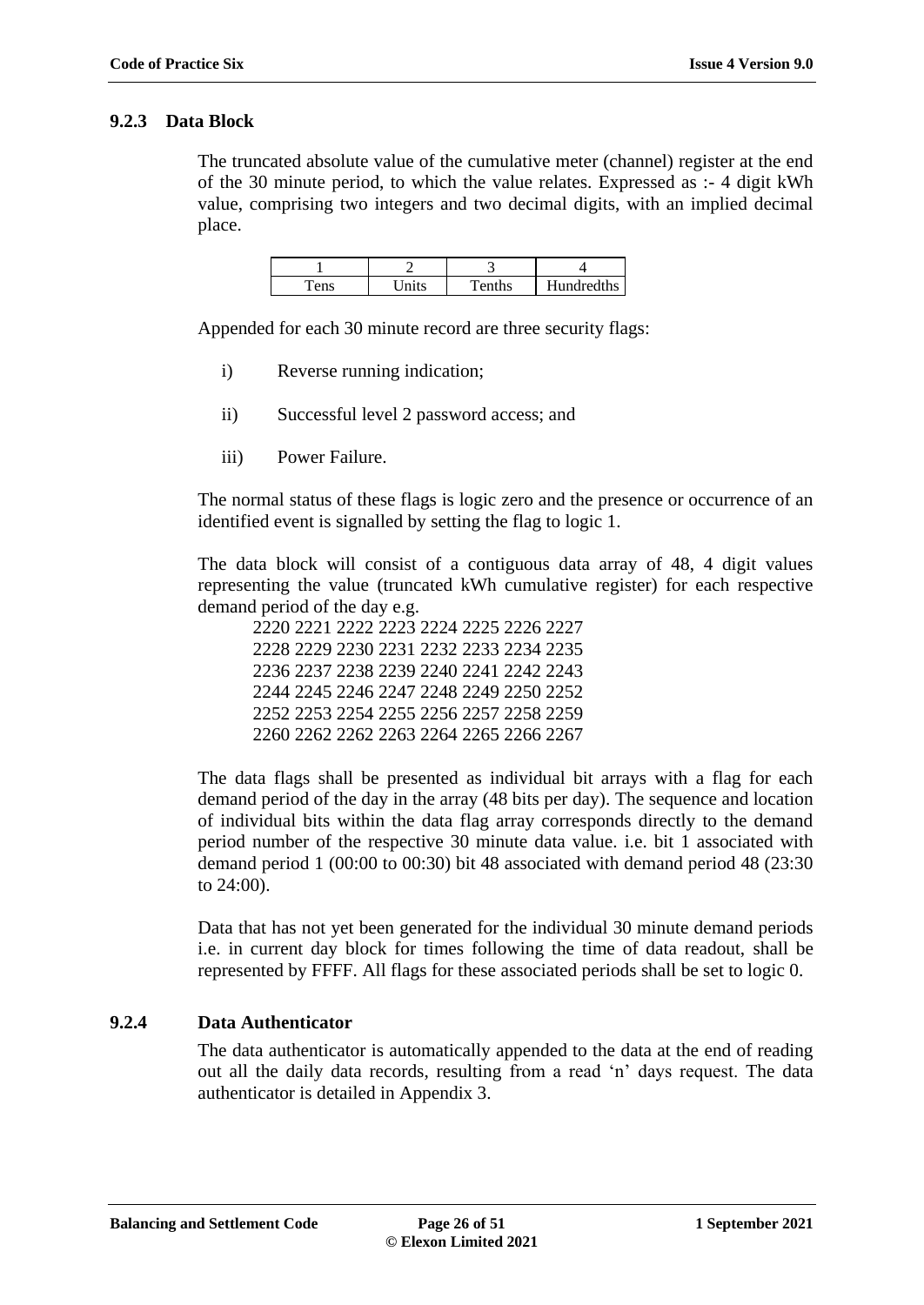#### **10. Appendix 2a: Data Definitions and Descriptions**

# **10.1 Data Block**

#### **10.1.1 General Definition**

Complete set of data for one communications session

# **10.1.2 Data Definition**

```
Identifier ::= NamedVariableList
{
  variable list name 0
  scope of access VDE-specific
  scope may change FALSE
  life time VDE
  list of named variables 8, 16, 24, 32, 40, 48, 56, 64, 72, 80, 88
}
```
### <span id="page-26-0"></span>**10.2 Meter Identifier - MID**

# **10.2.1 General Definition**

12 characters representing the Meter Identifier - MID

#### **10.2.2 Data Definition**

{

Identifier ::= NamedVariableObject

| variable name    | x                           |
|------------------|-----------------------------|
| scope of access  | VDE-specific                |
| scope may change | <b>FALSE</b>                |
| life time        | VDE                         |
| type description | visible-string $(SIZE(12))$ |
| read-write flag  | <b>READ-ONLY</b>            |
| available        | <b>TRUE</b>                 |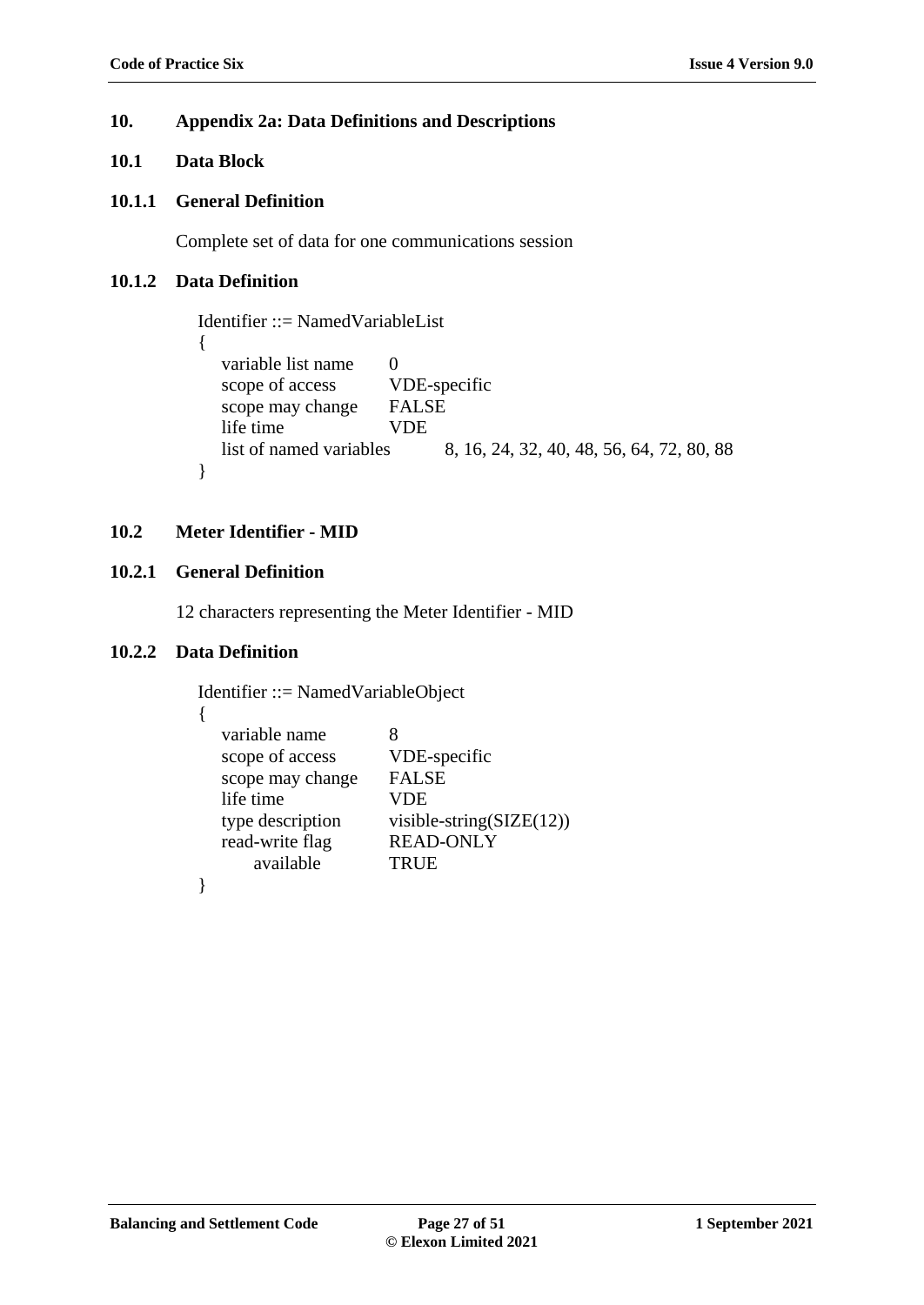# **10.2.3 Data Definition**

{

}

Identifier ::= NamedVariableObject

| variable name    | 152                                 |
|------------------|-------------------------------------|
|                  |                                     |
| scope of access  | VDE-specific                        |
| scope may change | <b>FALSE</b>                        |
| life time        | VDE                                 |
| type description | visible-string( $\text{SIZE}(12)$ ) |
| read-write flag  | <b>READ-ONLY</b>                    |
| available        | <b>TRUE</b>                         |
|                  |                                     |

# <span id="page-27-0"></span>**10.3 Date and Time of Reading Meter**

# **10.3.1 General Definition**

12 characters representing the date and time

# **10.3.2 Data Definition**

DateAndTime ::= NamedVariableObject

{

| variable name    | 16                       |
|------------------|--------------------------|
| scope of access  | VDE-specific             |
| scope may change | <b>FALSE</b>             |
| life time        | VDE                      |
| type description | numeric-string(SIZE(12)) |
| read-write flag  | <b>READ-ONLY</b>         |
| available        | TRUE                     |
|                  |                          |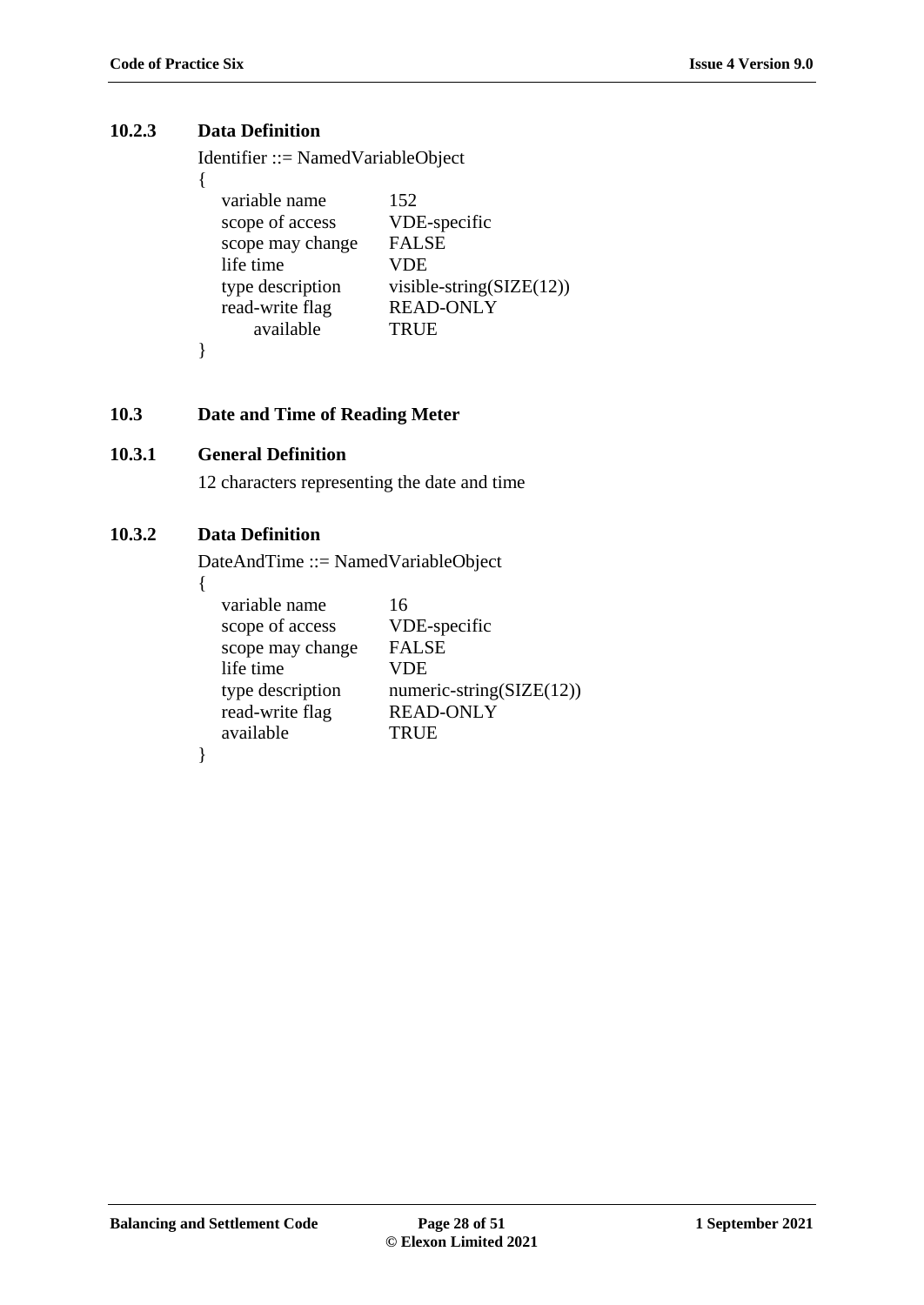#### <span id="page-28-0"></span>**10.4 kWh Cumulative Reading**

# **10.4.1 General Definition**

6 characters representing the total cumulative kWh in kWh

# **10.4.2 Data Definition**

{

}

CumulativekWh ::= NamedVariableObject

| variable name    | 24                      |
|------------------|-------------------------|
| scope of access  | VDE-specific            |
| scope may change | <b>FALSE</b>            |
| life time        | <b>VDE</b>              |
| type description | numeric-string(SIZE(6)) |
| read-write flag  | <b>READ-ONLY</b>        |
| available        | <b>TRUE</b>             |
|                  |                         |

# <span id="page-28-1"></span>**10.5 Current kW Maximum Demand**

# **10.5.1 General Definition**

6 characters representing the current kW MD in 1/100s of a kW.

# **10.5.2 Data Definition**

CurrentkWMD ::= NamedVariableObject

{

| variable name    | 32                          |
|------------------|-----------------------------|
| scope of access  | VDE-specific                |
| scope may change | <b>FALSE</b>                |
| life time        | <b>VDE</b>                  |
| type description | numeric-string( $SIZE(6)$ ) |
| read-write flag  | <b>READ-ONLY</b>            |
| available        | <b>TRUE</b>                 |
|                  |                             |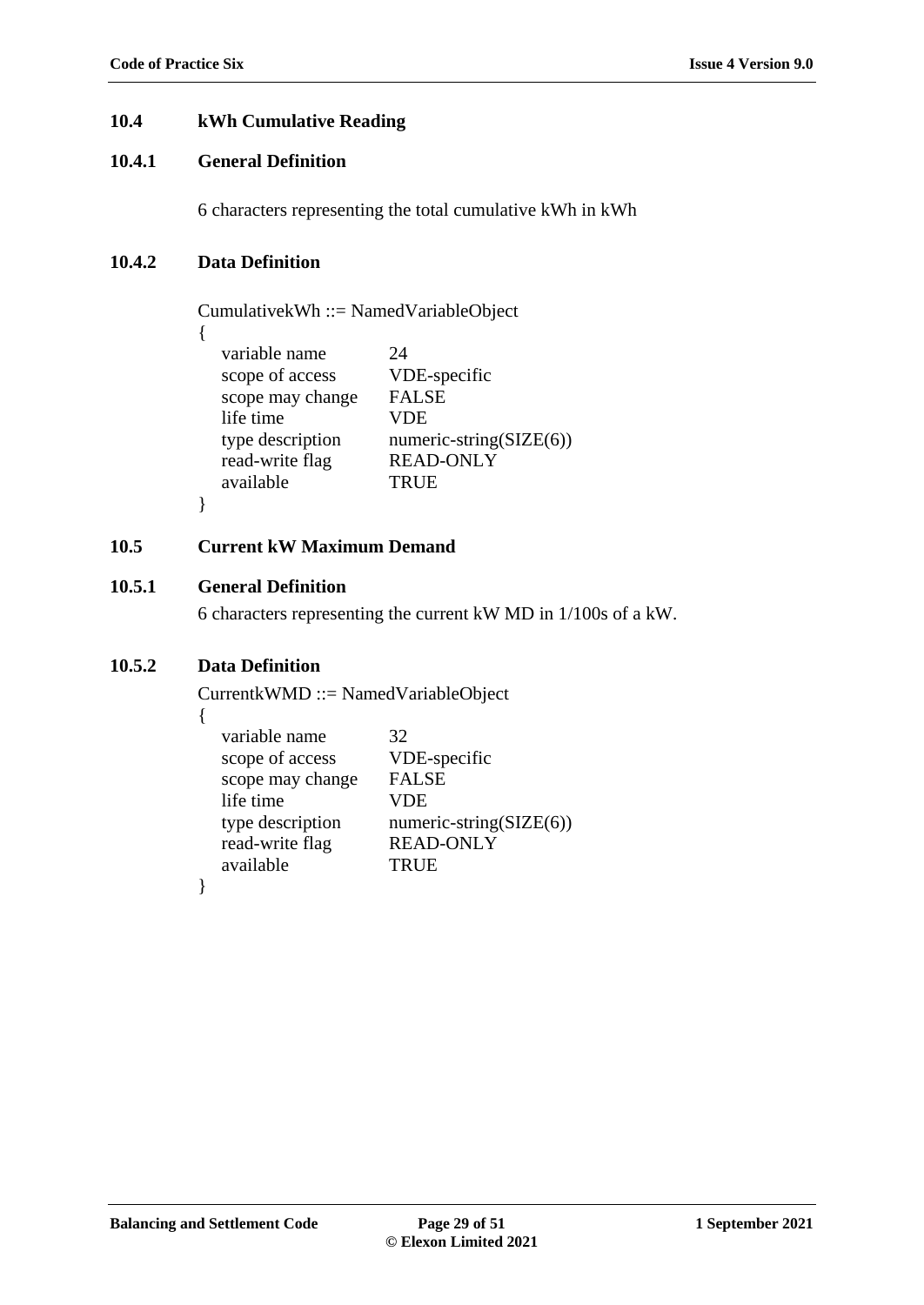# <span id="page-29-0"></span>**10.6 Previous kW Maximum Demand**

### **10.6.1 General Definition**

6 characters representing the previous kW MD in 1/100s of a kW.

# **10.6.2 Data Definition**

{

}

PreviouskWMD ::= NamedVariableObject

| variable name    | 40                          |
|------------------|-----------------------------|
| scope of access  | VDE-specific                |
| scope may change | <b>FALSE</b>                |
| life time        | VDE                         |
| type description | numeric-string( $SIZE(6)$ ) |
| read-write flag  | <b>READ-ONLY</b>            |
| available        | <b>TRUE</b>                 |
|                  |                             |

# <span id="page-29-1"></span>**10.7 Cumulative Maximum Demand**

### **10.7.1 General Definition**

6 characters representing the cumulative MD in 1/100s of a kW.

# **10.7.2 Data Definition**

CumulativeMD ::= NamedVariableObject

| variable name    | 48                          |
|------------------|-----------------------------|
| scope of access  | VDE-specific                |
| scope may change | <b>FALSE</b>                |
| life time        | VDE                         |
| type description | numeric-string( $SIZE(6)$ ) |
| read-write flag  | <b>READ-ONLY</b>            |
| available        | <b>TRUE</b>                 |

}

# <span id="page-29-2"></span>**10.8 Date Of Last MD Reset**

# **10.8.1 General Definition**

6 characters representing the date of the last maximum demand reset.

# **10.8.2 Data Definition**

MDResetDate :: = NamedVariableObject

{

| variable name<br>scope of access | 56<br>VDE-specific          |
|----------------------------------|-----------------------------|
| scope may change                 | <b>FALSE</b>                |
| life time                        | <b>VDE</b>                  |
| type description                 | numeric-string( $SIZE(6)$ ) |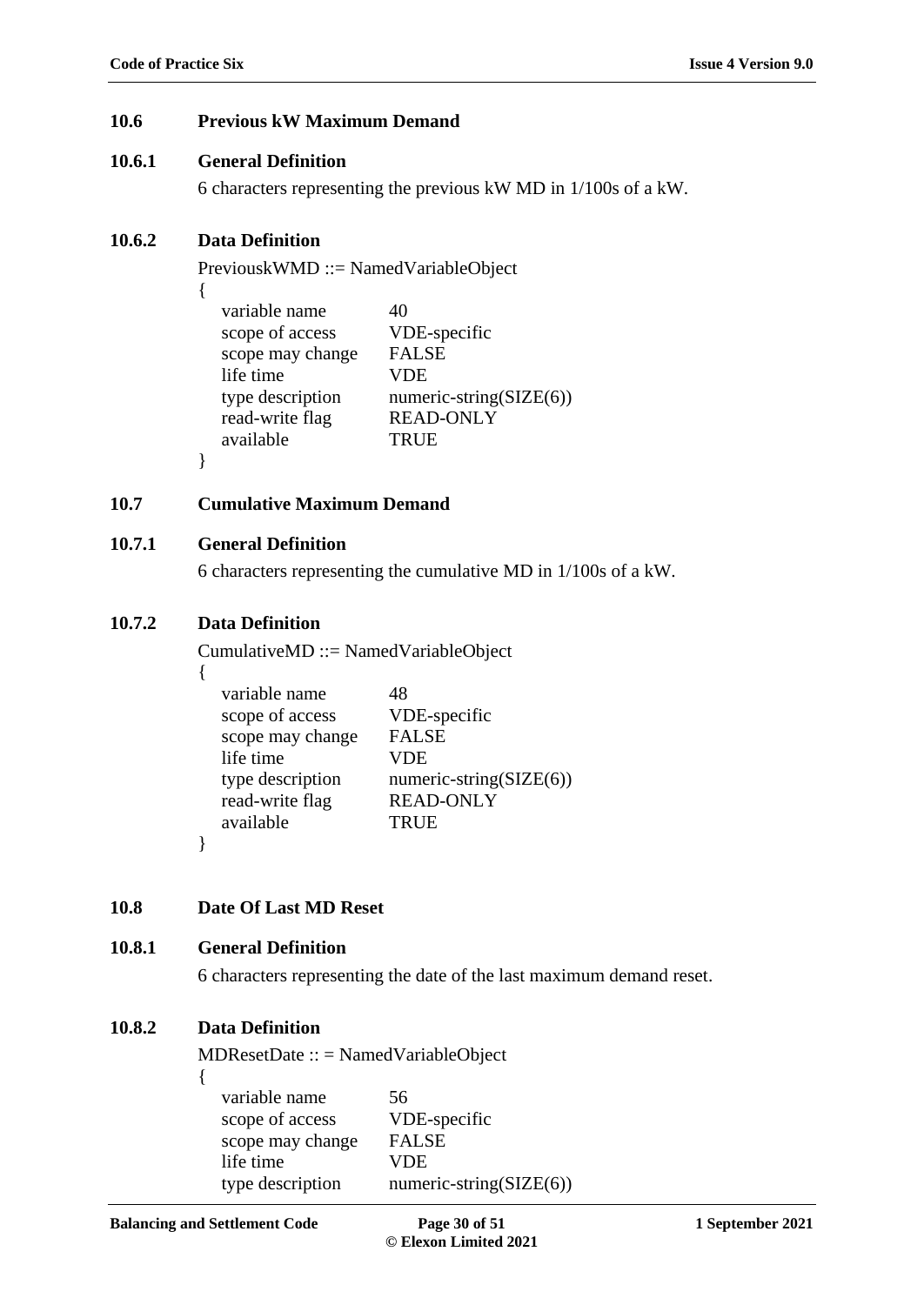}

| read-write flag | <b>READ-ONLY</b> |
|-----------------|------------------|
| available       | <b>TRUE</b>      |

<span id="page-30-0"></span>**10.9 Number Of Maximum Demand Resets**

# **10.9.1 General Definition**

2 characters representing the number of maximum demand resets, 00 - 99.

# **10.9.2 Data Definition**

NumMaxDemandResets :: = NamedVariableObject

| × |  |
|---|--|

| variable name    | 64                         |
|------------------|----------------------------|
| scope of access  | VDE-specific               |
| scope may change | <b>FALSE</b>               |
| life time        | <b>VDE</b>                 |
| type description | numeric-string( $SLE(2)$ ) |
| read-write flag  | <b>READ-ONLY</b>           |
| available        | <b>TRUE</b>                |
|                  |                            |

}

### <span id="page-30-1"></span>**10.10 Multi-rate Energy Registers**

### **10.10.1 General Definition**

Eight registers containing the multi-rate kWh energy in kWh.

# **10.10.2 Data Definition**

MultiRatekWh ::= NamedVariableObject

{

| variable name<br>scope of access<br>scope may change | 72<br>VDE-specific<br><b>FALSE</b> |
|------------------------------------------------------|------------------------------------|
| life time                                            | VDE                                |
| type description<br>numeric-string( $SIZE(6)$ )      | compact-array(SIZE(8)) OF          |
| read-write flag                                      | <b>READ-ONLY</b>                   |
| available                                            | <b>TRUE</b>                        |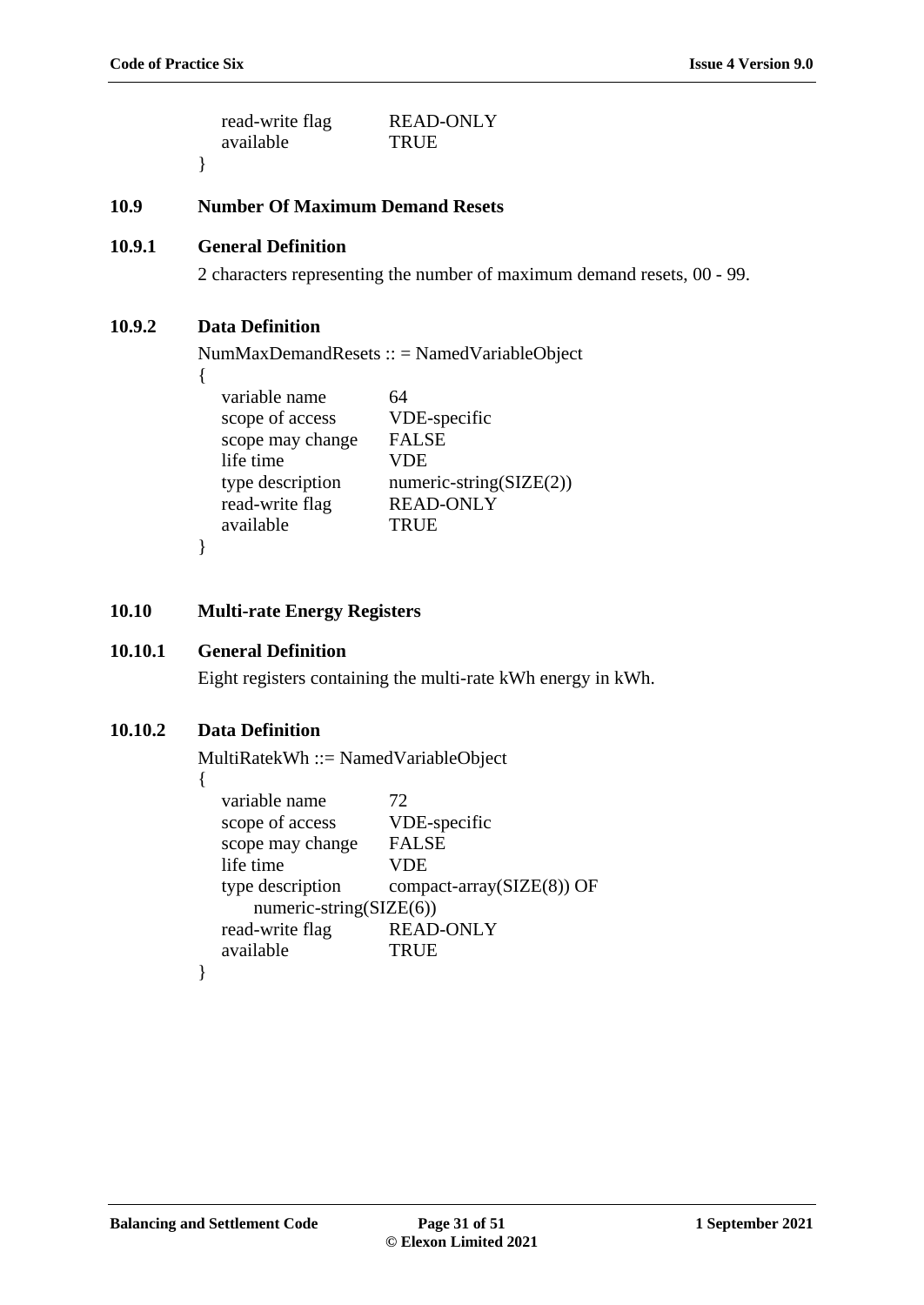# <span id="page-31-0"></span>**10.11 Number of Days Data in Message**

# **10.11.1 General Definition**

Three characters representing the number of days of data to be transmitted.

# **10.11.2 Data Definition**

NumberOfDays ::= NamedVariableObject

| i<br>I |  |
|--------|--|
| ×      |  |
|        |  |

| variable name    | 80                          |
|------------------|-----------------------------|
| scope of access  | VDE-specific                |
| scope may change | <b>FALSE</b>                |
| life time        | <b>VDE</b>                  |
| type description | numeric-string( $SIZE(3)$ ) |
| read-write flag  | <b>READ-ONLY</b>            |
| available        | <b>TRUE</b>                 |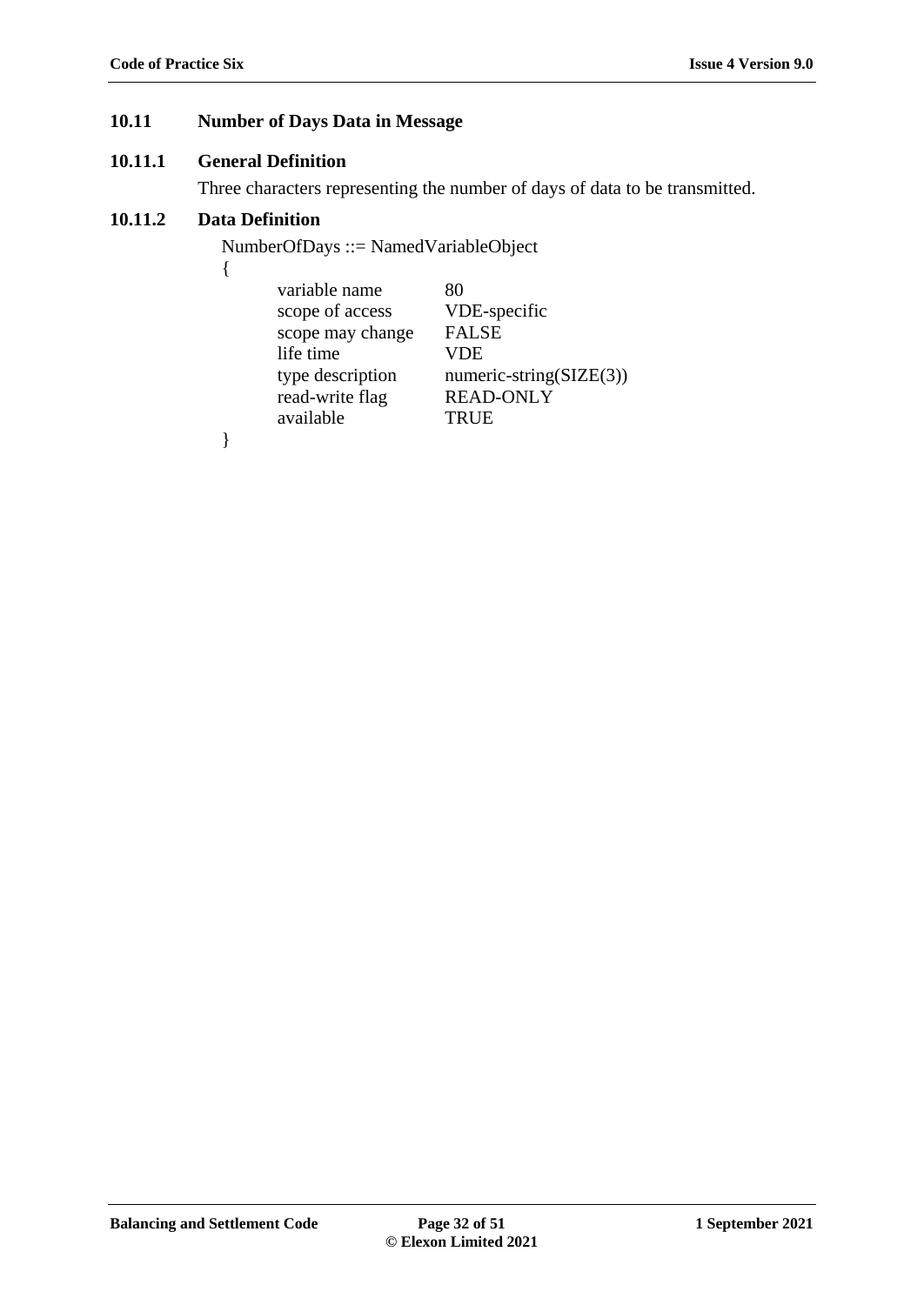### <span id="page-32-0"></span>**10.12 Profile Data**

#### **10.12.1 General Definition**

Daily data block comprising header data and profile data.

# **10.12.2 Data Definition**

DailyData ::= NamedVariableObject

| i |
|---|
|   |
|   |

| variable name<br>scope of access                                                                                                                                                                                                                                                                                                                                                                                         | 88<br>VDE-specific             |
|--------------------------------------------------------------------------------------------------------------------------------------------------------------------------------------------------------------------------------------------------------------------------------------------------------------------------------------------------------------------------------------------------------------------------|--------------------------------|
| scope may change                                                                                                                                                                                                                                                                                                                                                                                                         | <b>FALSE</b>                   |
| life time                                                                                                                                                                                                                                                                                                                                                                                                                | VDE                            |
| type description                                                                                                                                                                                                                                                                                                                                                                                                         | array OF DailyDataType SIZE(N) |
| read-write flag                                                                                                                                                                                                                                                                                                                                                                                                          | <b>READ-ONLY</b>               |
| available                                                                                                                                                                                                                                                                                                                                                                                                                | <b>TRUE</b>                    |
|                                                                                                                                                                                                                                                                                                                                                                                                                          |                                |
| $\mathbf{M} = \mathbf{A} \mathbf{A} + \mathbf{A} \mathbf{A} + \mathbf{A} \mathbf{A} + \mathbf{A} \mathbf{A} + \mathbf{A} \mathbf{A} + \mathbf{A} \mathbf{A} + \mathbf{A} \mathbf{A} + \mathbf{A} \mathbf{A} + \mathbf{A} \mathbf{A} + \mathbf{A} \mathbf{A} + \mathbf{A} \mathbf{A} + \mathbf{A} \mathbf{A} + \mathbf{A} \mathbf{A} + \mathbf{A} \mathbf{A} + \mathbf{A} \mathbf{A} + \mathbf{A} \mathbf{A} + \mathbf{A$ |                                |

Where  $N = 20, 100, 250$  or 450

DailyDataType :: = structure

{

}

| DayIdentifier      | numeric-string $SIZE(6)$                   |
|--------------------|--------------------------------------------|
|                    | StartCumulativekWh numeric-string(SIZE(8)) |
| DailyFlags         | $bit\text{-string}(SIZE(8))$               |
| HalfHourData       | compact-array(SIZE(48)) OF                 |
|                    | numeric-string $(SIZE(4))$                 |
| ReverseRunning     | $bit\text{-string}(SIZE(48))$              |
| Level <sub>2</sub> | $bit\text{-string}(SIZE(48))$              |
| PowerFail          | $bit\text{-string}(SIZE(48))$              |
|                    |                                            |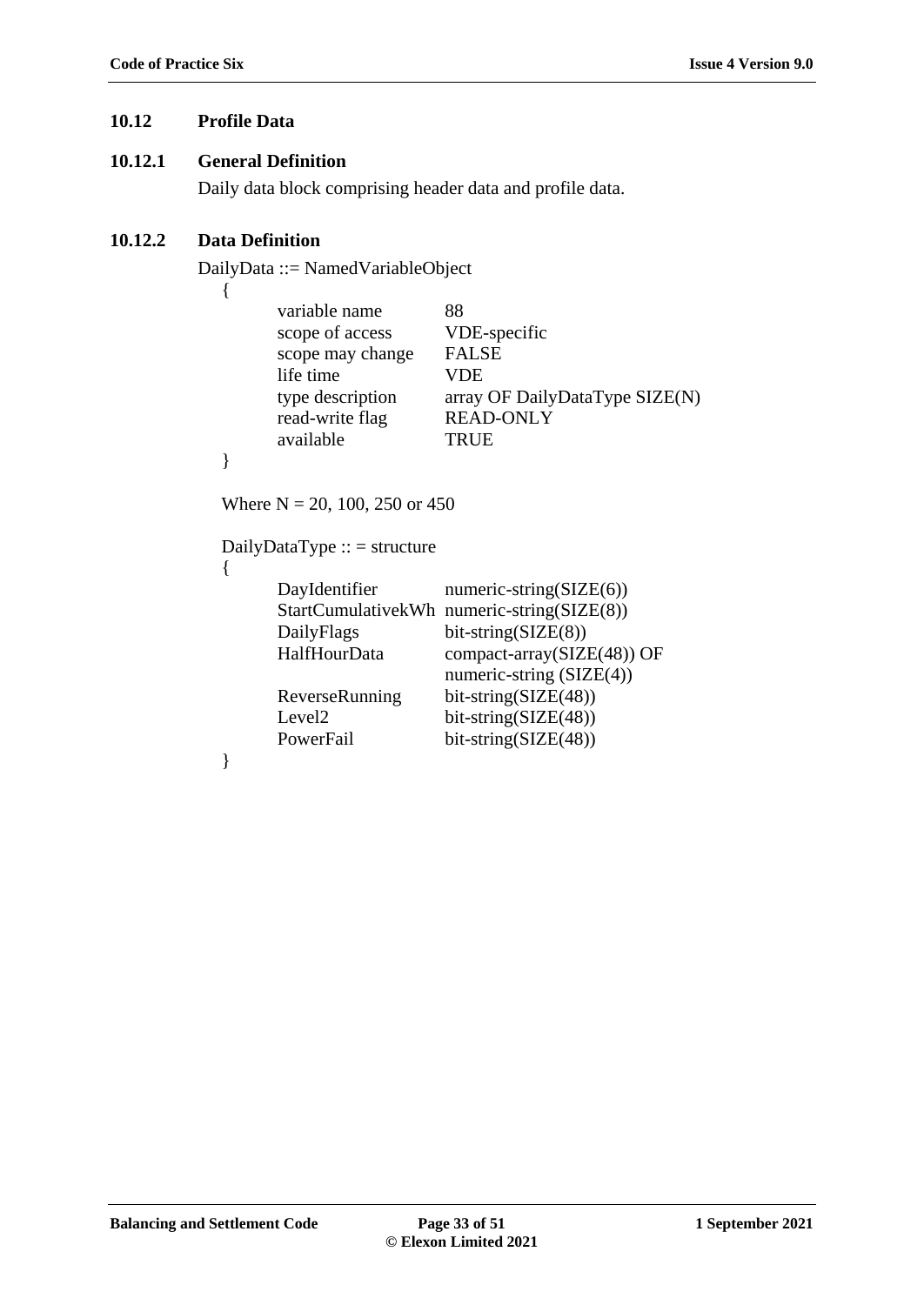### <span id="page-33-0"></span>**10.13 Authenticator**

#### **10.13.1 General Definition**

Eight byte string calculated using an authentication algorithm, an internal 8 byte authentication key and the preceding data.

# **10.13.2 Data Definition**

Authenticator ::= NamedVariableObject

```
{
```
}

variable name 96 scope of access VDE-specific scope may change FALSE life time VDE type description octet-string(SIZE(8)) read-write flag READ-ONLY available TRUE

# <span id="page-33-1"></span>**10.14 Authentication Key**

# **10.14.1 General Definition**

Eight byte string used by the authentication algorithm when calculating the authenticator.

# **10.14.2 Data Definition**

{

}

AuthenticationKey ::= NamedVariableObject

| variable name<br>scope of access<br>VAA name<br>scope may change<br>life time<br>type description<br>read-write flag | 104<br>VAA-specific<br>39<br><b>FALSE</b><br>VDE<br>$octet\text{-string}(SIZE(8))$<br><b>WRITE-ONLY</b> | -- VAAManagement |
|----------------------------------------------------------------------------------------------------------------------|---------------------------------------------------------------------------------------------------------|------------------|
| available                                                                                                            | <b>TRUE</b>                                                                                             |                  |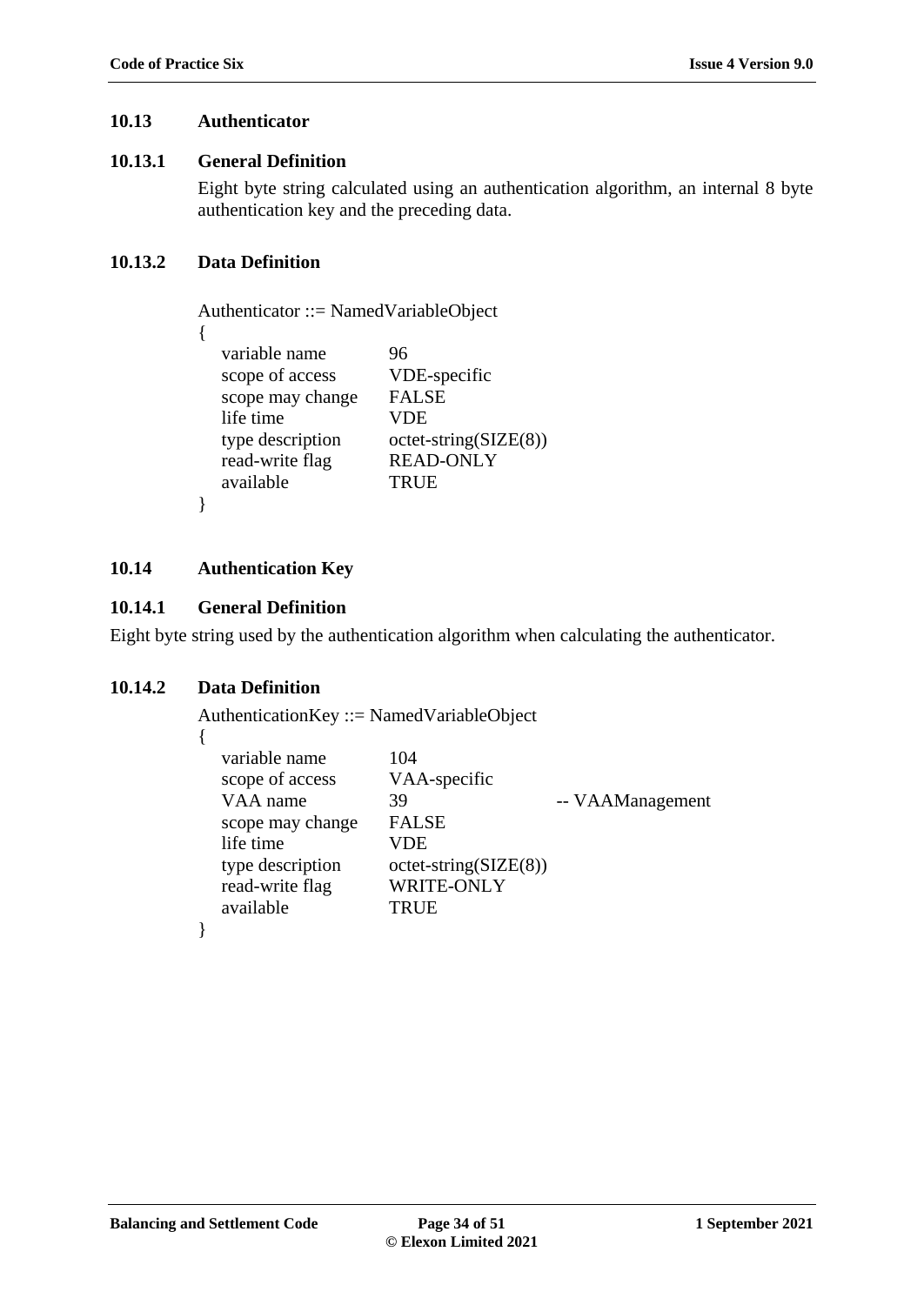# <span id="page-34-0"></span>**10.15 Password**

# **10.15.1 General Definition**

Six character string consisting of case sensitive alpha characters (A to Z), digits (0 to 9) or the underscore character (\_).

# **10.15.2 Data Definition**

{

Level2Password ::= NamedVariableObject

| <b>FALSE</b><br>scope may change<br>life time<br>VDE<br>type description<br>visible-string $(SIZE(6))$<br>WRITE-ONLY<br>read-write flag<br>available<br>TRUE | variable name<br>scope of access<br>VAA name | 112<br>VAA-specific<br>-- VAAManagement<br>39 |
|--------------------------------------------------------------------------------------------------------------------------------------------------------------|----------------------------------------------|-----------------------------------------------|
|--------------------------------------------------------------------------------------------------------------------------------------------------------------|----------------------------------------------|-----------------------------------------------|

}

# <span id="page-34-1"></span>**10.16 Date and Time Set**

# **10.16.1 General Definition**

12 characters representing the date and time

# **10.16.2 Data Definition**

DateAndTimeSet ::= NamedVariableObject

| × |  |
|---|--|

| variable name    | 120                          |                  |
|------------------|------------------------------|------------------|
| scope of access  | VAA-specific                 |                  |
| VAA name         | 39                           | -- VAAManagement |
| scope may change | <b>FALSE</b>                 |                  |
| life time        | VDE                          |                  |
| type description | numeric-string( $SIZE(12)$ ) |                  |
| read-write flag  | <b>READ-WRITE</b>            |                  |
| available        | <b>TRUE</b>                  |                  |
|                  |                              |                  |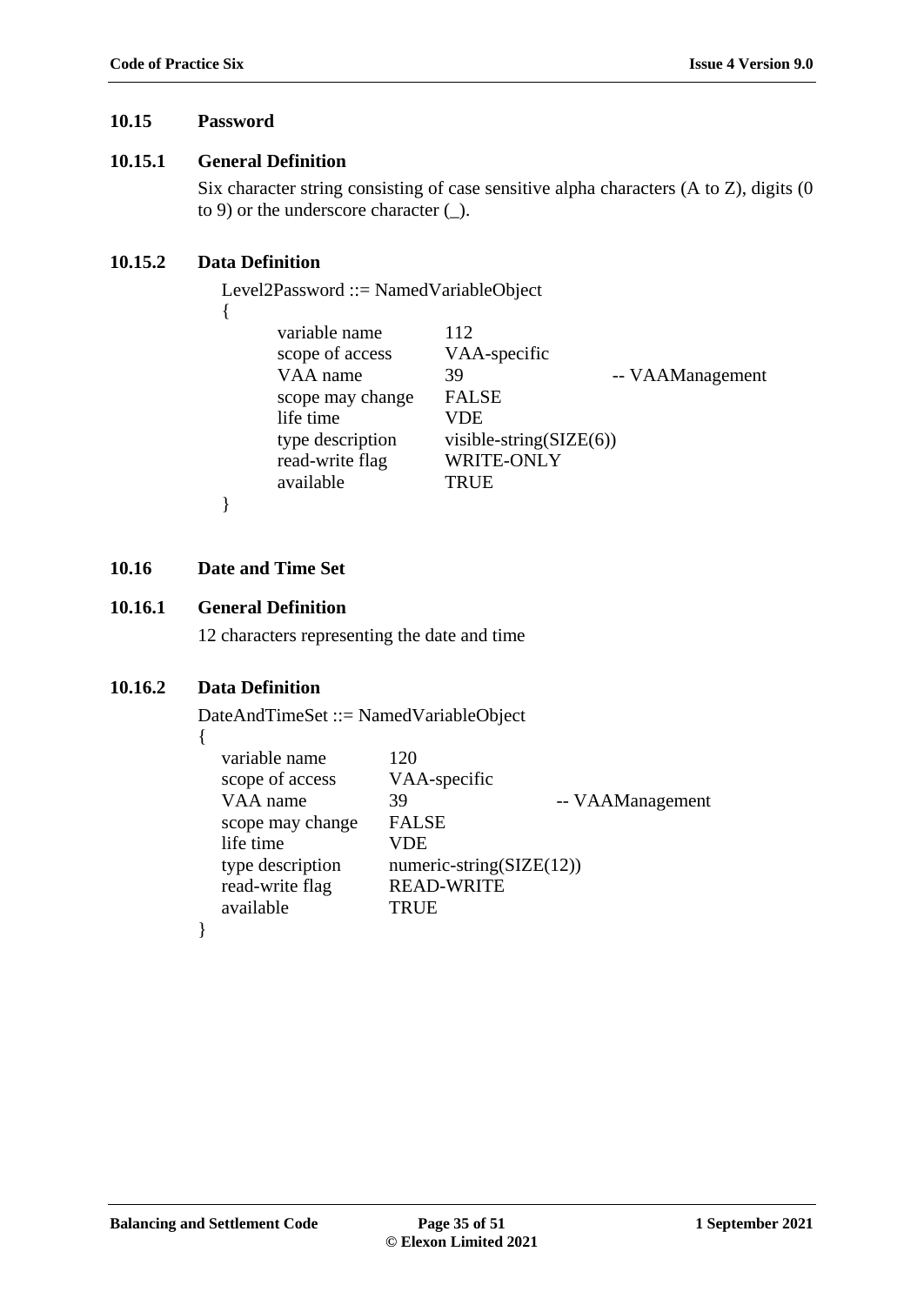#### <span id="page-35-0"></span>**10.17 Time Adjust**

#### **10.17.1 General Definition**

Signed integer representing the number of seconds by which to adjust the time. The maximum permissible value is  $\pm$  900 seconds.

### **10.17.2 Data Definition**

DateAndTimeSet ::= NamedVariableObject

| variable name    | 128          |                  |
|------------------|--------------|------------------|
| scope of access  | VAA-specific |                  |
| VAA name         | 39           | -- VAAManagement |
| scope may change | <b>FALSE</b> |                  |
| life time        | VDE          |                  |
| type description | integer16    |                  |
| read-write flag  | WRITE-ONLY   |                  |
| available        | <b>TRUE</b>  |                  |
|                  |              |                  |

#### <span id="page-35-1"></span>**10.18 Maximum Demand Reset**

# **10.18.1 General Definition**

}

Boolean which when written to will initiate a maximum demand reset.

#### **10.18.2 Data Definition**

MDReset ::= NamedVariableObject

| ٧ |  |  |
|---|--|--|
|   |  |  |

| read-write flag<br>available<br><b>TRUE</b> | VAA-specific<br>scope of access<br>VAA name<br>-- VAAManagement<br>39<br><b>FALSE</b><br>scope may change<br>life time<br>VDE<br>type description<br>integer <sub>8</sub><br><b>WRITE-ONLY</b> |
|---------------------------------------------|------------------------------------------------------------------------------------------------------------------------------------------------------------------------------------------------|
|---------------------------------------------|------------------------------------------------------------------------------------------------------------------------------------------------------------------------------------------------|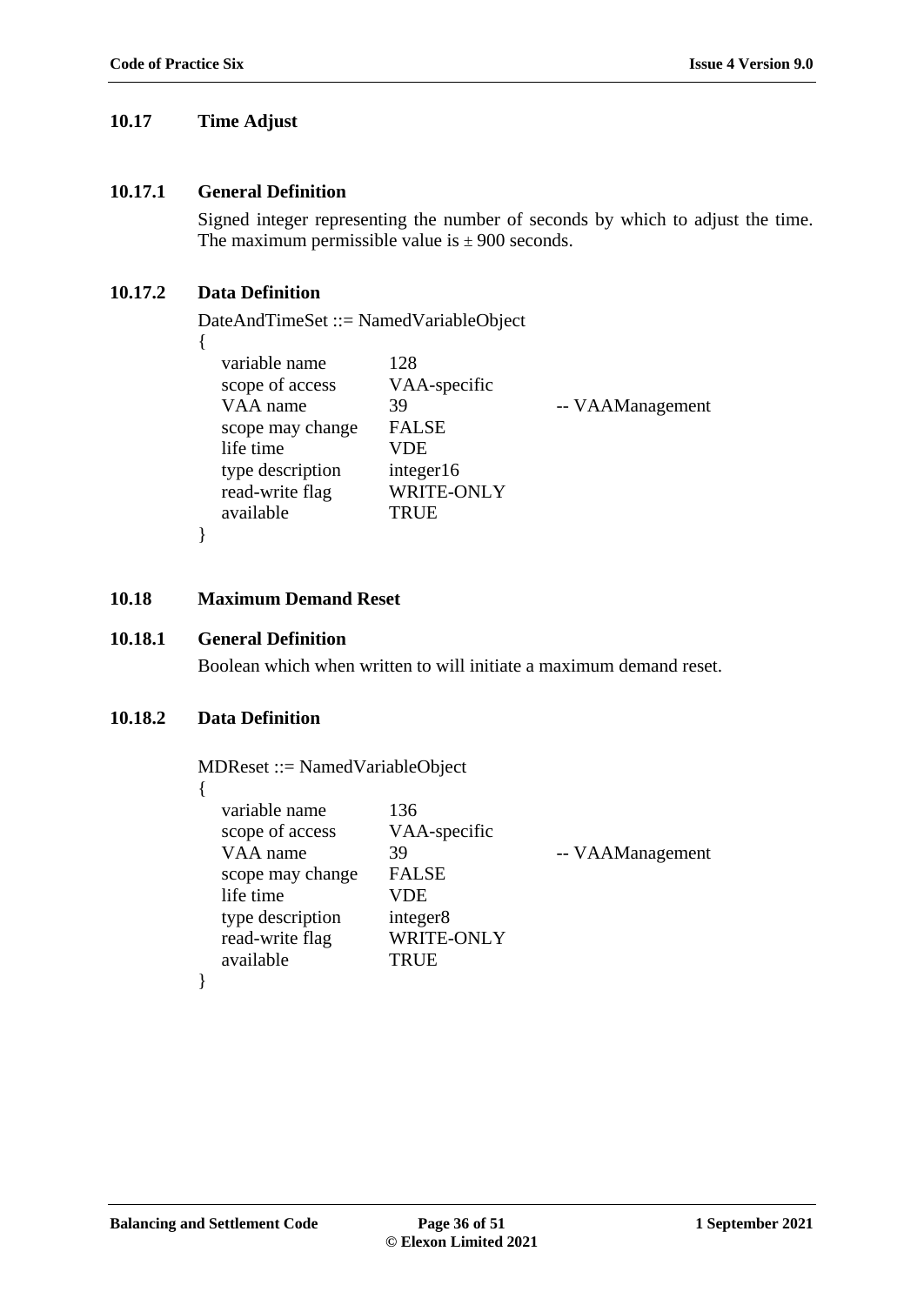### <span id="page-36-0"></span>**10.19 Free Format Field of Meter ID**

### **10.19.1 General Definition**

3 characters representing the free format field section of the Meter Identifier.

### **10.19.2 Data Definition**

{

}

Identifier ::= NamedVariableObject

variable name 144 scope of access VAA-specific VAA name 39 -- VAAManagement scope may change FALSE life time VDE type description visible-string(SIZE(3)) read-write flag READ-WRITE available TRUE

#### <span id="page-36-1"></span>**10.20 Code of Practice Six Identifier**

#### **10.20.1 General Definition**

An eleven character string identifying the issue number of Code of Practice Six.

Writing to this variable will invoke manufacturer specific features.

### **10.20.2 Data Definition**

Identifier ::= NamedVariableObject

{

| variable name    | 65528                               |                  |
|------------------|-------------------------------------|------------------|
| scope of access  | VAA-specific                        |                  |
| VAA name         | 39                                  | -- VAAManagement |
| scope may change | <b>FALSE</b>                        |                  |
| life time        | VDE                                 |                  |
| type description | visible-string( $\text{SIZE}(11)$ ) |                  |
| read-write flag  | <b>READ-WRITE</b>                   |                  |
| available        | <b>TRUE</b>                         |                  |
|                  |                                     |                  |

#### **11. Appendix 2b: Transport Protocol and Examples**

#### <span id="page-36-2"></span>**11.1 Introduction**

}

This appendix defines how the BS EN 61107 protocol is used to transfer the DLMS named variables and named variable list specified in Appendix 2a.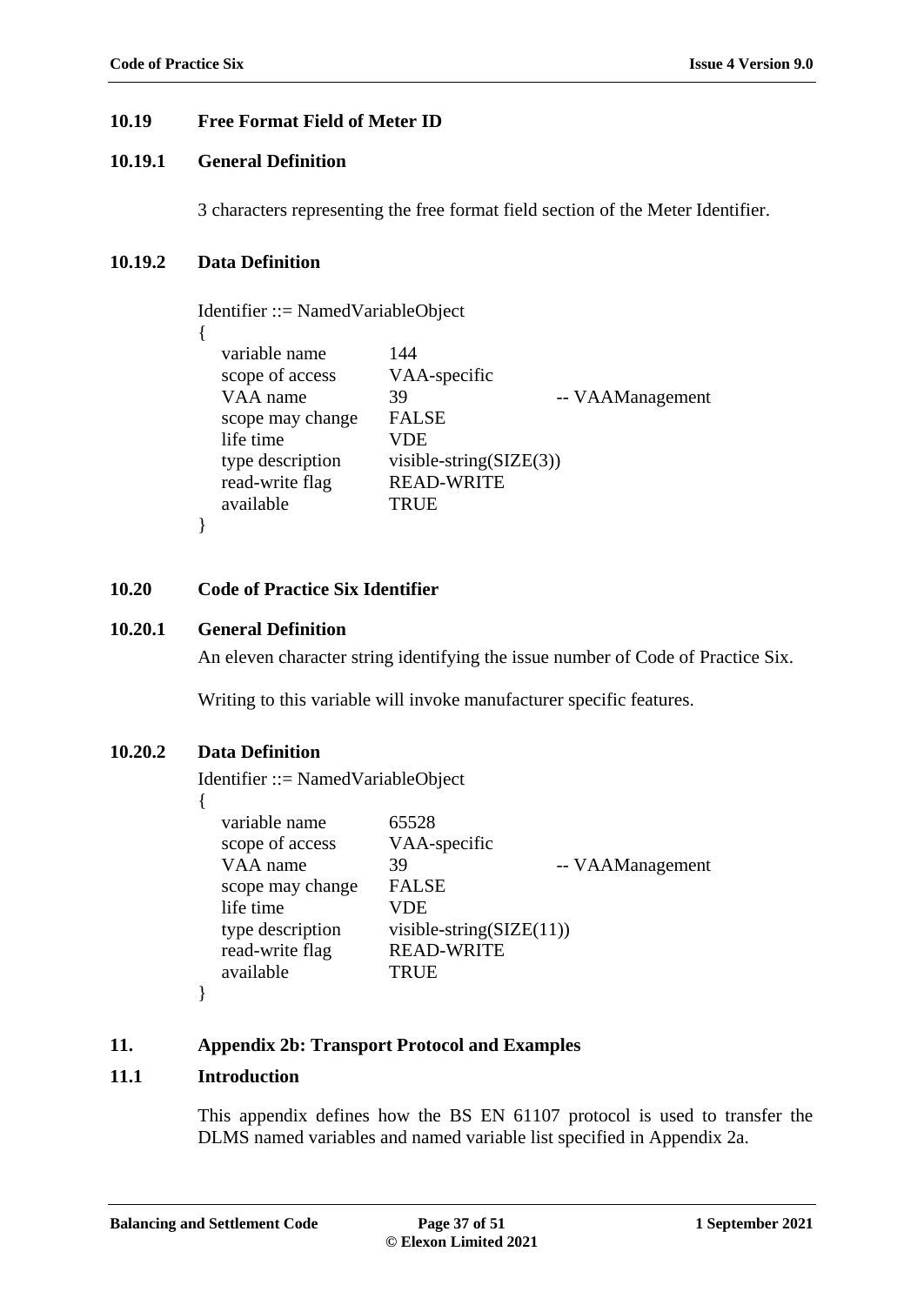This appendix also defines how the data within each named variable is encoded into a sequence of bytes according to the DLMS definitions, ASN.1 type definitions and the A-XDR encoding rule.

Some of the named variables in appendix 2a are not individually readable, but are readable via the data block named variable list. This appendix identifies which named variables are readable.

# <span id="page-37-0"></span>**11.2 BS EN 61107**

This section defines how the read, write and password commands of BS EN 61107 mode C are used to access named variables.

# **11.2.1 Read Selected Meters**

This is implemented via the multi-drop option of BS EN 61107. Where more than one meter is connected to the same serial port it is necessary to include a device identifier in the initial sign-on string.

# **/?<Optional device identifier>!<CR><LF>**

The device identifier can be up to 16 characters.

# **11.2.2 Password Security**

To achieve level 2 security an BS EN 61107 P1 command must be sent to the meter. The P1 command should contain the 6 character password.

#### e.g.

<SOH> P 1 <STX> ( 123456 ) <ETX> <*BCC*>

for a password of "123456".

Spaces in the above example are purely to aid readability and are not transmitted.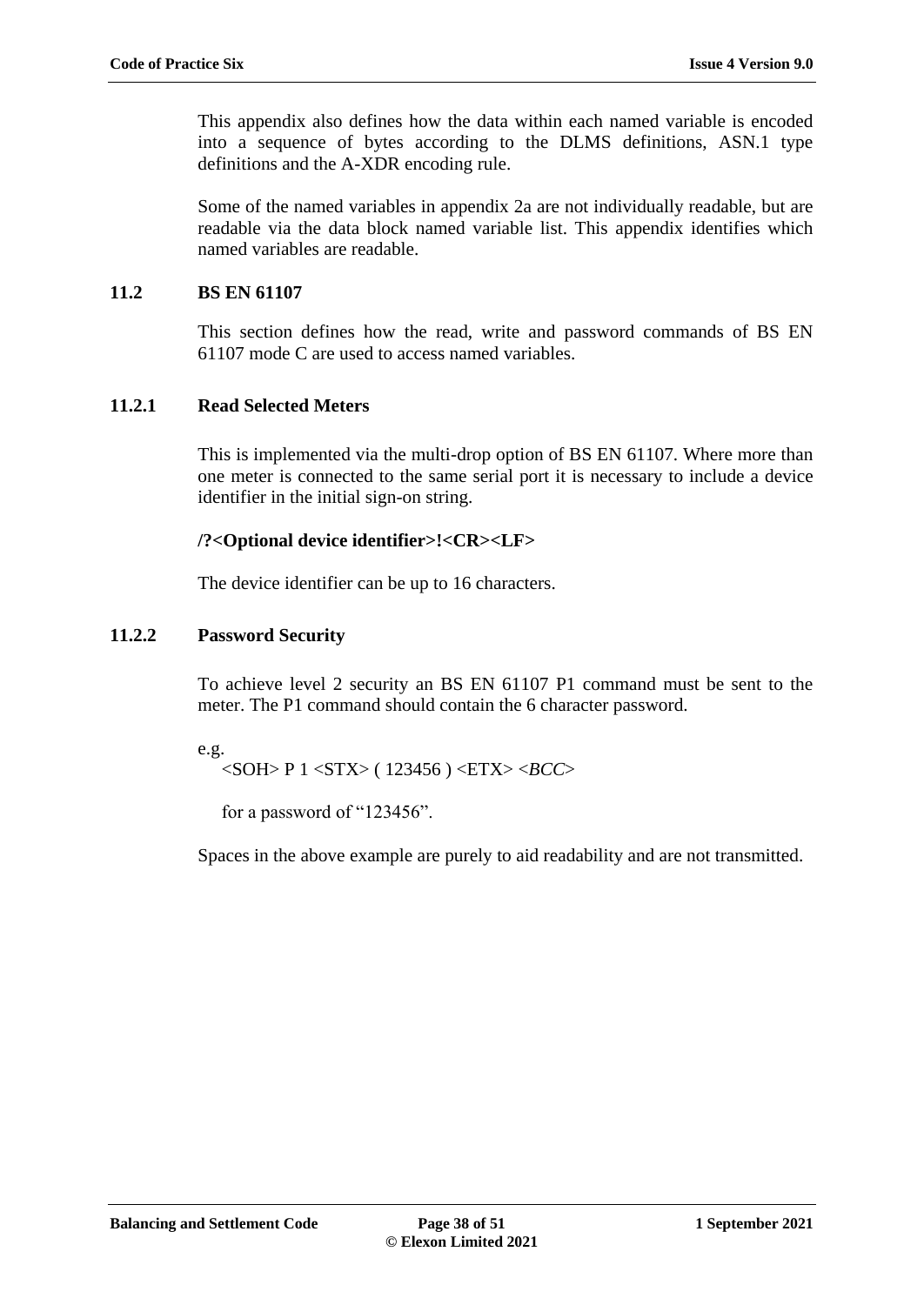#### **11.2.3 Reads**

For reads of the named variables a BS EN 61107 read command will be used. The partial block command type R3 will be used to read named variable zero (Data Block). Command type R1 will be used for all other reads.

To avoid conflicts with manufacturer specific addresses (used for communications outside the scope of this Code of Practice), each manufacturer will implement a method of switching to manufacturer specific operation, whereby the same address may be used for other purposes.

The method for switching to manufacturer specific operation is to write to the 'Code of Practice Six Identifier' named variable 65528. The meter must return to supporting the functionality and addresses specified in this document following a BS EN 61107 sign on.

The address field within the read commands will be used to hold the variable name. This variable name is passed as a 4 digit hex number, e.g. password  $= 112$ , has the hex address of 0070.

The length field within the read commands will be unused and set to zero, except when reading the data block named variable.

When reading the data block named variable the length field of the read request identifies the number of days worth of data to return. If the number of days requested exceeds the quantity of days stored in the meter then the meter returns all of the days data it has stored. This provides a mechanism for reading all the available days data in the meter. Reading zero days worth of data shall result in the meter returning the authenticated tag data header block only, including a zero in the tag data header field "Number of days data in message".

Below is a summary of the named variables available for reading directly, their variable name, and whether level 2 security is needed to access them.

| <b>Variable</b>                     | <b>Name</b> | <b>Access commands</b> | level 2 security? |
|-------------------------------------|-------------|------------------------|-------------------|
| Data Block                          | $\theta$    | R3                     | no                |
| <b>Authentication Key</b>           | 104         | W1                     | yes               |
| Password                            | 112         | W1                     | ves               |
| Date and Time Set                   | 120         | R1, W1                 | yes for W1        |
| Time Adjust                         | 128         | W1                     | yes               |
| <b>Maximum Demand Reset</b>         | 136         | W1                     | ves               |
| Free format field of Meter ID (PPP) | 144         | R1, W1                 | yes               |
| Meter Identifier                    | 152         | R <sub>1</sub>         | no                |
| COP6 Identifier                     | 65528       | R1, W1                 | no/no             |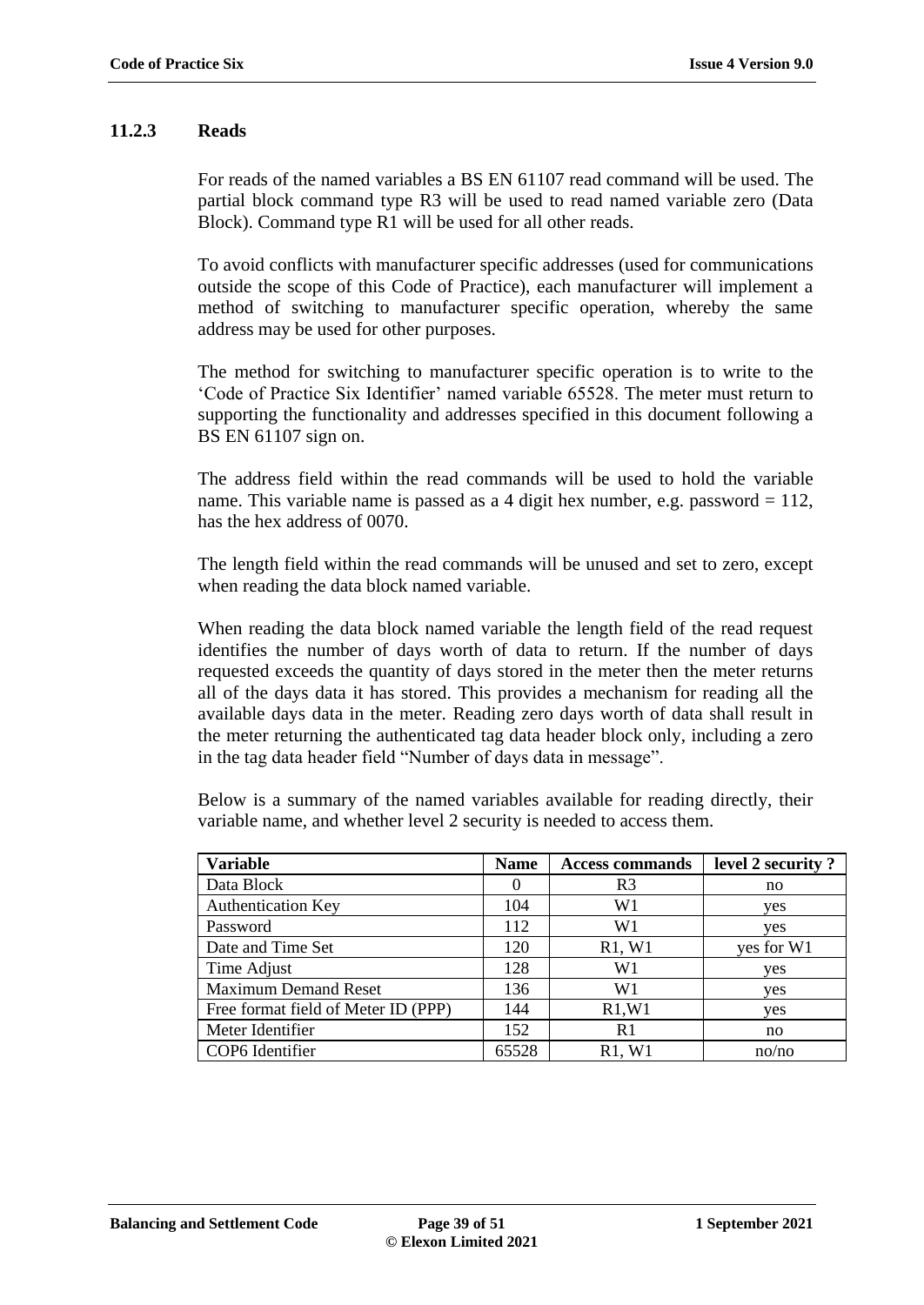#### **11.2.4 Writes**

Write to named variables shall be performed using the BS EN 61107 W1 command. As for the read command the address field of the command is used to pass the variable name.

All writes to the meter, except writes to the Code of Practice Six Identifier, require level 2 security as defined in the table above.

Writes to the Code of Practice Six Identifier do not modify data at this level but invoke manufacturer specific addressing modes.

### <span id="page-39-0"></span>**11.3 Read Data Block**

The read command to fetch the data block variable is as follows :-

<SOH> R3 <STX> 0000 ( *nnnn* ) <ETX> <BCC>

where *nnnn* has values zero to FFFF hex identifying the number of days worth of data required including the current day. *nnnn* is expressed as a 4 digit hex number.

The data will be passed back to the meter in many BS EN 61107 data messages, using partial block transfer. Each block does NOT necessarily relate to a specific day.

The address field in the data messages used to transfer the data shall be zero for the first message and increment for each following message.

The data is transmitted with the most recent data first.

All data specified in Appendix 1 except the half hour data flags, shall be transmitted unchanged since it contains only printable ASCII characters which can be transmitted using BS EN61107 The half hour data flags specified in Appendix 1, shall be converted to ASCII hex character pairs before transmission, with the most significant nibble first.

The half hour data flags which consist of arrays of 48 bit flags are transmitted as a sequence of 12 ASCII hexadecimal characters, where the first hex character transmitted holds the bit flags for the first four integration periods in the day, and within each hex character the most significant bit represents the earliest bit flag and the least significant bit represents the latest bit flag. Hence the bit flag for 00:00 to 00:30 is transmitted in the most significant bit of the first hexadecimal character transmitted, and the bit flag for 23:30 to 24:00 is transmitted in the least significant bit of the twelfth character.

The response to the BS EN61107 read command is a sequence of data messages as follows:-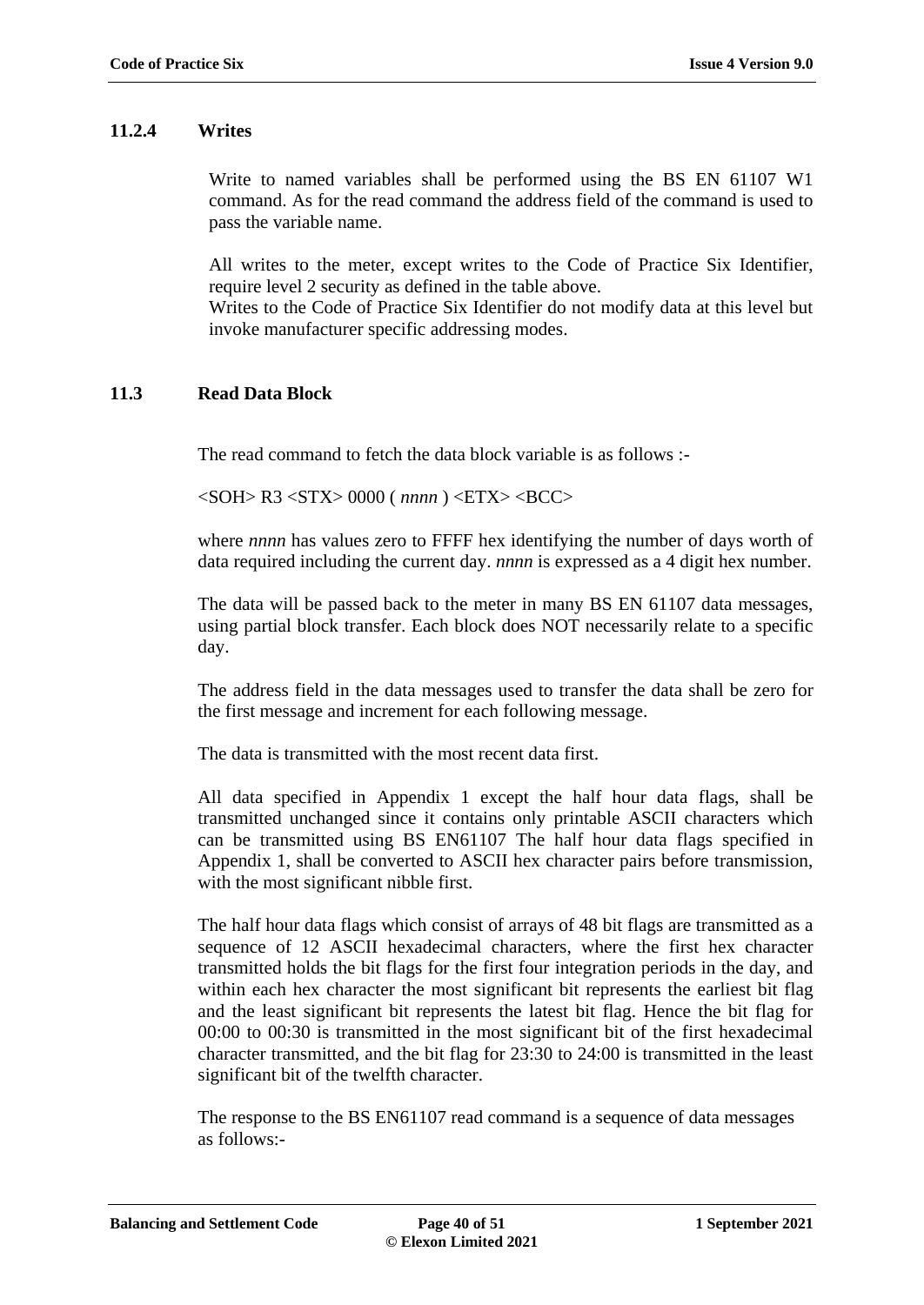| <stx>0000(meter identifier)<eot><bcc></bcc></eot></stx> |  |
|---------------------------------------------------------|--|
| <stx>0001()<eot><bcc></bcc></eot></stx>                 |  |
| <stx>xxxx()<etx><bcc></bcc></etx></stx>                 |  |

The format of the data transferred is described below. Before each set of data characters is an explanation of the data source.

Text in italics represent fields to be replaced by data values. Only these fields are transmitted, the (DLMS packaging) characters in normal text are not transmitted. The format of the fields is as defined in Appendix 1 unless stated otherwise.

| Read named variable list zero is returning<br>twelve variables                                      | 000C                                                 |
|-----------------------------------------------------------------------------------------------------|------------------------------------------------------|
| Variable read request successful<br>Data type = visible-string<br>Identifier                        | 00<br>0A<br>meter identifier (12 characters)         |
| Variable read request successful<br>Data type = visible-string<br>DateAndTime of reading            | 00<br>0A<br>date and time of reading (12 characters) |
| Variable read request successful<br>Data type = visible-string<br>CumulativekWh                     | 00<br>0A<br>cumulative kWh (6 characters)            |
| Variable read request successful<br>Data type = visible-string<br><b>CurrentkWMD</b><br>characters) | 00<br>0A<br>current kW maximum demand (6             |
| Variable read request successful<br>Data type = visible-string<br>PreviouskWMD<br>characters)       | 00<br>0A<br>previous kW maximum demand (6            |
| Variable read request successful<br>Data type = visible-string<br>CumulativeMD<br>characters)       | 00<br>0A<br>cumulative maximum demand (6             |
| Variable read request successful<br>Data type = visible-string<br><b>MDResetDate</b><br>characters) | $00\,$<br>0A<br>date of last MD reset (6             |
| Variable read request successful<br>Data type = visible-string<br><b>NumMaxDemandResets</b>         | $00\,$<br>0A<br>number of MD resets (2 characters)   |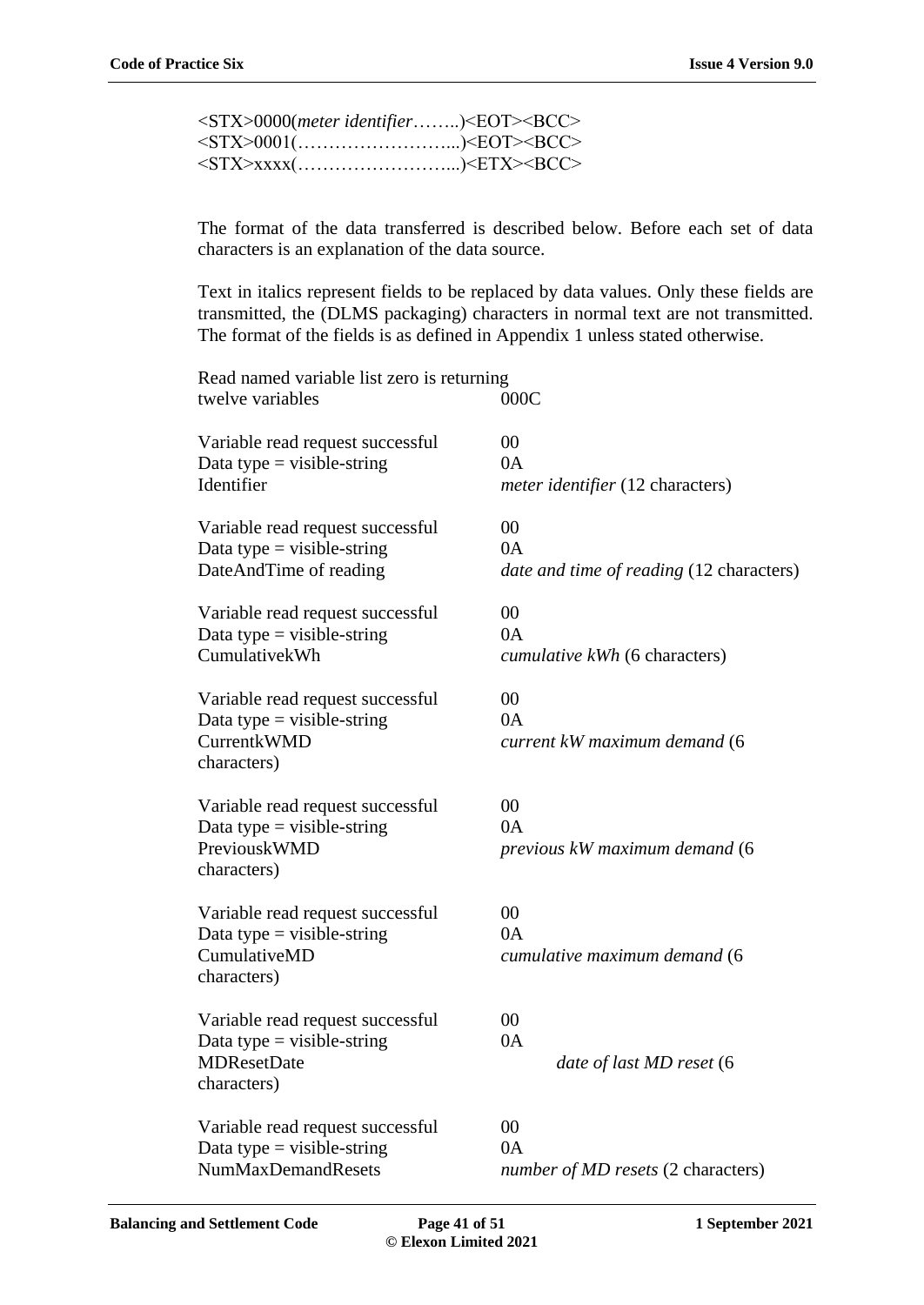| Variable read request successful<br>Data type = $compact$ -array<br>Array element type - visible-string<br>MultiRatekWh<br>characters = $8x6$ ) | 00<br>13<br>0A<br>eight rate kWh registers (48        |
|-------------------------------------------------------------------------------------------------------------------------------------------------|-------------------------------------------------------|
| Variable read request successful<br>Data type = visible-string<br>NumberOfDays<br>characters)                                                   | 00<br>0A<br>number of days worth of data (3           |
| Variable read request successful<br>Data type $=$ array<br>Number of elements of array<br>expressed as a 4                                      | 00<br>01<br>number of days worth of data              |
|                                                                                                                                                 | digit ASCII hex number (zero upwards).                |
| Then the following is repeated for each days worth of data :-                                                                                   |                                                       |
| Structure                                                                                                                                       | 02                                                    |
| Number of items in structure                                                                                                                    | 07                                                    |
| Data type $=$ visible string<br>DayIdentifier                                                                                                   | 0A<br>day identifier YYMMDD (6                        |
| characters)                                                                                                                                     |                                                       |
| Data type = visible string<br>StartCumulativeDWh                                                                                                | 0A<br>start of day cumulative DWh (8)                 |
| characters)                                                                                                                                     |                                                       |
| Data type = Bit string                                                                                                                          | 04                                                    |
| DailyFlags                                                                                                                                      | daily security data and flags                         |
| expressed as a                                                                                                                                  |                                                       |
| Data type $=$ compact array                                                                                                                     | two digit ASCII hex number.<br>13                     |
| Array element type = visible string                                                                                                             | 0A                                                    |
| HalfHourData                                                                                                                                    | forty eight truncated cumulative                      |
| energy                                                                                                                                          | register values of four characters each               |
|                                                                                                                                                 | (192 characters)                                      |
| Data type $=$ bit array                                                                                                                         | 04                                                    |
| ReverseRunning<br>expressed                                                                                                                     | forty eight reverse running bit flags                 |
|                                                                                                                                                 | as a twelve digit ASCII hex number<br>(12 characters) |
| Data type $=$ bit array                                                                                                                         | 04                                                    |
| Level <sub>2</sub>                                                                                                                              | forty eight level 2 access bit flags                  |
| expressed as                                                                                                                                    |                                                       |
|                                                                                                                                                 | a twelve digit ASCII hex number<br>(12 characters)    |
| Data type $=$ bit array                                                                                                                         | 04                                                    |
|                                                                                                                                                 |                                                       |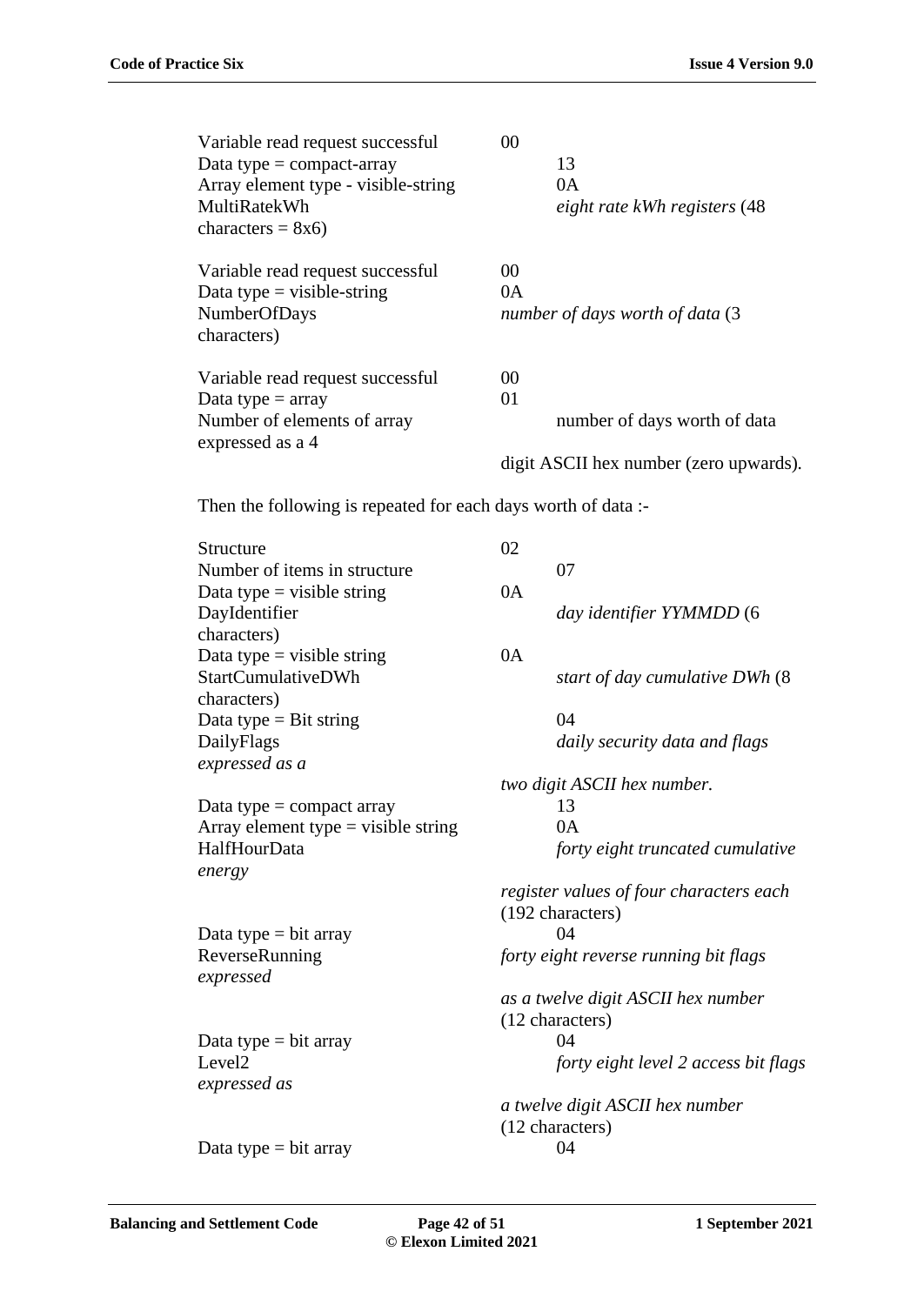*expressed as*

PowerFail *forty eight power failure bit flags* 

*a twelve digit ASCII hex number* (12 characters)

| Finally:-                        |                                            |
|----------------------------------|--------------------------------------------|
| Variable read request successful | (0()                                       |
| Data type = visible string       | 0A                                         |
| Authenticator                    | authenticator expressed as a sixteen digit |
|                                  | ASCII hex number                           |

#### <span id="page-42-0"></span>**11.4 Authenticator**

The purpose of the authenticator is to verify the origin and authenticity of data retrieved from the meter.

An Authenticator is automatically provided at the end of the sequence of reading 'n' days meter reading records. On receipt of the request to read 'n' days records, the data authenticator seed is automatically reset (set to 0) by the meter. Once the last day's data has been transmitted, the resultant authenticator is then transmitted.

No direct access is provided for writing the seed or reading the authenticator.

A description of how the authenticator is calculated is defined in Appendix 3.

### <span id="page-42-1"></span>**11.5 Authentication Key**

Assuming level 2 access has been granted, the level authentication key is set by writing to variable 104 as defined in Appendix 2a.

The authentication key is defined as an eight byte binary number which is transferred as a sixteen character ASCII HEX value

e.g. To set the authentication key to 0123456789ABCDEF hexadecimal

To meter <SOH> W 1 <STX> 0068 ( 0123456789ABCDEF )<ETX><BCC>

From meter <ACK>

#### <span id="page-42-2"></span>**11.6 Set Password**

Assuming level 2 access has been granted, the level 2 password is set by writing to variable 112 as defined in Appendix 2a.

e.g. To set the password to "ABC123"

To meter <SOH> W 1 <STX> 0070 ( ABC123 ) <ETX> <BCC> From meter <ACK>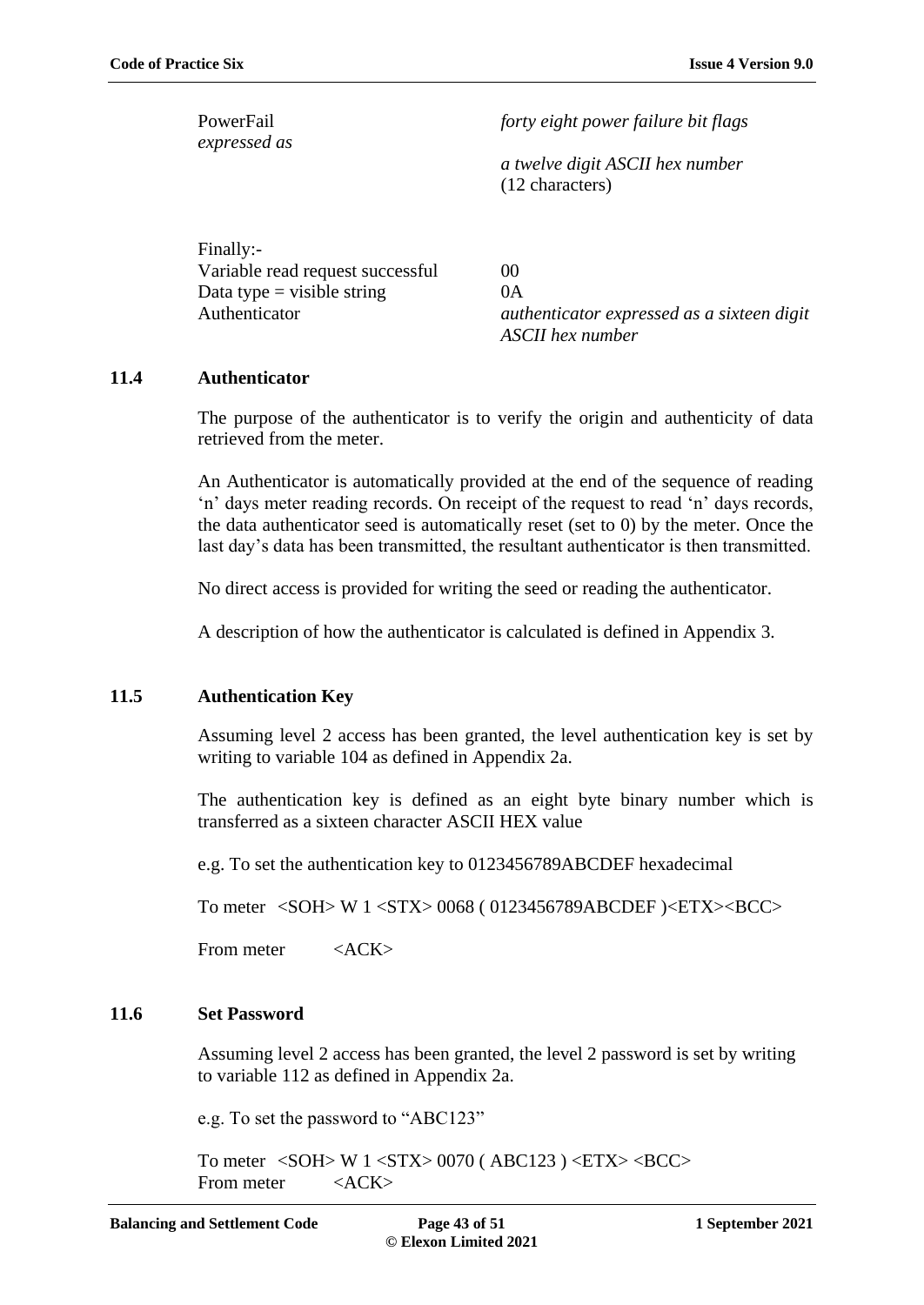#### <span id="page-43-0"></span>**11.7 Time and Date**

Assuming level 2 access has been granted, the date and time is set by writing to variable 120 as defined in Appendix 2a.

e.g. To set the date and time to 18 December 1995 09:25:00

To meter <SOH>W1<STX>0078(951218092500)<ETX><BCC>

From meter <ACK>

To read the date and time, Level 2 access is not required and it can be retrieved by reading named variable 120.

e.g.

To meter <SOH>R1<STX>0078(0)<ETX><BCC> From meter <STX>0078(951218092500)<ETX><BCC> Where the date and time is  $18<sup>th</sup>$  December 1995 at 09:25:00.

### <span id="page-43-1"></span>**11.8 Time Adjust**

The time in the meter can be adjusted by a specified number of seconds by writing to variable 128 as defined in Appendix 2a. This method of clock synchronisation must never introduce or skip integration periods, i.e. it must guarantee that there are always 48 integration periods in a day.

The data passed in the write command represents the number of seconds to advance or retard the meters clock by and is a signed integer of length two bytes which is encoded as a four character ASCII HEX number.

e.g. To advance the clock by 12 seconds

To meter <SOH> W1 <STX> 0080 ( 000C ) <ETX> <BCC>

From meter <ACK>

e.g. To retard the clock by 12 seconds

To meter <SOH> W1 <STX> 0080 ( FFF4 ) <ETX> <BCC>

From meter <ACK>

Where 0xFFF4 is the two's complement of 0x000C.

### <span id="page-43-2"></span>**11.9 Reset MD**

Assuming level 2 access has been granted, a maximum demand reset can be initiated by writing one character (any value) to variable 136 as defined in Appendix 2a.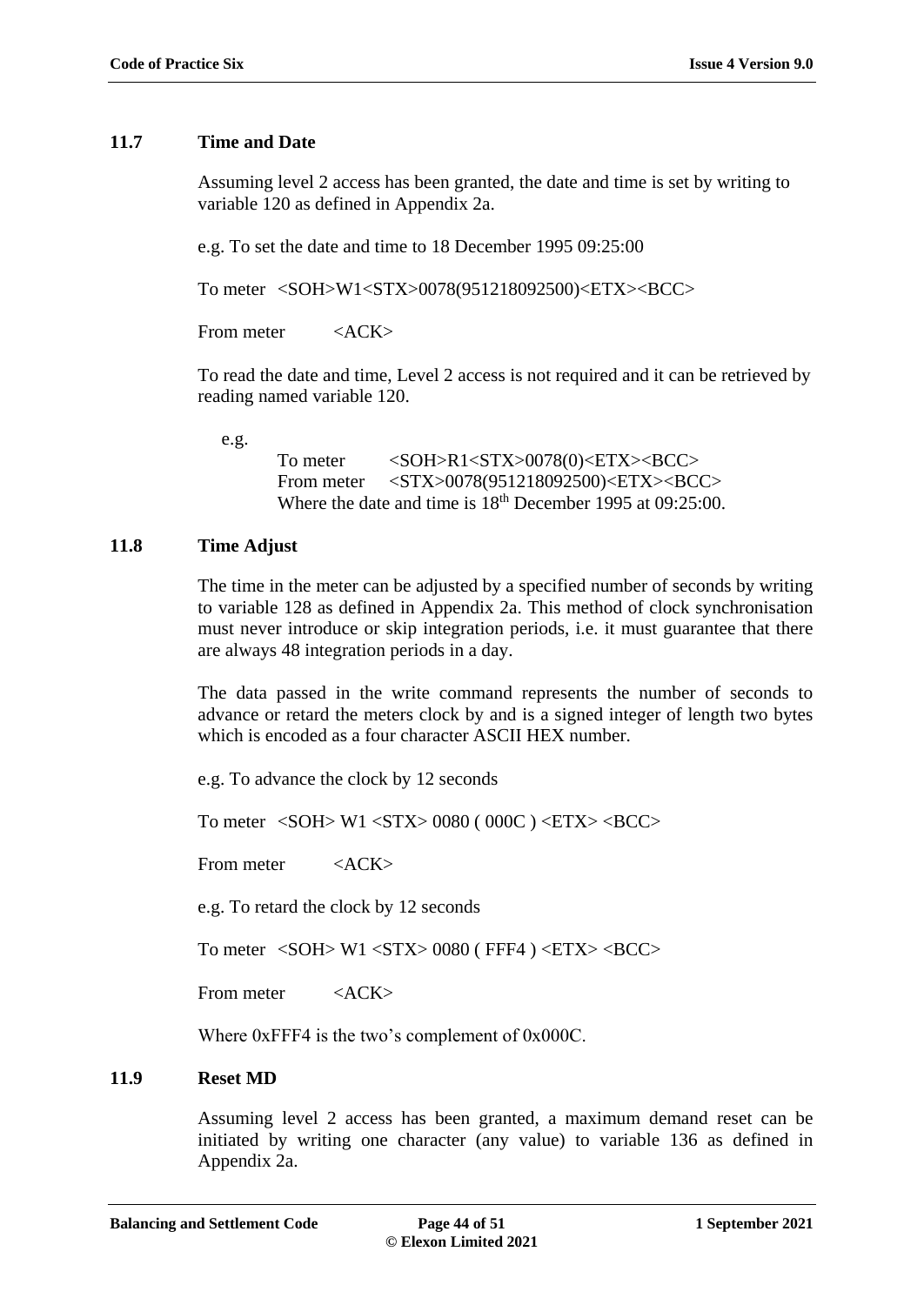e.g.

To meter  $\langle \text{SOH} \rangle$  W1  $\langle \text{STX} \rangle$  0088 ( 0 )  $\langle \text{ETX} \rangle$   $\langle \text{BCC} \rangle$ 

From meter <ACK>

# <span id="page-44-0"></span>**11.10 Free Format Field of Meter ID (ppp)**

Assuming Level 2 access has been granted, the free format part of the meter ID can be written to by writing to a named variable 144 as defined in Appendix 2a.

e.g. To set the value "ABC" To meter <SOH>W1<STX>008C(ABC)<ETX><BCC> From meter <ACK>

# <span id="page-44-1"></span>**11.11 Code of Practice Six Identifier**

Named variable 65528 can be read to determine the Issue of Code of Practice Six supported by the meter. The format of the response is fixed as "COP6I300 $\land\land\land\lor\ldots$ ", where "<sup> $\sim$ </sup>" represents a space character and "I300" represents Issue 3.00 of Code of Practice Six.

e.g.

To meter <SOH>R1<STX>FFF8(0)<ETX><BCC> From meter <STX>FFF8(COP6I300^^^)<ETX><BCC>

Writing to this address invokes manufacturer specific addressing modes.

# **12. Appendix 3: Authentication**

#### <span id="page-44-2"></span>**12.1 Authentication Overview**

The purpose of authentication is to ensure that the receiver of the information can be confident that the contents of the message have not been altered since it left the sender and that the identity of the sender is not misrepresented.

The data authentication process uses a system whereby an Authentication Key will be loaded into Outstations by authorised parties. This Authentication Key will then be used to form an Authenticator on all the data to be communicated. The same Authentication Key will be provided to the authenticating parties. This will ensure that all authorised holders of the Authentication Key will be able to validate the authenticity of the information being transferred, provided of course that they also have knowledge of the Authentication Algorithm and its method of use.

The Authentication Key programmed into outstations and other validation equipment can be changed should the authentication system be compromised by disclosure or discovery of the key.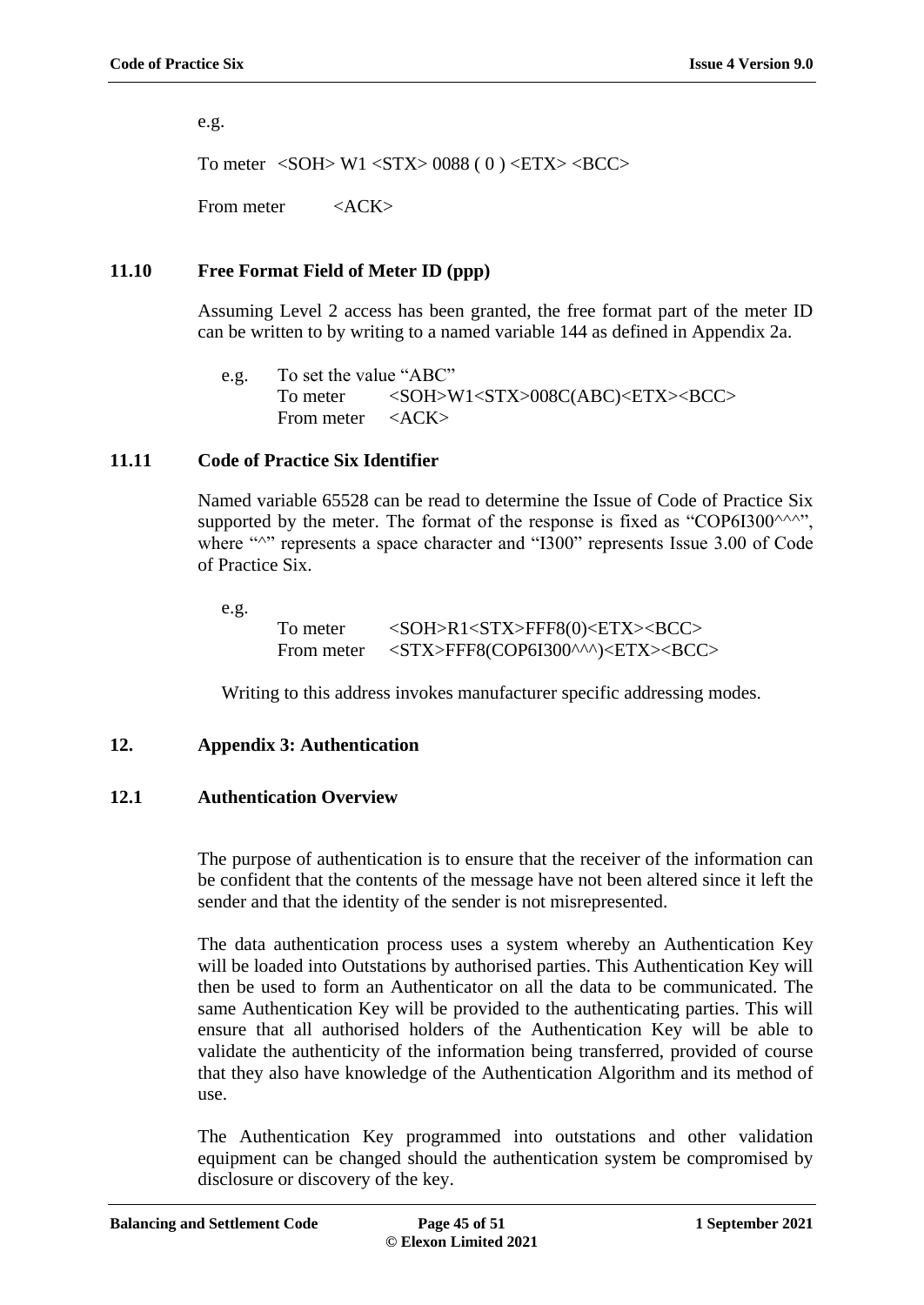A Key Management System is required to ensure secure creation, storage and distribution of the Authentication Key to all parties concerned. This system is outside the scope of this document.

Different Authentication Keys may be used for various Outstations or groups of Outstations if required. However, this will require a more complex Key Management System to be used, and knowledge of a number of Authentication Keys from which the appropriate one must be selected, by the authenticating party.

#### <span id="page-45-0"></span>**12.2 Authentication Process**

The complete Data Block described in Appendix 1(a) will be signed by an Authenticator to provide authentication of the source and validation of the data. This allows the content of the message to be sent in plain text and still to be validated and authenticated by authorised parties only.

There are four elements used in the calculation of the Authenticator. These are:

- a) The Authentication Key
- b) The Authentication Algorithm,
- c) The Data Block,
- d) The method by which (a) and (b) above operate on the contents of the Data Block to create the Authenticator.

The Authentication Key is an 8 byte binary number (56 bits of key data and 8 bits of parity) that is kept secret. It is placed only in those devices that need either to generate an Authenticator, or to check that the Authenticator received is valid.

The Algorithm used in the calculation of the Authenticator is the Data Encryption Standard (DES). This is a publicly available secret key block encryption algorithm, detailed in the following Standard: ANSI X3.92-1981.

The Data Block for authentication is detailed in Appendix 1(a). All the data in the total Data Block, consisting of the data in the Tag Header Block and the data for each of the days of daily data transmitted, are included in the Authenticator calculation. A change to any item of data in the Data Block affects the Authenticator.

The method by which the Authenticator is calculated, (using the Authentication Key, DES, and the data in the Data Block) is detailed in a controlled document, available on request to authorised parties from the BSCCo. However, the security of Authentication depends essentially on the security of the key, not on the security of the controlled document.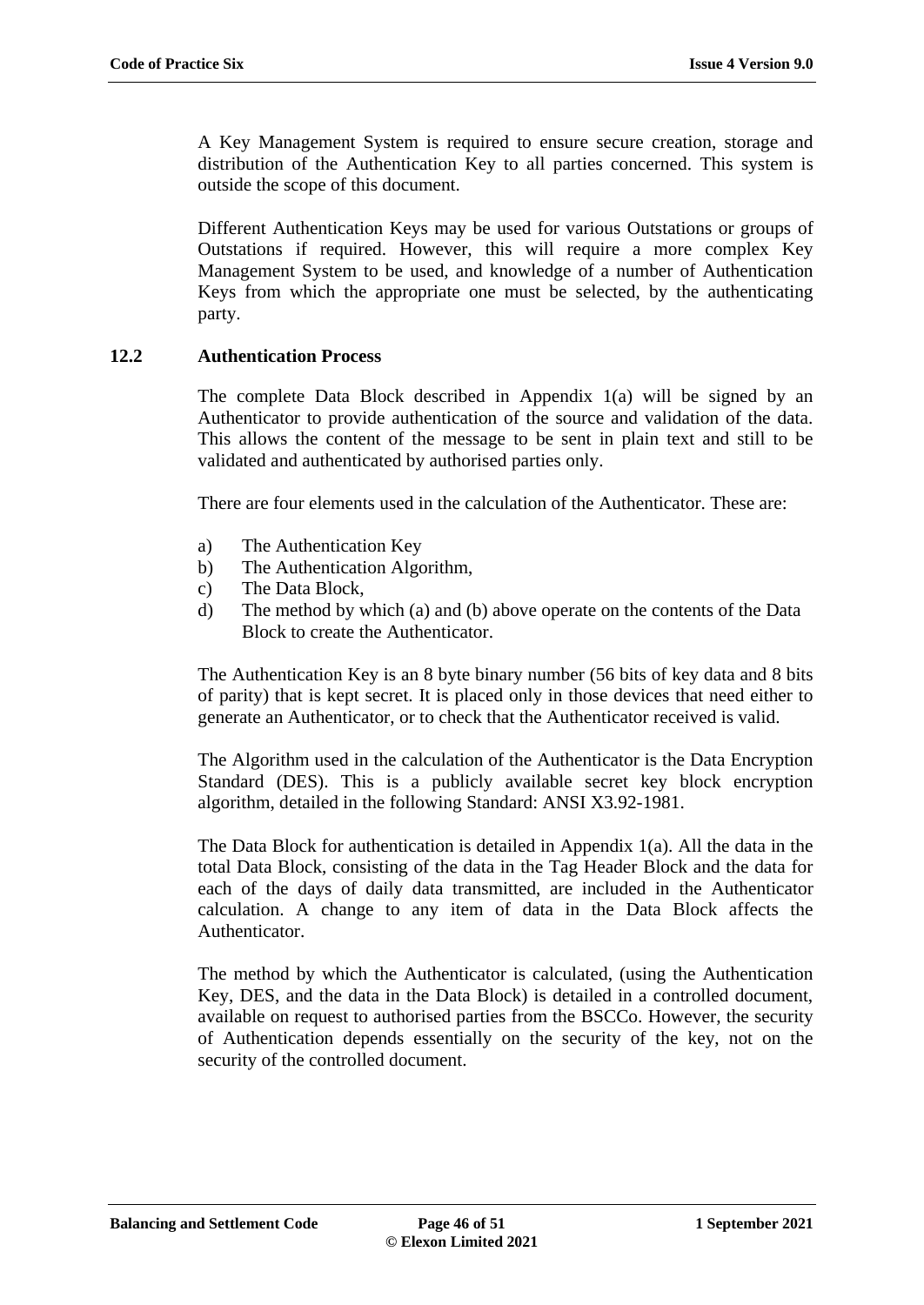# **13. Appendix 4: Authenticator Calculation**

This Appendix 4: Authenticator Calculation is a controlled document, available on request to authorised parties from the BSCCo (Elexon Limited).

# **14. Appendix 5: Multi-rate Register Switching Regime**

Multi-rate registers shall be programmable to provide the following minimum seasonal time of use tariff switching regime as described below and in the following diagrams;

- A minimum of 24 stored register switching times for a single phase and 48 for polyphase Meter systems at any one time.
- A minimum of 8 day types, each of which has an individual set of register switching times.
- A sequential day of the week number to allow register switching to take place on any day of the week or combinations of days of the week. Monday shall be day 1.
- A minimum of 8 seasons. Different weekday or combinations of weekdays register switching time registers can apply to each season.
- In addition to switching times a minimum of 13 MD Reset dates, commencing at the start of the settlement day, for the start of the seasons.
- A minimum of 2 daylight clock time changes, indicated by date and month during which a time offset of 0, 1 or 2 hours shall be implemented for the purposes of the tariff switching regime only, i.e. this shall not affect the UTC clock. The offset is specified with respect to UTC and shall be actioned at 02.00 hours UTC on the date(s) specified.
- A minimum of 12 exclusion dates during which any day's register switching times, indicated by day type, can be implemented for each exclusion date.
- Where Maximum Demand (MD) metering is being operated the MD shall be programmable to reset automatically as defined by 13 MD reset dates.

Where load switching is provided it shall comply with the appropriate standards.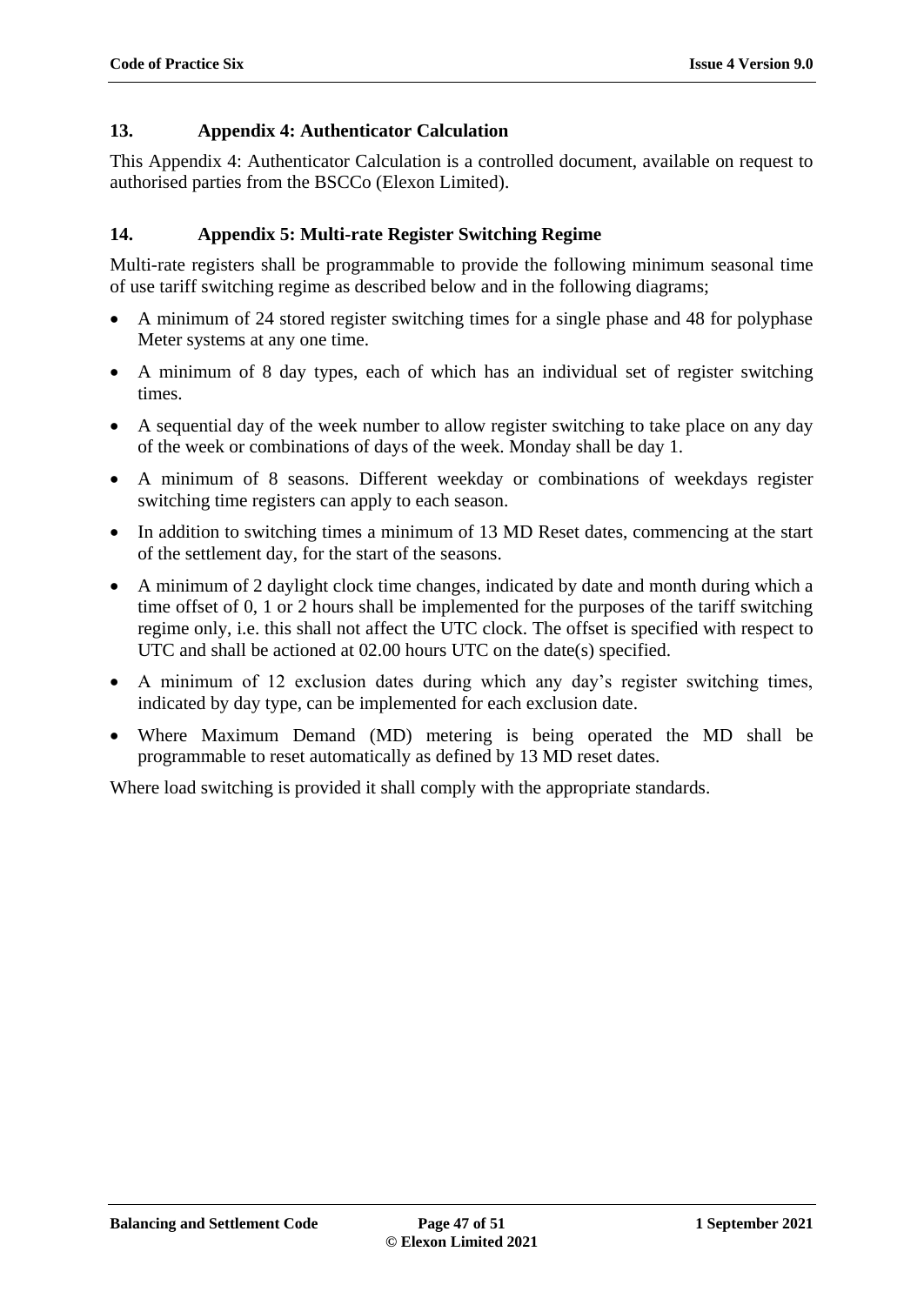**Season Definitions**



# **Trigger Dates For Start of Seasons**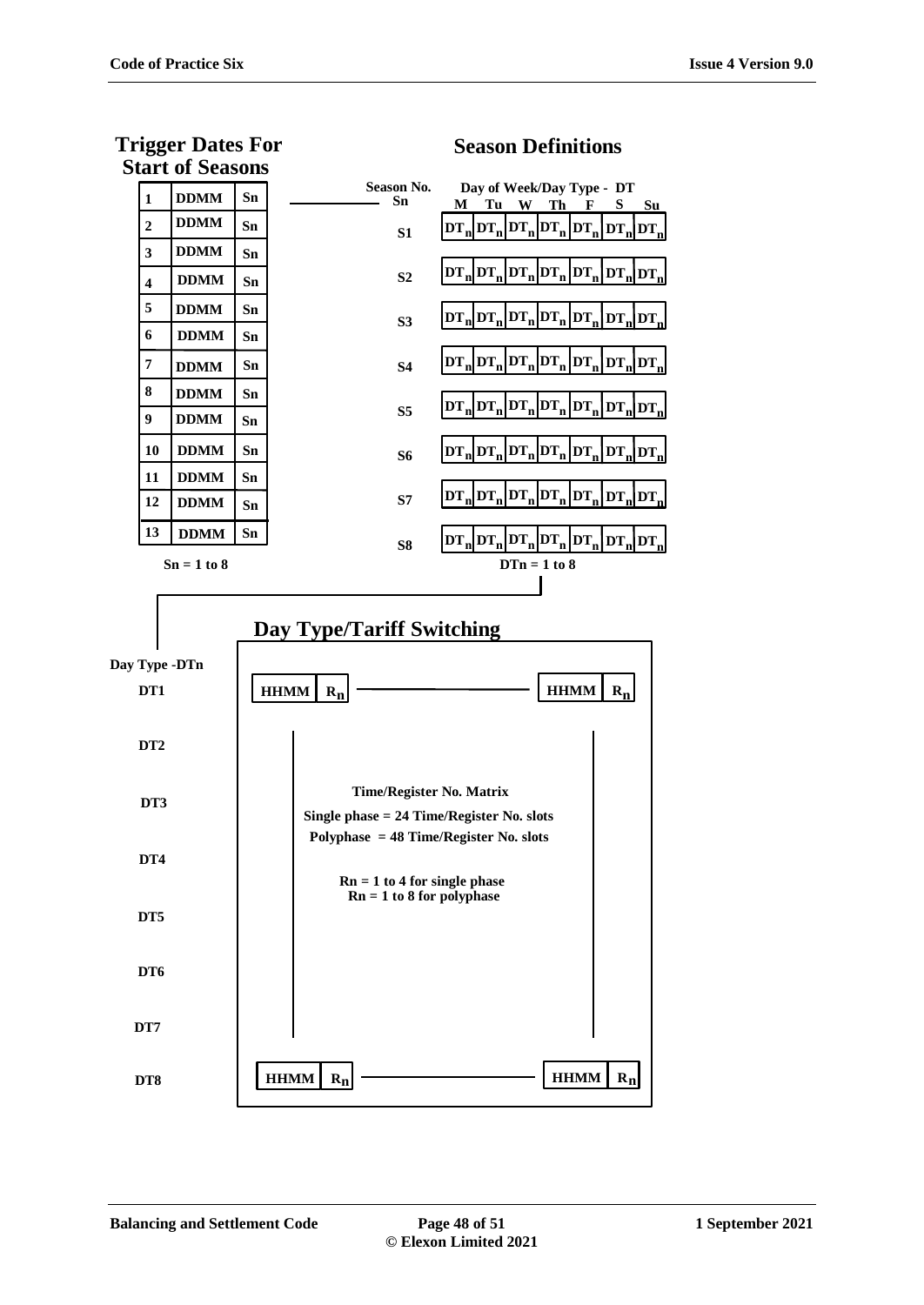| 1              | <b>DDMM</b> | DT | $\mathbf{1}$   | <b>DDMM</b> |
|----------------|-------------|----|----------------|-------------|
| $\overline{2}$ | <b>DDMM</b> | DT | $\overline{2}$ | <b>DDMM</b> |
| 3              | <b>DDMM</b> | DT | 3              | <b>DDMM</b> |
| 4              | <b>DDMM</b> | DT | $\overline{4}$ | <b>DDMM</b> |
| 5              | <b>DDMM</b> | DT | 5              | <b>DDMM</b> |
| 6              | <b>DDMM</b> | DT | 6              | <b>DDMM</b> |
| 7              | <b>DDMM</b> | DT | $\overline{7}$ | <b>DDMM</b> |
| 8              | <b>DDMM</b> | DT | 8              | <b>DDMM</b> |
| 9              | <b>DDMM</b> | DT | 9              | <b>DDMM</b> |
| 10             | <b>DDMM</b> | DT | 10             | <b>DDMM</b> |
| 11             | <b>DDMM</b> | DT | 11             | <b>DDMM</b> |
| 12             | <b>DDMM</b> | DT | 12             | <b>DDMM</b> |
|                |             |    |                |             |

| <b>Exclusion Dates</b> | Date of MD Reset |
|------------------------|------------------|
|------------------------|------------------|

| $\mathbf{1}$   | <b>DDMM</b> |
|----------------|-------------|
| $\overline{2}$ | <b>DDMM</b> |
| 3              | <b>DDMM</b> |
| $\overline{4}$ | <b>DDMM</b> |
| 5              | <b>DDMM</b> |
| 6              | <b>DDMM</b> |
| 7              | <b>DDMM</b> |
| 8              | <b>DDMM</b> |
| 9              | <b>DDMM</b> |
| 10             | <b>DDMM</b> |
| 11             | <b>DDMM</b> |
| 12             | <b>DDMM</b> |
| 13             | <b>DDMM</b> |

# Daylight Saving Clock Changes

| <b>DDMM</b> | H |
|-------------|---|
|             |   |

Set Tariff clock at 02.00 hours UTC to UTC plus offset 'H' hours on date specified

Notes: - Valid range of 'H' is either 0, 1 or 2.

- Two daylight saving changes are required.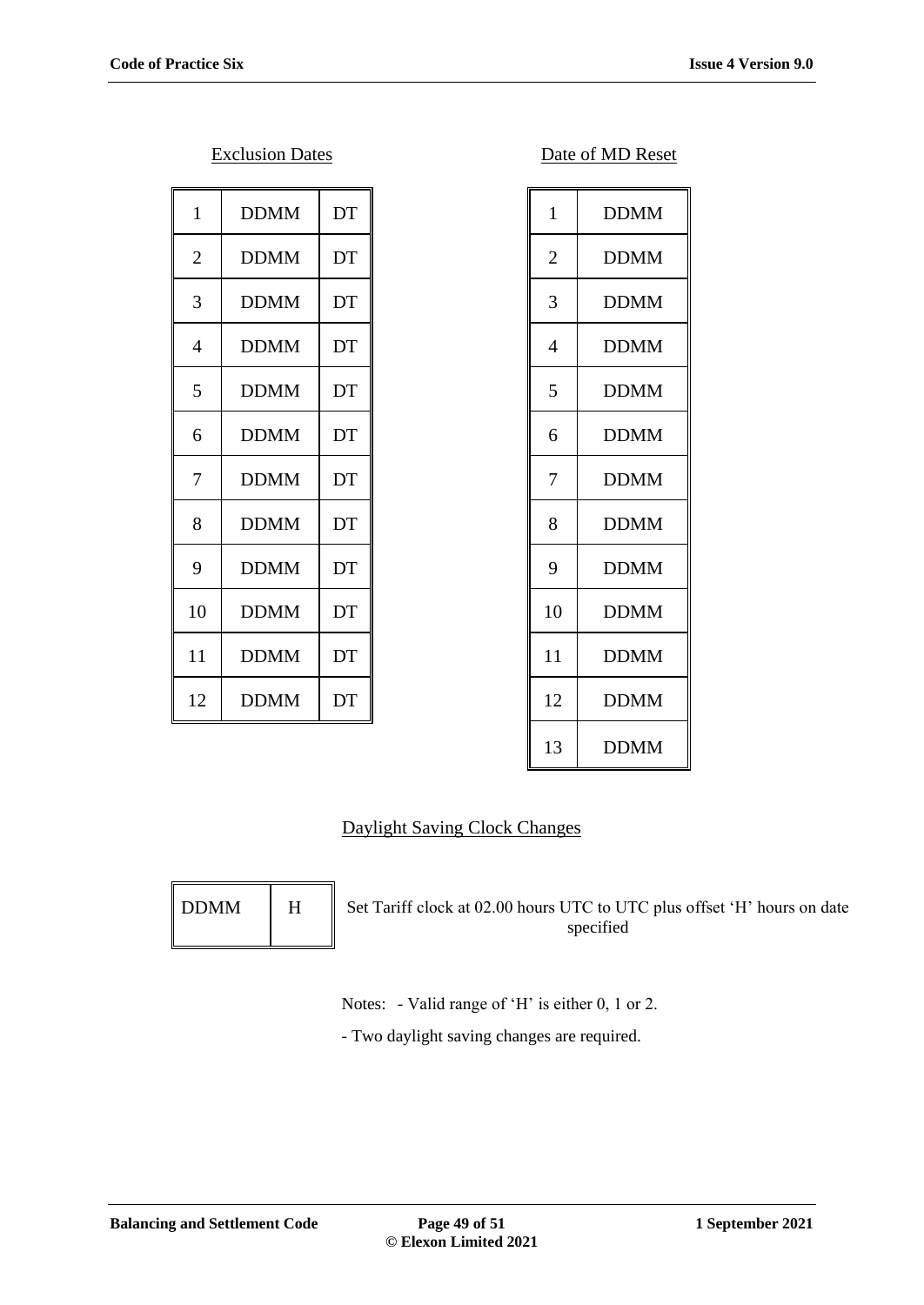# **15. Annex: Use of Code of Practice Six in CVA Settlements**

CVA Meter Operators may choose in the CVA Settlements (i.e.>100kW) to use CoP 6 for multi feeder sites where one or more of the feeders is whole current. If CVA MOAs choose this option for whole current feeders the following instructions must be observed. These instructions will continue to apply to sites continuing to trade in CVA Settlements beyond 1998 but not sites trading in SVA Settlements.

Section numbering refers to this issue of Code of Practice Six. For the avoidance of doubt, these instructions should replace the requirements of the wording for equivalent numbered paragraphs in their entirety.

# **6.2.2 Time Keeping**

The Outstation shall be set to the Universal Time Clock (UTC). No switching between UTC and British Summer Time shall occur for settlement data storage requirements.

Time synchronisation of the Outstation shall be maintained within +/- 20 seconds of UTC. This may be performed remotely by the Settlement Instation as part of the normal on going interrogation process or locally by an Interrogation unit.

Facilities for routine time synchronisation using 30 minute synchronising pulses or broadcast clock should not be used.

The clock of the Outstation shall be capable of being set or adjusted using the local or remote communications port but only once during the demand period.

The overall limits of error for time keeping allowing for a failure to communicate with the Outstation for an extended period of 20 days shall be:

- a) the completion of each Demand Period shall be at a time which is within  $+/- 20$ seconds of UTC; and
- b) the duration of each Demand Period shall be within  $+/-0.6\%$  except where time synchronisation has occurred in a Demand Period.

# **6.4.2 Remote Interrogation**

An interrogation facility shall be provided for remote interrogation and it shall not be possible to disconnect this link at the Outstation without the breaking of a Settlement seal.

Any port for connection to external data communication equipment shall be compatible with CCITT V24 and CCITT V28.

Error checking facilities shall be provided between the Outstation and the Settlement Instation.

The data shall be to the standard data structure as set out in Appendix 1b. The protocol shall be approved by the Panel.

**Balancing and Settlement Code Page 50 of 51 1 September 2021**